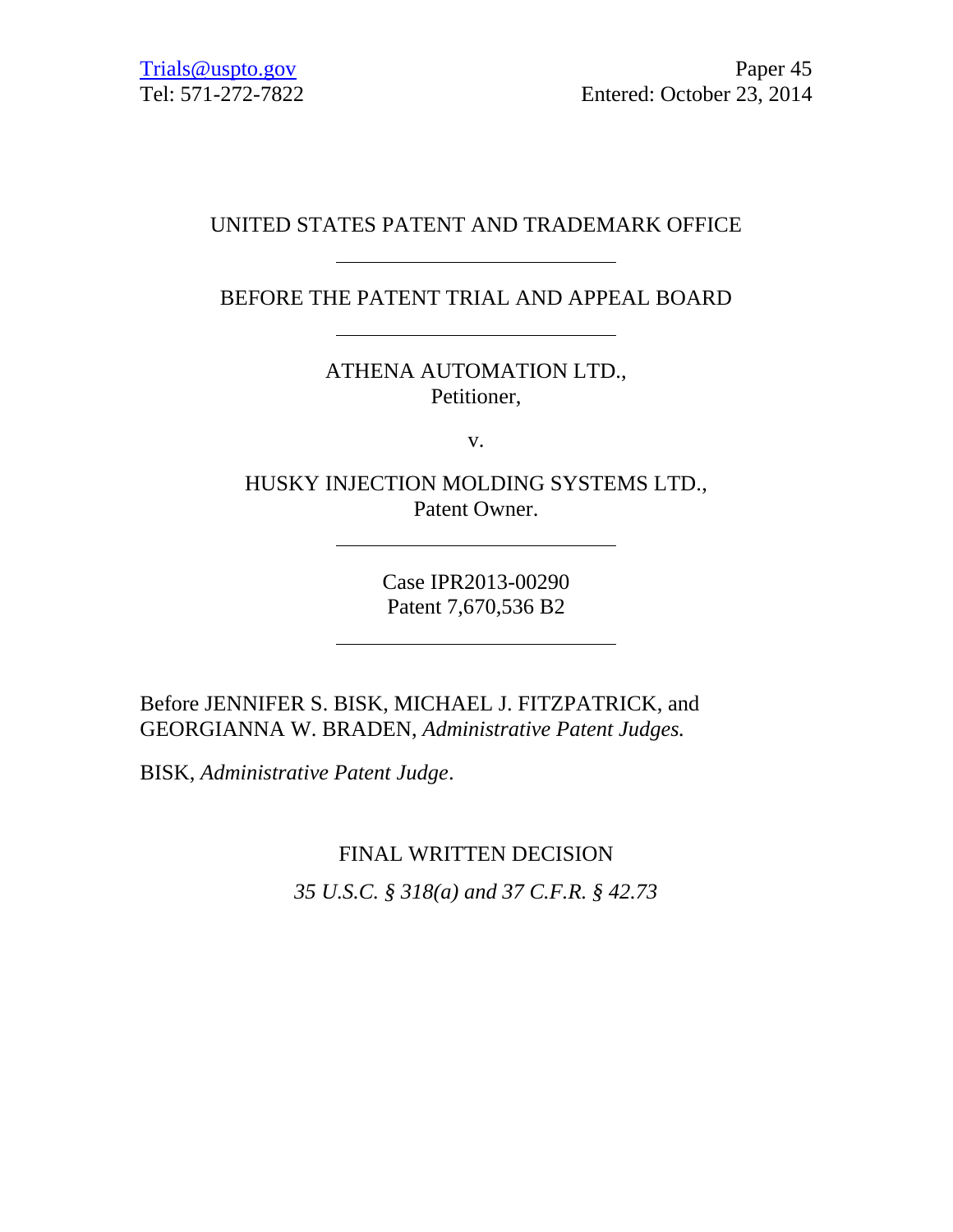l

## I. INTRODUCTION

## *A. Background*

Petitioner Athena Automation Ltd. filed a Petition (Paper 3, "Pet.") to institute an *inter partes* review of claims 1–22 ("the challenged claims") of U.S. Patent No. 7,670,536 B2 (Ex. 1001, "the '536 patent"). 35 U.S.C. § 311. Patent Owner Husky Injection Molding Systems Ltd. filed a Preliminary Response. Paper 8 ("Prelim. Resp."). On October 25, 2014, we instituted trial (Paper 18, "Decision to Institute" or "Dec. to Inst."), concluding that Petitioner had shown a reasonable likelihood of showing that the challenged claims were unpatentable based on the following grounds:

| Reference[s]                 | <b>Basis</b> | <b>Claims Challenged</b>    |
|------------------------------|--------------|-----------------------------|
| Glaesener incorporating Choi | \$102        | 1–7, 12, and $17-20$        |
| Glaesener and Choi           | \$103        | $8-11$ , 13-16, 21, and 22  |
| Arend                        | \$102        | 1, $4-16$ , 18, and $20-22$ |

After institution of trial, Patent Owner filed a Response (Paper 24, "PO Resp.") and a Motion to Amend claims contingent on any challenged claims being declared unpatentable (Paper 26, "Mot. to Amend"). Patent Owner also filed a Motion to Exclude Evidence. Paper 39 ("Mot. to Exclude"). Oral hearing was held July 22, 2014, a transcript of which appears in the record. Record of Oral Hearing, Paper 44 ("Tr.").

<sup>&</sup>lt;sup>1</sup> U.S. Patent Application 2004/0208950 (Ex. 1002) ("Glaesener"); U.S. Patent 5,753,153 (Ex. 1003) ("Choi"); U.S. Patent 5,417,913 (Ex. 1004) ("Arend").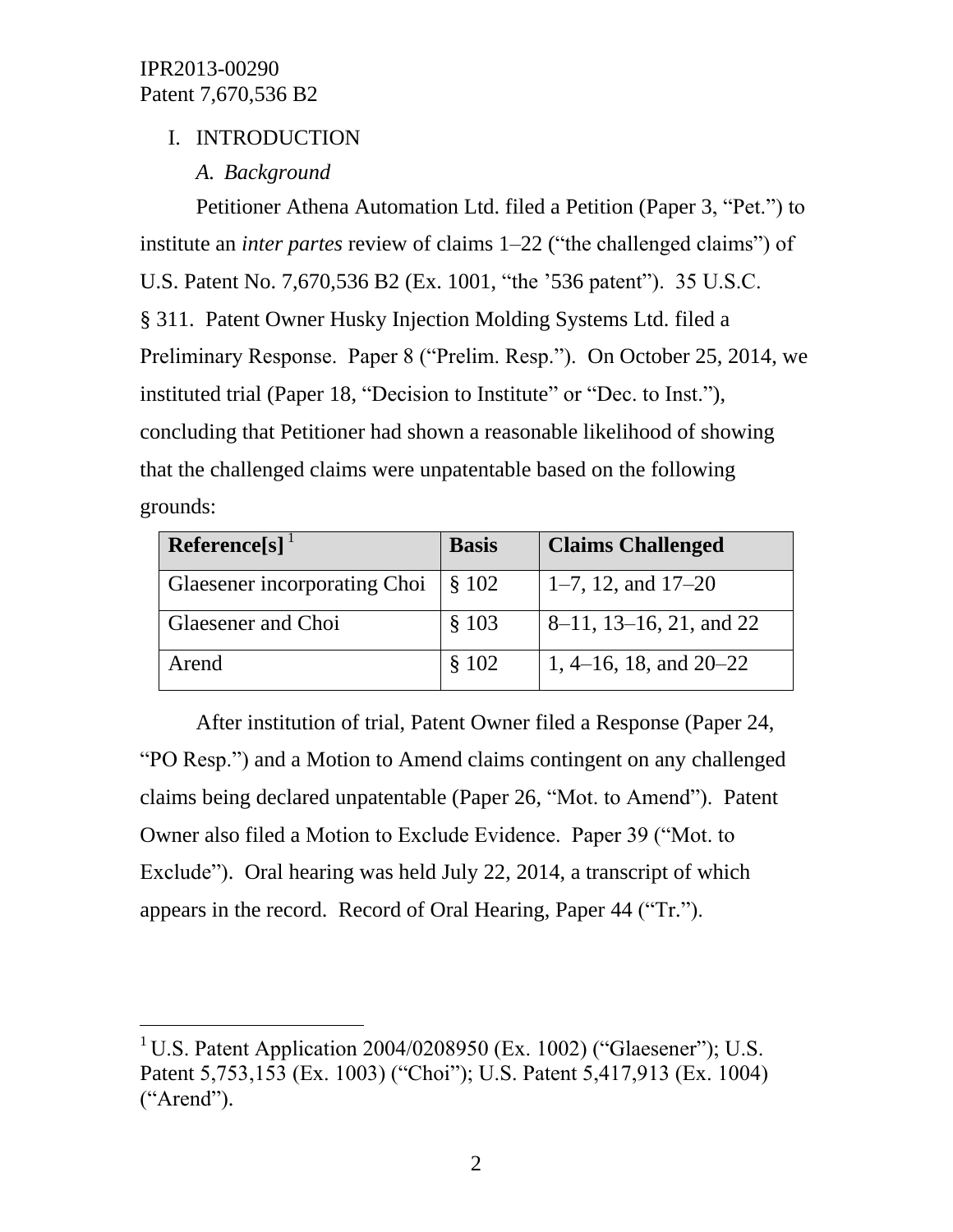The Board has jurisdiction under 35 U.S.C. § 6(c). This final written decision, issued pursuant to 35 U.S.C. § 318(a) and 37 C.F.R. § 42.73, addresses issues and arguments raised in the post-institution briefing.

As discussed below, Petitioner has shown by a preponderance of evidence that claims 1, 4–16, 18, and 20–22 are unpatentable, but Petitioner has not shown by a preponderance of the evidence that claims 2, 3, 17, or 19 are unpatentable.

Patent Owner's Motion to Amend claims is *denied*.

Patent Owner's Motion to Exclude is *denied.*

#### *B. Related Proceedings*

The parties were involved in two other *inter partes* reviews based on patents claiming similar subject matter—IPR2013-00167 relating to claims of U.S. Patent No. 5,620,723 and IPR2013-00169 relating to claims of U.S. Patent No. 5,624,695. Each proceeding ended in a final written decision entered July 24, 2014. IPR2013-00167 (Paper 51); IPR2013-00169 (Paper 51).

#### *C. The '536 Patent*

The '536 patent is titled "Molding-System Clamp" and relates to injection molding machines that inject, under pressure, injectable molding material into a mold cavity. Ex. 1001, 8:8–10, 37–42, 63–66. The mold cavity is created by two halves of a mold, each mounted on a platen, closed against each other. *Id.* at 9:20–24, 57–61. Once closed, the mold is held in that position by a clamp assembly, and the two platens are secured by a locking mechanism. *Id.* at 8:37–42; 9:29–31; Figs. 2A, 2B.

The locking mechanism includes both a lock member associated with a rod and a complementary lock member associated with a platen. *Id.* at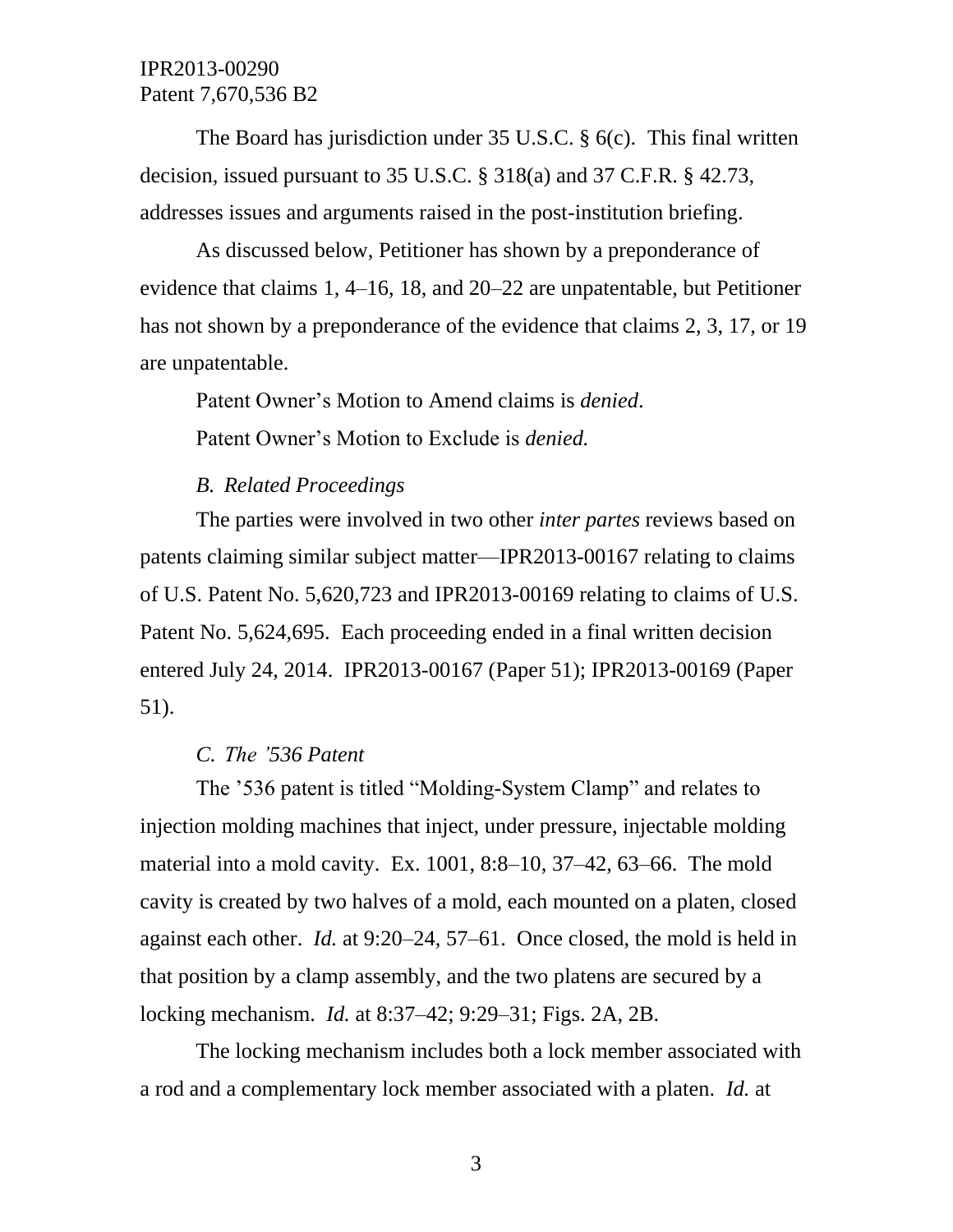Abstract. Once the two members of the locking mechanism are engaged (locked), clamp actuators apply a clamping force to keep the mold closed as it receives molding material under pressure. *Id.* at 8:39–42. This clamping force causes uneven load stresses on the platen. *Id.* at 13:42–45. Thus, some portions, or zones, of the platen receive less load stress in comparison to the stress experienced by other zones. *Id.* The uneven stress causes the platen to bend, or flex, more at some zones (relatively higher flex zones) relative to others (relatively lower flex zones). *Id.* Accordingly, the '536 Patent discloses engaging the two lock members at a position that is proximate to a relatively lower flex zone of the platen resulting in reduced wear associated with the teeth of the locking mechanisms. *Id.* at 13:55–67.

Figures 2A and 2B of the '536 patent, reproduced below, depict the clamp assembly of the molding system, according to one embodiment, in which the clamp assembly is placed in a mold opened position.



**FIG. 2A**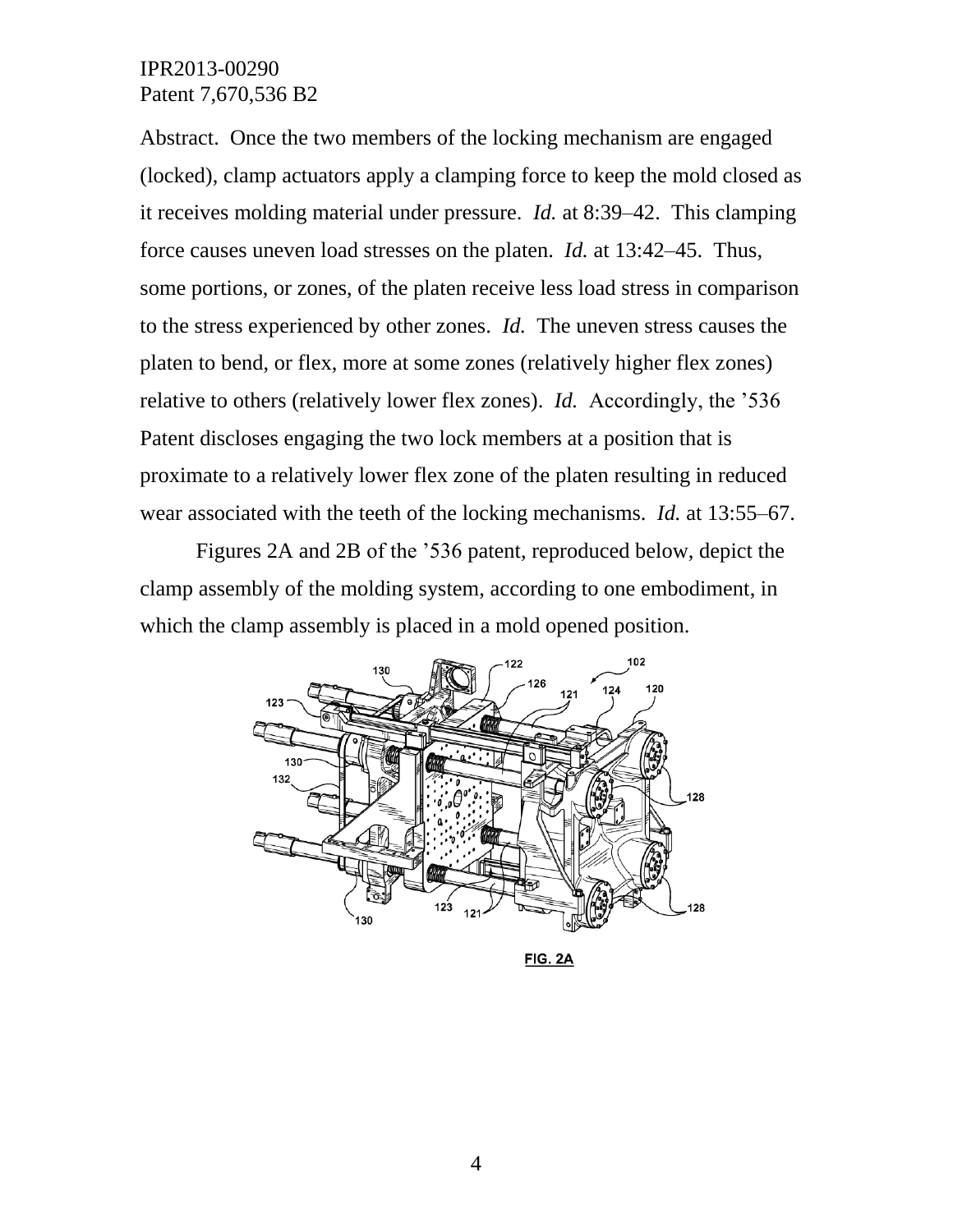

Figure 2A of the '536 Patent illustrates clamp assembly 102 in the mold opened position. Ex. 1001, 7:29–31. Clamp assembly 102 includes (i) stationary platen 120, (ii) movable platen 122, (iii) platen stroke actuators 123, (iv) clamp actuators 128, (v) rods 121, and (vi) tie-bar locking mechanisms 130. Figure 2A does not depict the mold. *Id.* at 8:62–63. Figure 2B depicts the clamp assembly of Figure 2A with mold portions 142 and 144 visible in the mold opened position—the mold portions are separated from each other. *Id.* at 8:58–62; 9:47–50.

Figure 8A of the '536 patent, reproduced below, depicts clamp actuator 128, also referred to as a clamp.

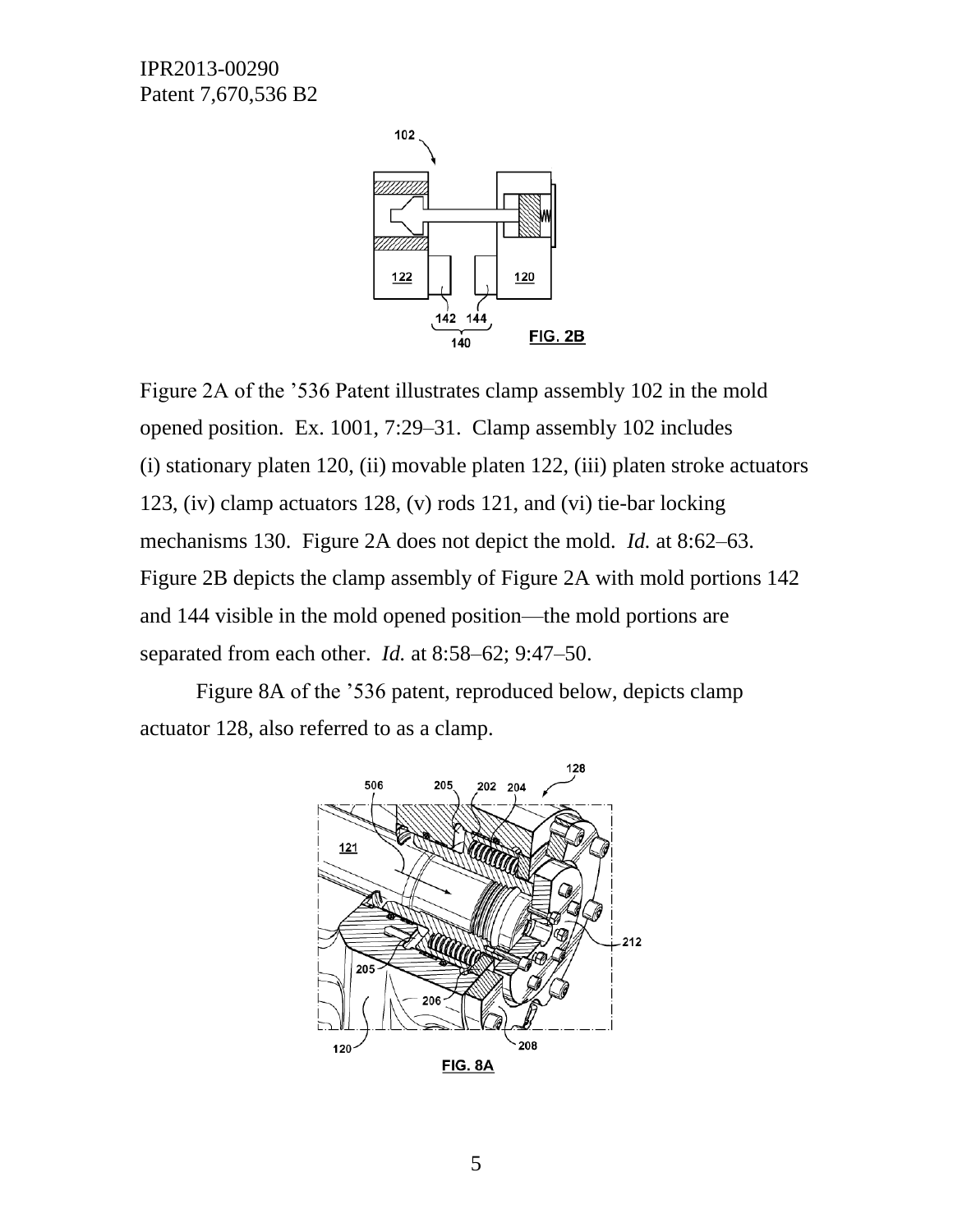Figure 8A illustrates the clamp of clamp assembly 102. Ex. 1001, 7:51–52. The clamp is actuated so that clamping force 506 is applied to rod 121. *Id.* at 13:12–14.

The '536 patent provides a series of figures illustrating an exemplary embodiment of clamp assembly 102 at various times during the molding process. Each figure depicts positions of the two mold portions and clamp. Several of the figures explicitly show locking teeth 238 and 248 and whether the teeth are separated by a gap or not.

Figures 5C, 6C, and 7B are reproduced side-by-side below. In Figures 6C and 7B, teeth 238 are shown in yellow, and teeth 248 are shown in green (coloring added). The gap between the teeth, unlabeled in the original figure 6C, is shown in red, as annotated.



Figure 5C depicts the locking mechanism in an "unlocked condition." *Id.* at 7:41–44. The mold portions are in the "mold closed position." *Id.* at 12:32– 36. Figure 6C depicts the locking mechanism in a "lockable condition." *Id.* at 7:45–46. Mold portions 142, 144 are in the "mold closed position." *Id.*12:50–54. According to the '536 patent, "[t]he gap between the teeth 238 and the teeth 248 is clearly visible in this view." *Id.* at 12:54–55.

Figure 7B depicts the clamp in a "gap closed condition." *Id.* at 7:48– 50. The "gap closed condition" is defined as the condition in which "(i) the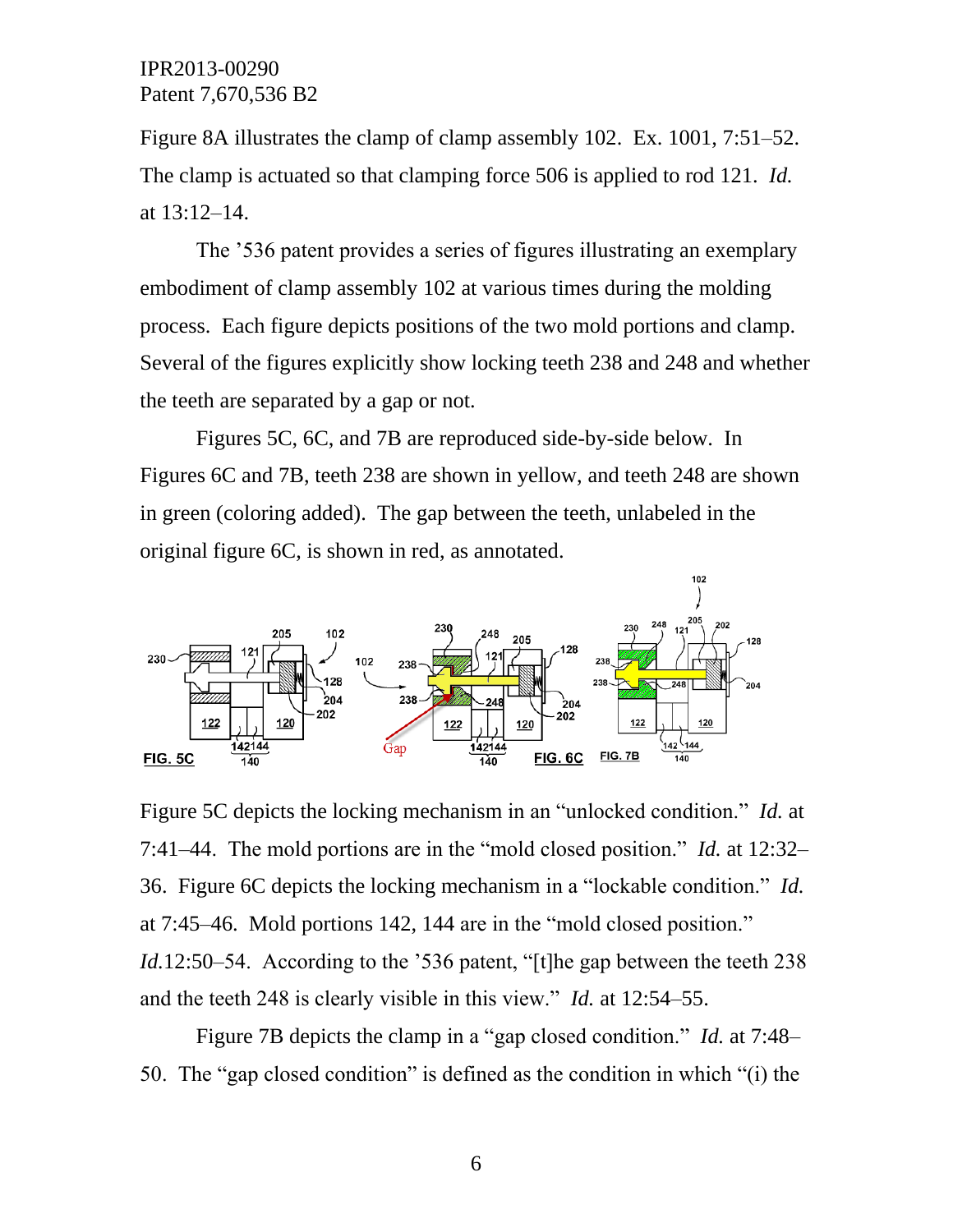gap between the teeth 238, 248 has been taken up (that is, removed), and (ii) the teeth 238, 248 contact each other." *Id.* 12:65–13:3. In addition, the locking mechanism is in the "locked condition" meaning that "platen 122 is no longer movable relative to the rod 121" and the fluid in chamber 205 is pressurized "sufficiently enough to push the piston 202 away from the platen 122." *Id.* at 13:3–7. As a result, "rod 121 is pushed away from the platen 122 sufficiently enough to take up the gap between the teeth 238, 248" so that the teeth 238, 248 abut each other. *Id.* at 13:7–10. Spring 204 is compressed. *Id.* at 13:10–11.

In Figures 8B and 9B, reproduced side-by-side below, teeth 238 are shown in yellow, and teeth 248 are shown in green (coloring added).



Figure 8B depicts an "actuated" clamp. *Id.* at 7:51–52. Mold portions 142 and 144 are in the "mold closed position" and the locking mechanism is in the "locked condition." *Id.* at 13:28–30. In addition, "rod 121 is stretched as a result of transmitting the clamping force 506 to the platen 122." *Id.* at 13:30–31. Figure 9B depicts the clamp in a "decompressed condition." *Id.at* 7:56–58. Mold portions 142 and 144 are in the "mold closed position" and the locking mechanism is in the "locked condition." *Id.* at 15:14–16. In this figure, "[t]he mold break force has not been applied." *Id.* at 15:16–17.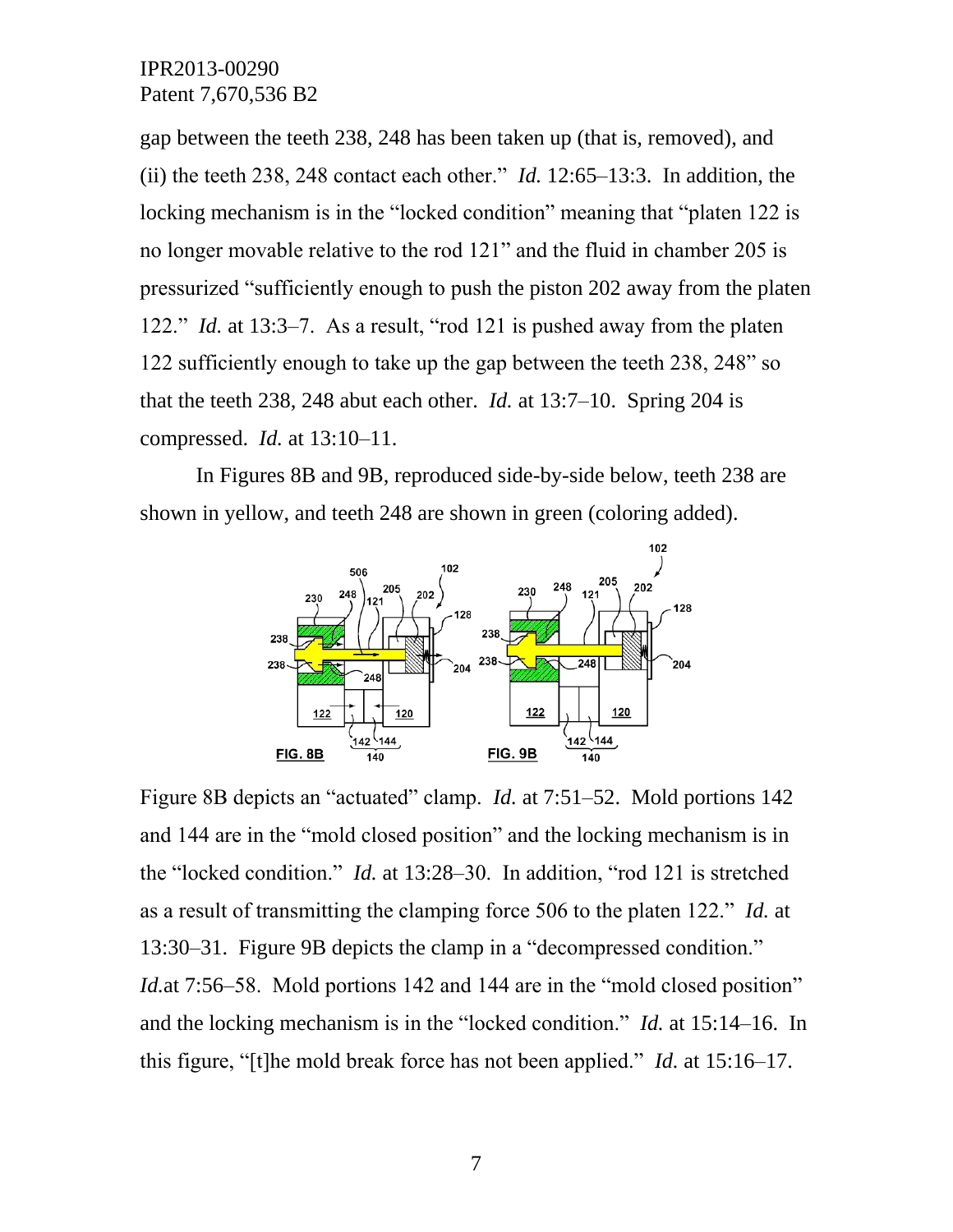Figures 10A, B, and C, reproduced side-by-side below, depict clamp assembly 102 in a "post mold break condition." *Id.* at 7:59–61.



In Figure 10A, the locking mechanism is in the "lockable condition" and "[m]old break has occurred, and the teeth 248, 238 have become separated from each other so that, in effect, a gap exists between the teeth 248, 238." *Id.* at 15:21–25. In Figure 10B, the locking mechanism is in the "unlocked" condition" and "teeth 248, 238 have been rotated away from each other so they become misaligned relative to each other." *Id.* at 15:26–32. Figure 10C depicts mold portions 142 and 144 once again in the "mold opened position" such that the molded article 145 may be removed from the mold cavity. *Id.* at 15:37–41.

Figure 8D of the '536 Patent, reproduced below, depicts the lock in which the clamp is actuated.

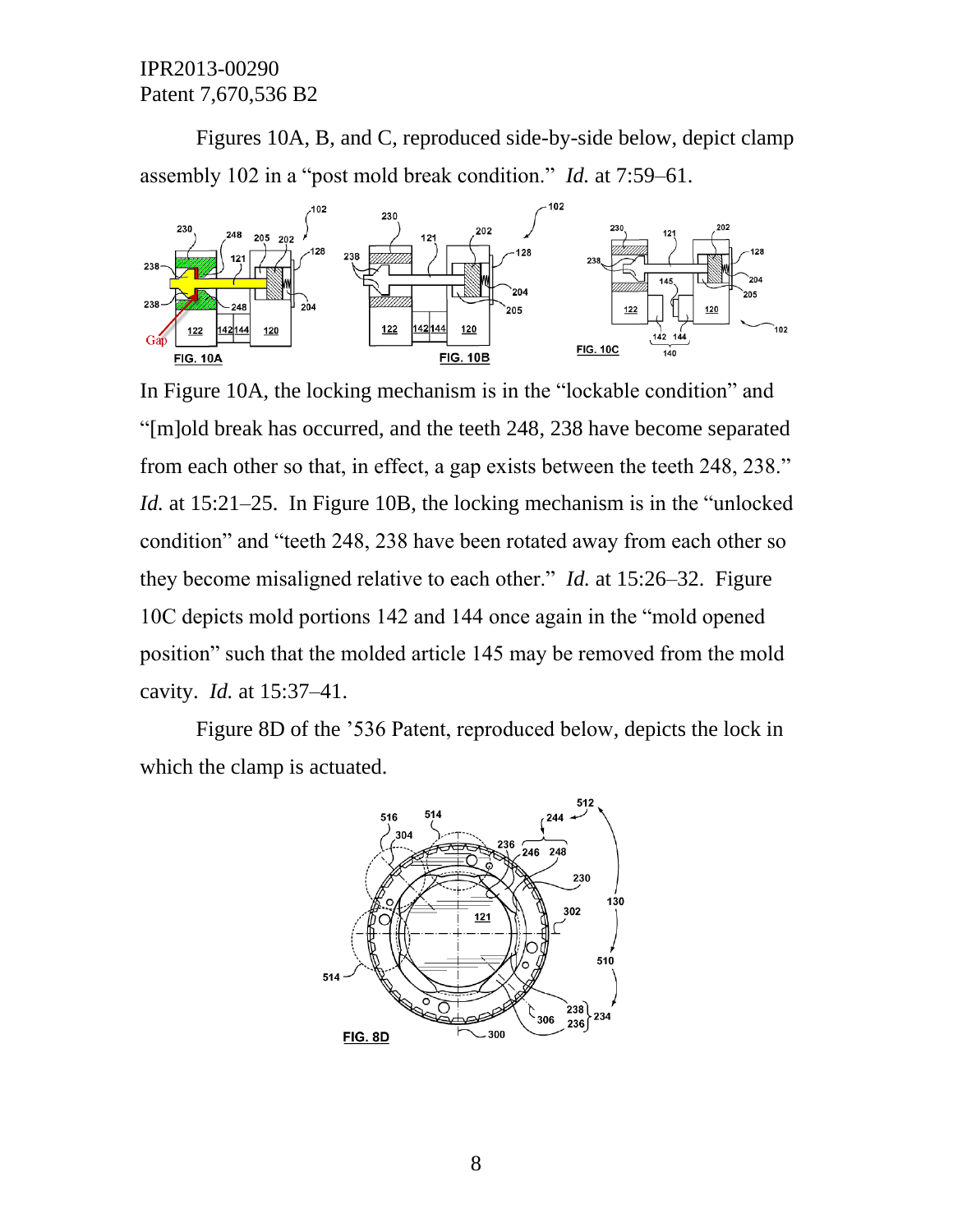Figure 8D, above, illustrates an end view of the locking mechanism in which the lock is placed in the locked condition. *Id.* at 13:32–33. Rod 121 transmits the clamping force 506 across teeth 238 and 248. *Id.* at 13:38–40. Then the clamping force is transferred to platens 122 and 120 and ultimately to mold 140. *Id.* at 13:40–42.

The location of relative stress zones (514, 516) will depend on the structural supports of platen 122. *Id.* at 13:48–54. When the locking mechanism is actuated, teeth 238 and 248 become aligned at a position that is located proximate to a relatively lower flex zone 514. *Id.* at 13:55–60.

#### *D. Illustrative Claims*

Of the challenged claims, claims 1, 12, and 18 are independent.

Claims 2–11 depend from claim 1, claims 13–17 depend from claim 12, and claims 19–22 depend from claim 18. Claims 1, 12, and 18, reproduced below, are illustrative of the claimed subject matter:

1. A lock of a molding system having a rod and a platen, the lock comprising:

- a lock member associated with the rod that is movable between a clamped position and a released position by a clamp assembly; and
- a complementary lock member associated with the platen; the lock member and the complementary lock member cooperatively operable to move between a lockable condition and an unlockable condition; wherein
- the complementary lock member is engagable with the lock member within a relatively lower flex zone of the platen;
- the relatively lower flex zone of the platen being a portion of the platen adjacent to the rod and having a flex that is lower relative to a relatively higher flex zone of the platen also adjacent to the rod.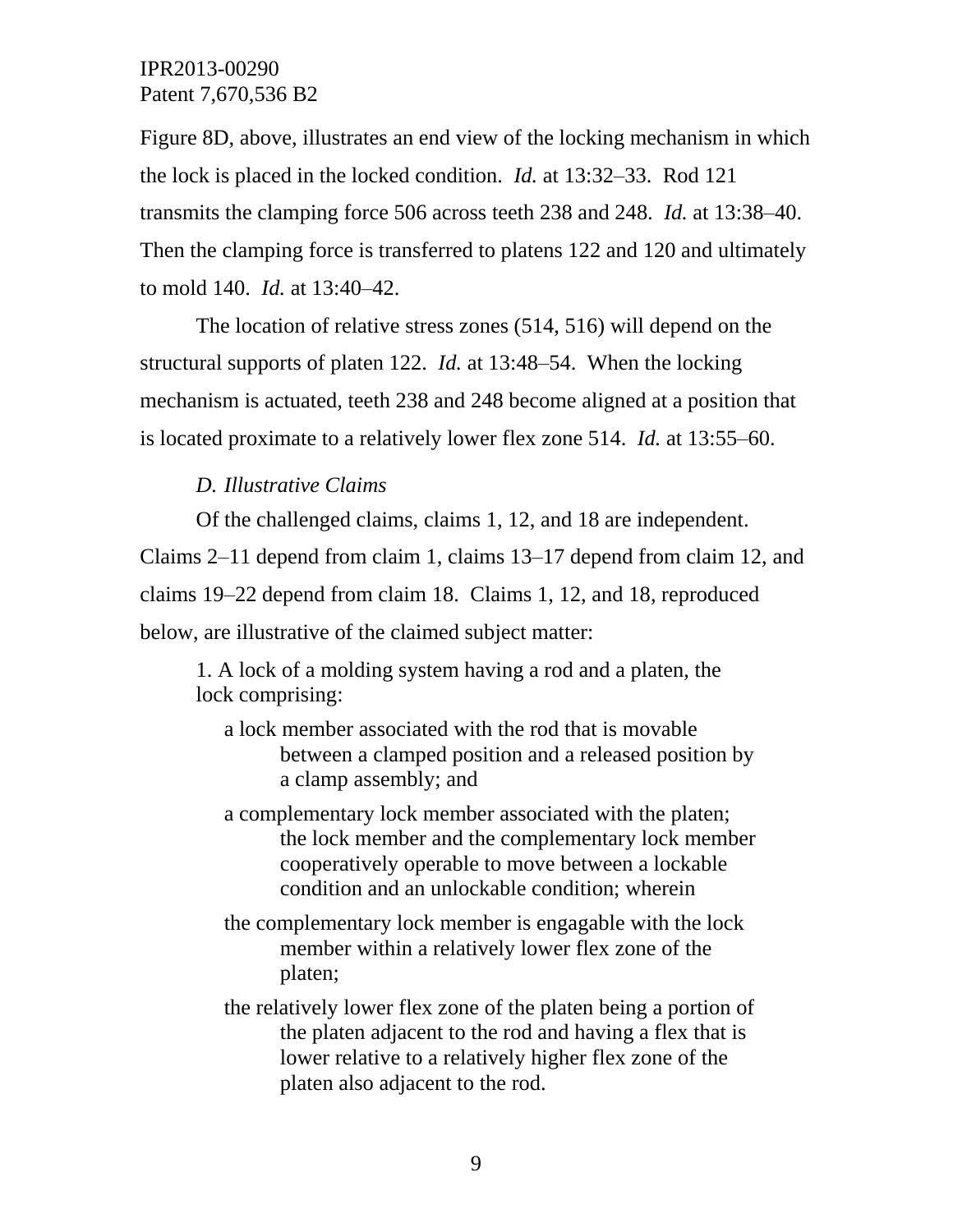12. A molding system comprising:

a rod that is movable between a clamped position and a released position by a clamp assembly;

a platen;

a lock including:

a lock member associated with the rod; and

a complementary lock member associated with the platen of the molding system, the complementary lock member cooperatively operable to move between a lockable condition and an unlockable condition with the lock member, the complementary lock member being engagable with the lock member within a relatively lower flex zone of the platen;

the relatively lower flex zone of the platen being a portion of the platen adjacent to the rod and having a flex that is lower relative to a relatively higher flex zone of the platen also adjacent to the rod.

18. A method of actuating a lock of a molding system having a rod that is movable between a clamped position and a released position by a clamp assembly and a platen, the method comprising:

- engaging a lock member associated with the rod with a complementary lock member associated with the platen at a position located proximate to a relatively lower flex zone of the platen;
- the relatively lower flex zone of the platen being a portion of the platen adjacent to the rod and having a flex that is lower relative to a relatively higher flex zone of the platen also adjacent to the rod.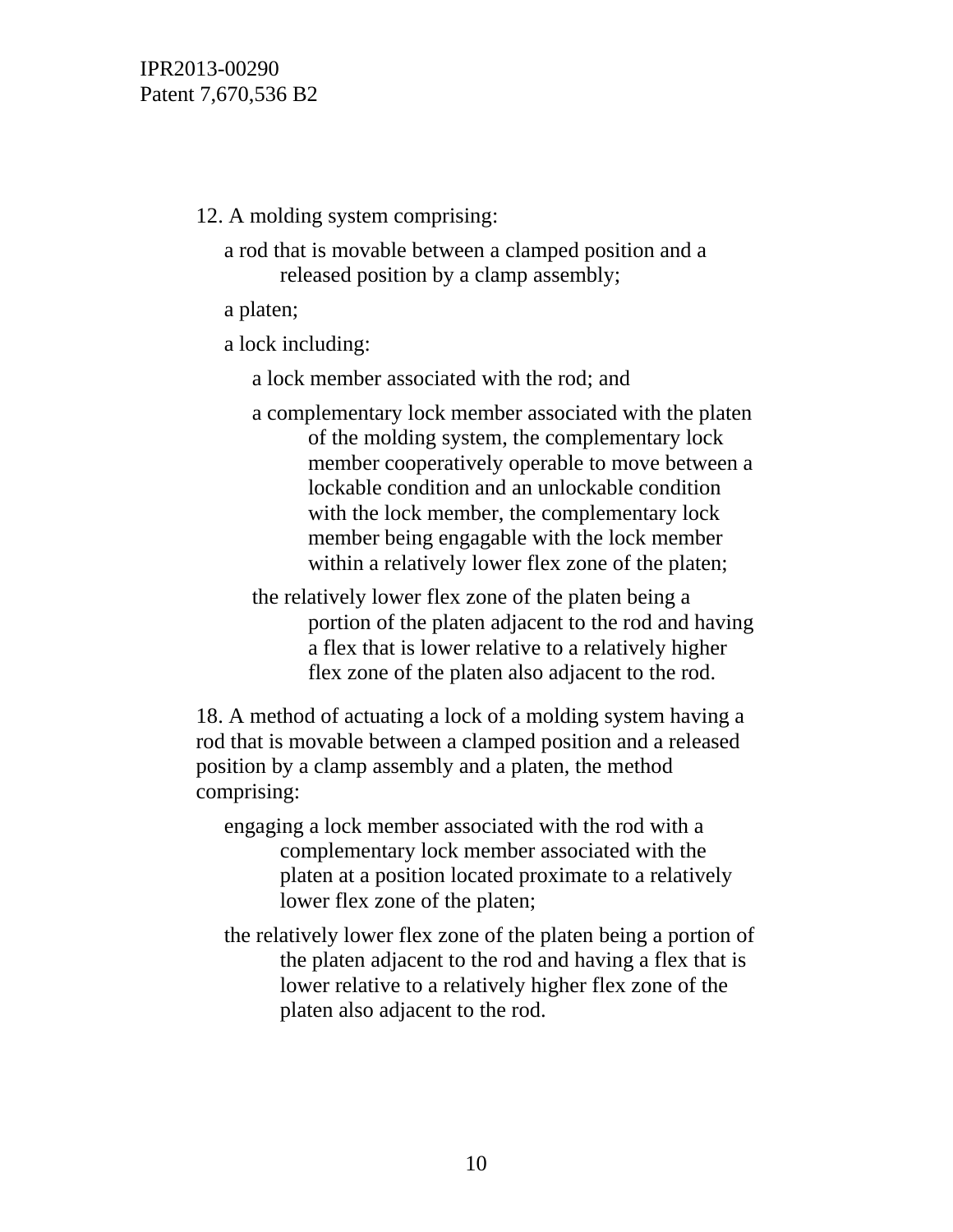### II. ANALYSIS

## *A. Claim Construction*

In an *inter partes* review, claim terms in an unexpired patent are interpreted according to their broadest reasonable construction in light of the specification of the patent in which they appear. 37 C.F.R. § 42.100(b); Office Patent Trial Practice Guide, 77 Fed. Reg. 48,756, 48,766 (Aug. 14, 2012). Pursuant to that standard, claim terms are given their ordinary and customary meaning, as would be understood by one of ordinary skill in the art in the context of the entire disclosure. *In re Translogic Tech., Inc.*, 504 F.3d 1249, 1257 (Fed. Cir. 2007).

For all claim terms not explicitly construed below, we apply the plain and ordinary meaning that the term would have had to a person of ordinary skill in the art, without further elaboration. 37 C.F.R. § 42.100(b).

# *1. "lock member" and "complementary lock member"*

Each challenged claim requires "a lock member associated with the rod" and "a complementary lock member associated with the platen." In the Decision to Institute, we construed "lock member" as encompassing a mechanism made up of at least one tooth structure and "complementary lock member" as encompassing a mechanism made up of at least one tooth structure that is engagable<sup>2</sup> with the tooth structure of the corresponding lock member. Dec. to Inst. 7–8. In its Response, Patent Owner generally agrees with these constructions, but "objects . . . to the Board's claim constructions" to the extent they may later be deemed to limit the terms . . . to only tooth structures." PO Resp. 38–39. Because all prior art involved in this

 $\overline{a}$ 

 $2$  We adopt the spelling used in the claims.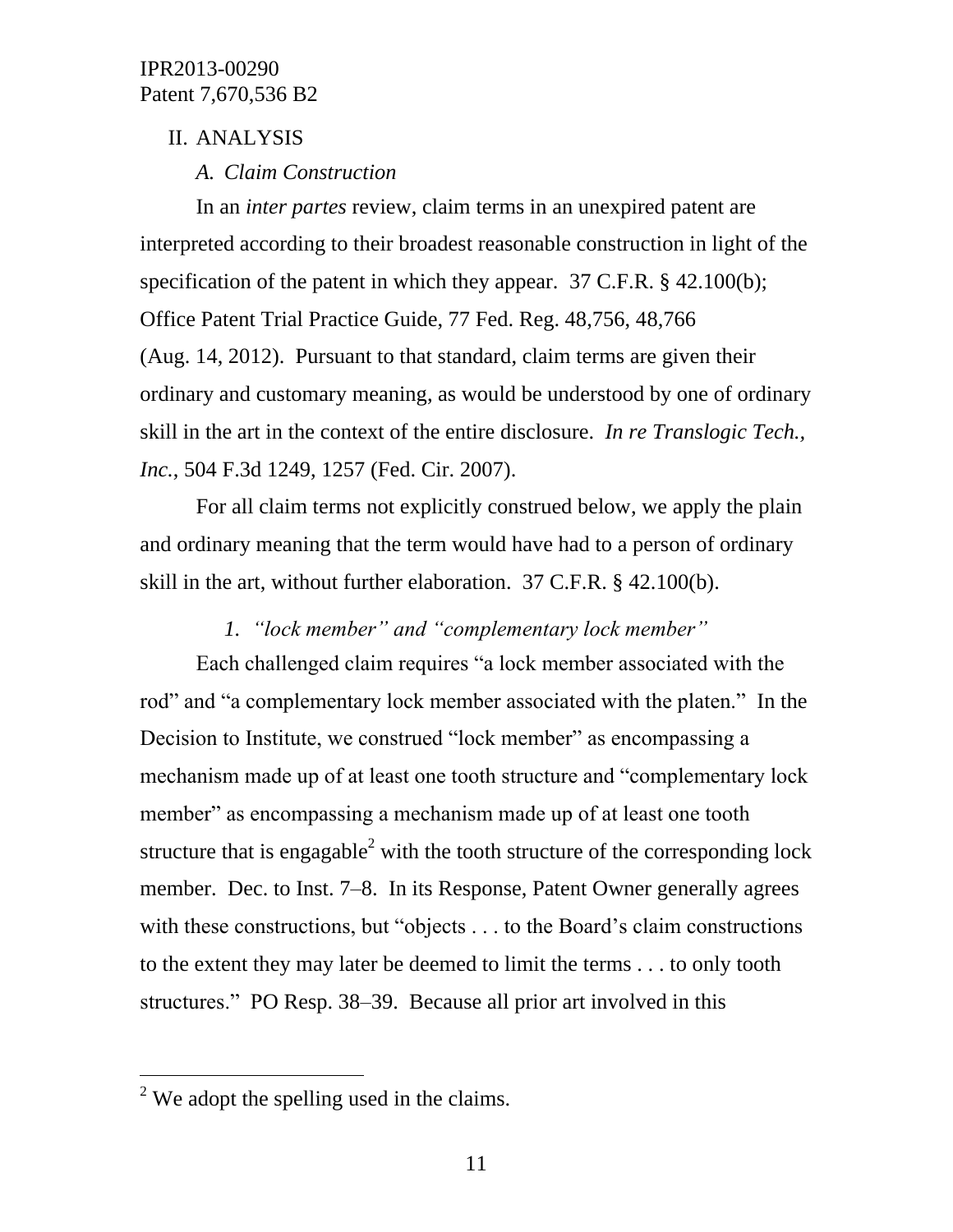l

proceeding involves tooth structures, we do not address further the scope of these terms.

## *2. "rod that is movable between a clamped position and a released position by a clamp assembly"*

Each of the challenged claims requires "a rod" or "a lock member associated with the rod" "that is movable between a clamped position and a released position by a clamp assembly" (the "movable rod limitation").<sup>3</sup> The parties dispute the scope of this limitation. PO Resp. 18–34; Reply 1–5. In particular, to define the scope of this limitation, Patent Owner proposes constructions for several terms included in the limitation: "released position"; "clamped position"; and "rod that is movable." PO Resp. 18–34. Petitioner, on the other hand, does not propose constructions for "released position" or "clamped position," but asserts that Patent Owner's construction of "movable," and thus Patent Owner's definition of the scope of the entire limitation, is both incorrect and irrelevant. Reply 1–5.

Although the parties frame their arguments differently, the crux of the dispute is whether the entire rod must be movable axially or whether mere stretching of the rod suffices. Patent Owner asserts that this claim limitation requires a rod that is displaced axially in its entirety when it transitions directly from an initial state ("released position") to a final state ("clamped position"). Patent Owner defines the initial state as including: (1) the lock member and complementary lock member are aligned; (2) a gap exists between the teeth of the lock members; and (3) no clamping force is applied

<sup>&</sup>lt;sup>3</sup> Claim 1 requires "a lock member associated with the rod that is movable between a clamped position and a released position by a clamp assembly." Claims 12 and 18 require "a rod that is movable between a clamped position and a released position by a clamp assembly."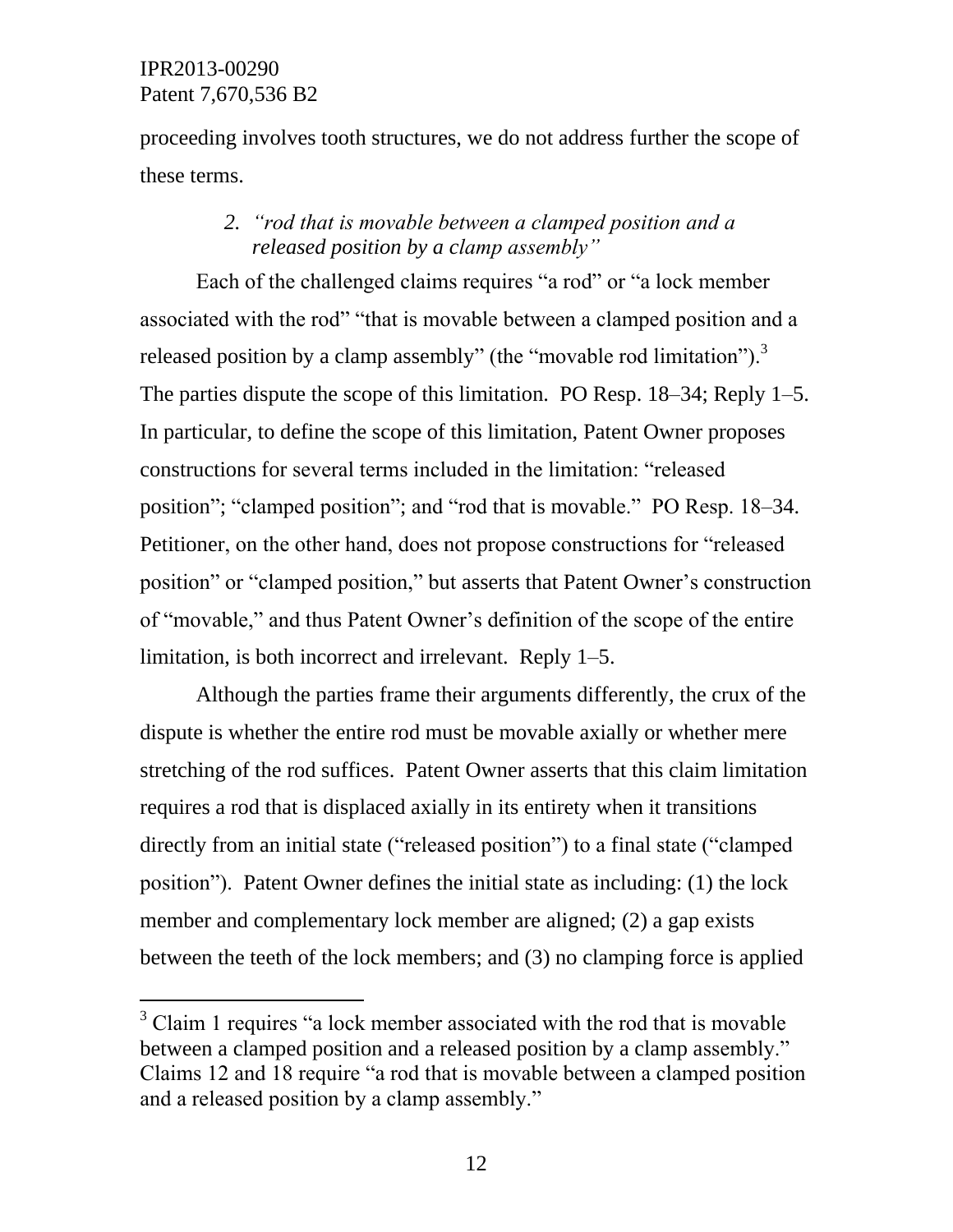to the rod. PO Resp. 18–34. Patent Owner defines the final state as including: (1) the lock member and complementary lock member are aligned; (2) no gap exists in between the teeth of the lock members; and (3) clamping force is applied to the rod. *Id.*

Petitioner, on the other hand, asserts that the movable rod limitation is not so limited, but instead allows for several types of movement of the rod and may include potential intermediate states between the initial and final states. Petitioner appears to agree with Patent Owner's description of the final state or "clamped position," but argues that the movable rod limitation allows for an initial state in which either there is or is not a gap between the teeth of the lock members. According to Petitioner, the rod in the limitation may move between an initial state in which the gap is open and there is no clamping force (Patent Owner's definition of "released position") to an intermediate state in which the gap is closed and there is still no clamping force (the "gap closed position"). The rod may also move from the "gap closed position" to the final state, the "clamped position." Petitioner argues that the "gap closed position" is also a "released position" because although there is no gap, no clamping force has yet been applied.

Both parties appear to agree that the rod moves between the "gap closed position" and the "clamped position" by stretching or contraction. Reply 3; Ex. 1011, 159:4–10, 166:15–18 (testimony of Patent Owner's declarant); *see also* PO Resp. 24 (arguing that stretching of the rod happens simultaneously with axial displacement). In other words, when the clamping force is applied to the rod, the rod stretches. The dispute is whether this action—stretching of the rod in response to application of a clamping force—is encompassed by the movable rod limitation. According to Patent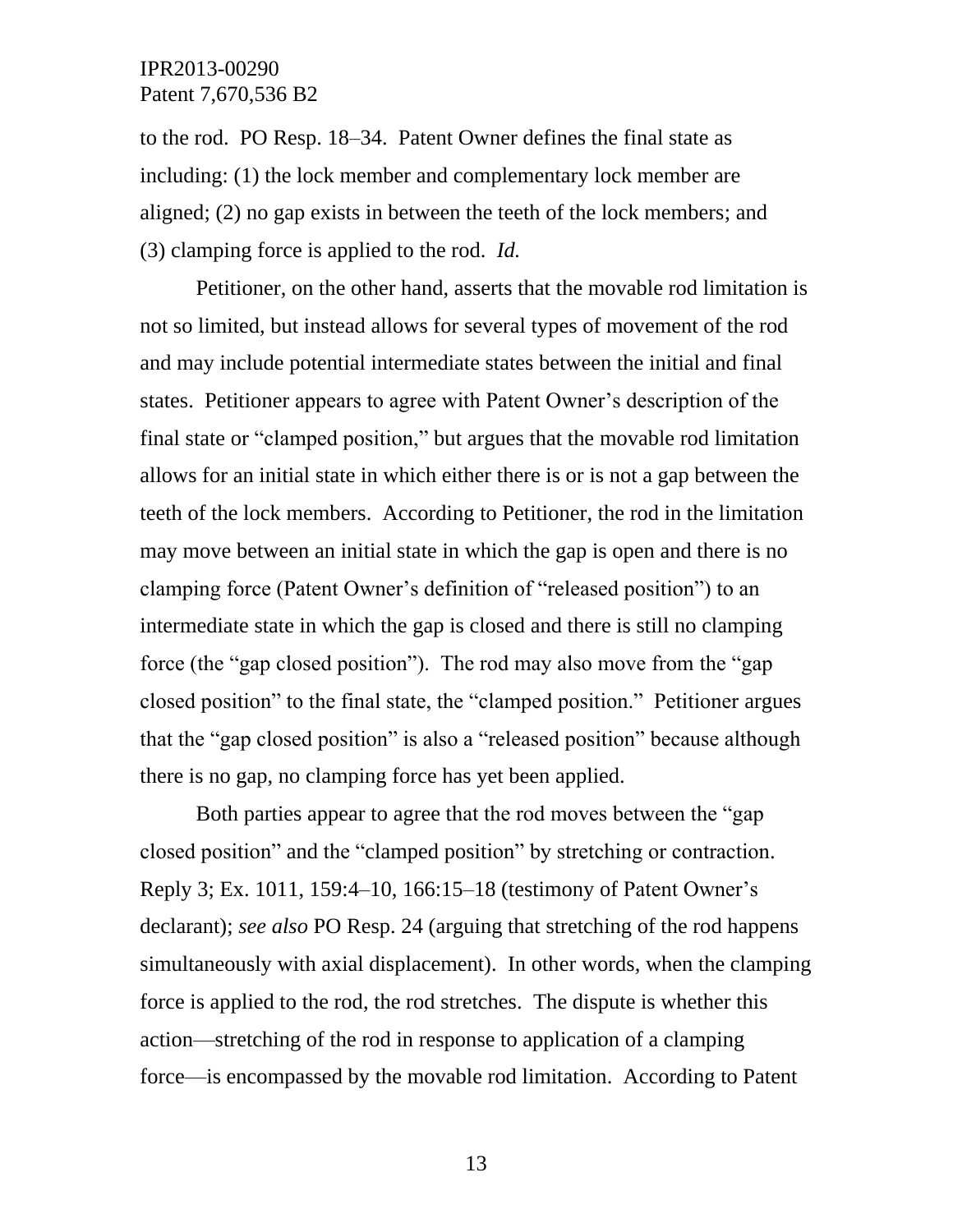Owner, "there is no evidence or disclosure from the '536 patent that . . . the rod can stop at the gap closed position." PO Resp. 28. Based on this, Patent Owner asserts that the stretching (or contraction) of the rod is not a separate operation from the translational movement of the rod, but instead happens at the same time and is an action not encompassed by the claim term. *Id.* at 27–28.

## *a. "released position"*

As noted above, Patent Owner asserts that the term "released position" is "a condition in which the lock member and the complementary lock member are aligned and no clamping force is applied to the rod." PO Resp. 18–19. This construction is supported by testimony of Patent Owner's declarant. Ex. 2009 ¶ 32. Petitioner does not dispute this construction. Reply 3 ("[U]nder Patent Owner's own construction of 'released position,' the gap-closed position is a released position because no clamping force is applied."); Tr. 24:13–18 (Petitioner stating "there's no dispute that release position is the condition in which no clamping force is applied.").

The parties, however, dispute whether "released position" should include both a position where there is a gap between the teeth of the lock members and a position in which there is no gap. Patent Owner argues that "[y]ou can't have two different release positions. That's a term that's not in the patent. Gap open released position is not in the patent." Tr. 32:21–22. Petitioner asserts, however, that Patent Owner is ignoring the difference between the "gap closed" and the "clamped" positions. Reply 3.

The phrase "released position" is not used in the Specification except in the same context as that of the claim language. *See* Ex. 1001, Abstract ("The lock includes a lock member associated with the rod that is movable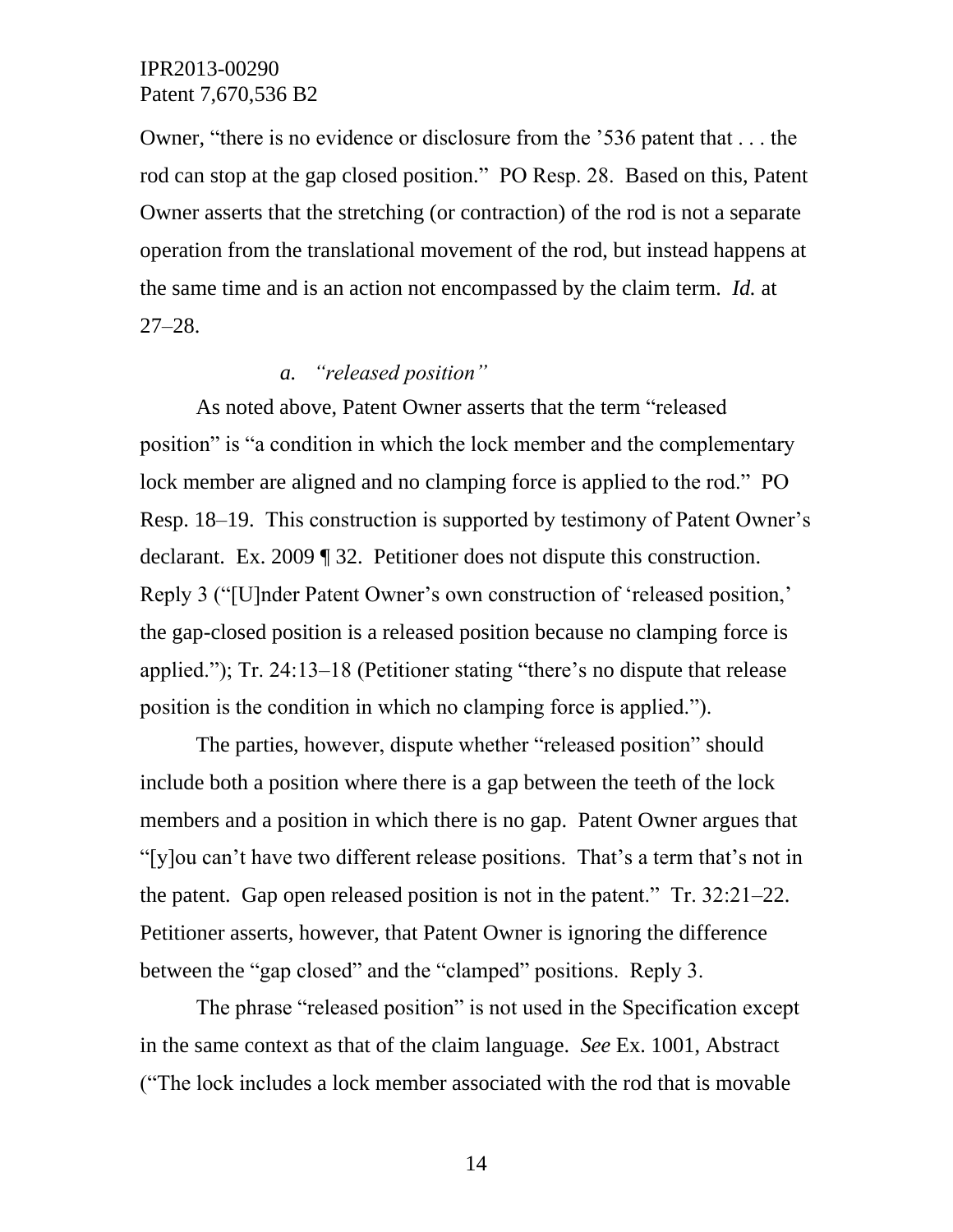between a clamped position and a released position by a clamp assembly."). When describing an embodiment of the invention, the Specification uses the following position terms: "home position"; "force application position"; "mold open position"; "mold closed position"; "locked position"; and "unlocked position." Of these terms, "home position" and "force application position" refer to whether a clamping force has been applied to the rod. *Id.* at 11:21–25 ("[R]od 121 is driven from: the home position (in which the clamp force is not applied to the rod 121) to the force application position (in which the clamp force is applied to the rod 121.")); *see also* 9:62–67 (describing Figure 3 where "clamp 128 is placed in the home position in which a clamping force is not applied by the clamp 128 to: (i) the platen 120, and (ii) the platen 122 (via the rods 121)"). Patent Owner asserts that "released position" is synonymous with the "home position." PO Resp. 19.

The Specification uses the term "release," both in the context of spring 204 and the molded article, according to its plain and ordinary meaning. *See* [www.merriam-webster.com](http://www.merriam-webster.com/) ("release 1 : to set free from restraint . . ."); *see also* Ex. 1001, 10:20–29 ("[O]nce the first actuator 502 has been deactivated, the spring 204 *releases* its stored energy and pushes the first actuator 502 from the force application position toward the home position."); 11:38–42 ("Responsive to depressurizing the chamber 205 with the relatively low amount of fluid pressure, energy that is stored in the spring 204 becomes *released* so that the spring 204 moves or pushes the piston 202 from the force application position back to the home position.") (emphasis added); 15:9–11 ("[T]he molded article . . . may then be *released* and removed from the cavity defined by mold portions 142, 144.") (emphasis added).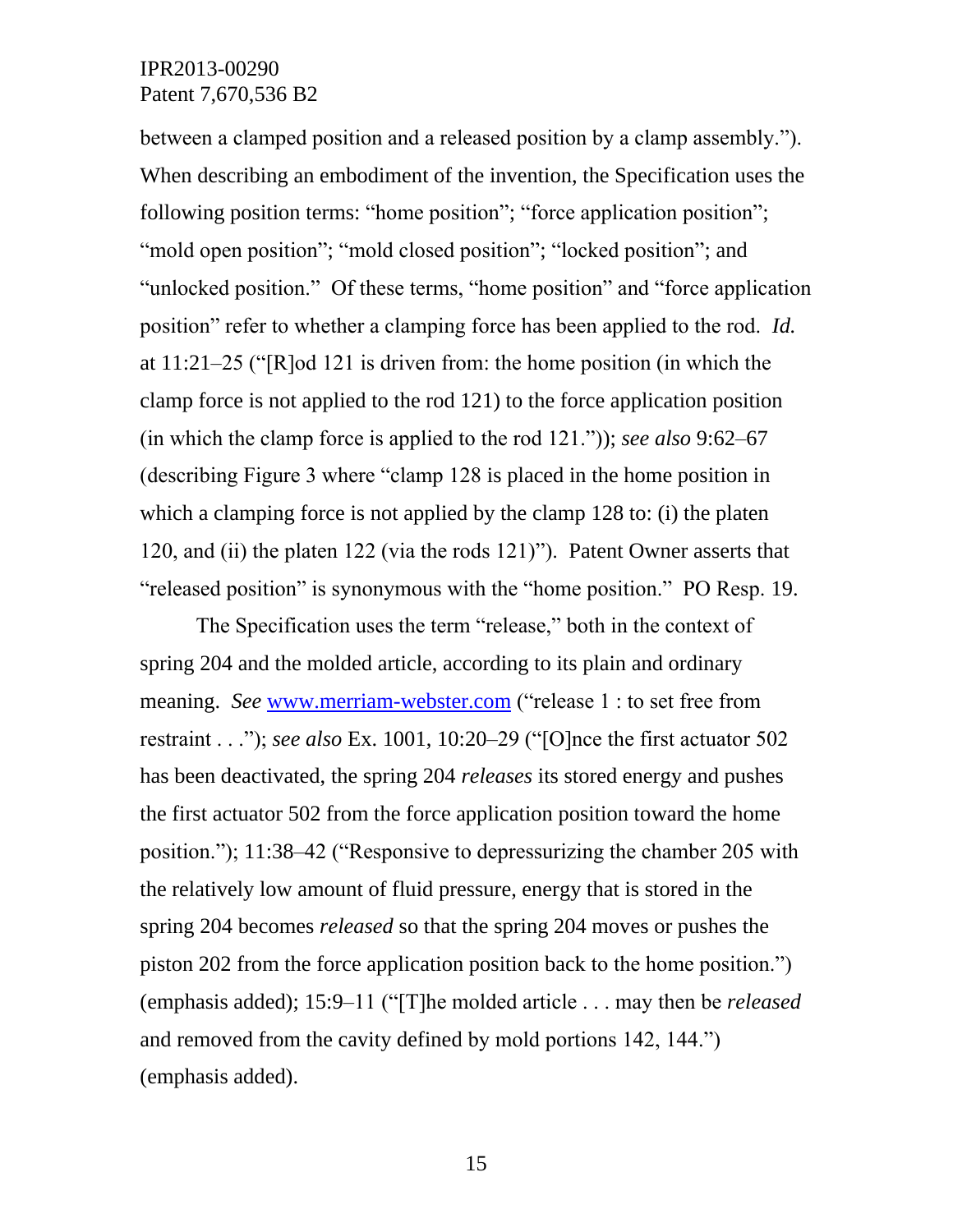Consistent with both the plain and ordinary meaning of the word "released" and the Specification, we conclude that the broadest reasonable construction of "released position" is a condition in which no clamping force has been applied to the rod. Patent Owner has not pointed to persuasive evidence that the '536 patent defines this term to be more limited. We are not persuaded, for example, that "released condition" requires that the lock members or the teeth be in a certain position relative to each other.

## *b. "clamped position"*

Patent Owner asserts that the term "clamped position" is "a condition in which the lock member and the complementary lock member are aligned, and the clamping force is applied to the rod." PO Resp. 19; *see also* Ex. 2009 ¶ 33. Petitioner does not appear to dispute this construction. *See*  Reply 3. We adopt it as the broadest reasonable construction of this term.

#### *c. "rod that is movable"*

Patent Owner asserts that "rod that is movable" should be construed to mean "axial displacement of the entire rod." PO Resp. 20; Ex. 2009 ¶ 35. Patent Owner relies on Figures 6C and 7B as demonstrating the axial movement of the rod and on the disclosure that "[t]he chamber 205 has been pressurized just enough to cause: (i) the rod 121 to move along direction 505 sufficiently enough so as to cause the teeth 238, 248 to abut each other, and (ii) but not enough to impart or apply the clamp force to the rod 121 and the platen 120." PO Resp. 20–21 (quoting Ex. 1001, 12:59–64). Patent Owner also reviews the term "movable" as used in the prior art of record and finds that it is not inconsistent with this proposed construction. PO Resp. 22 (citing Ex. 2009 ¶ 101; *Phillips v. AWH Corp.,* 415 F.3d 1303, 1317 (Fed. Cir. 2005) (en banc) ("The prosecution history . . . includes the prior art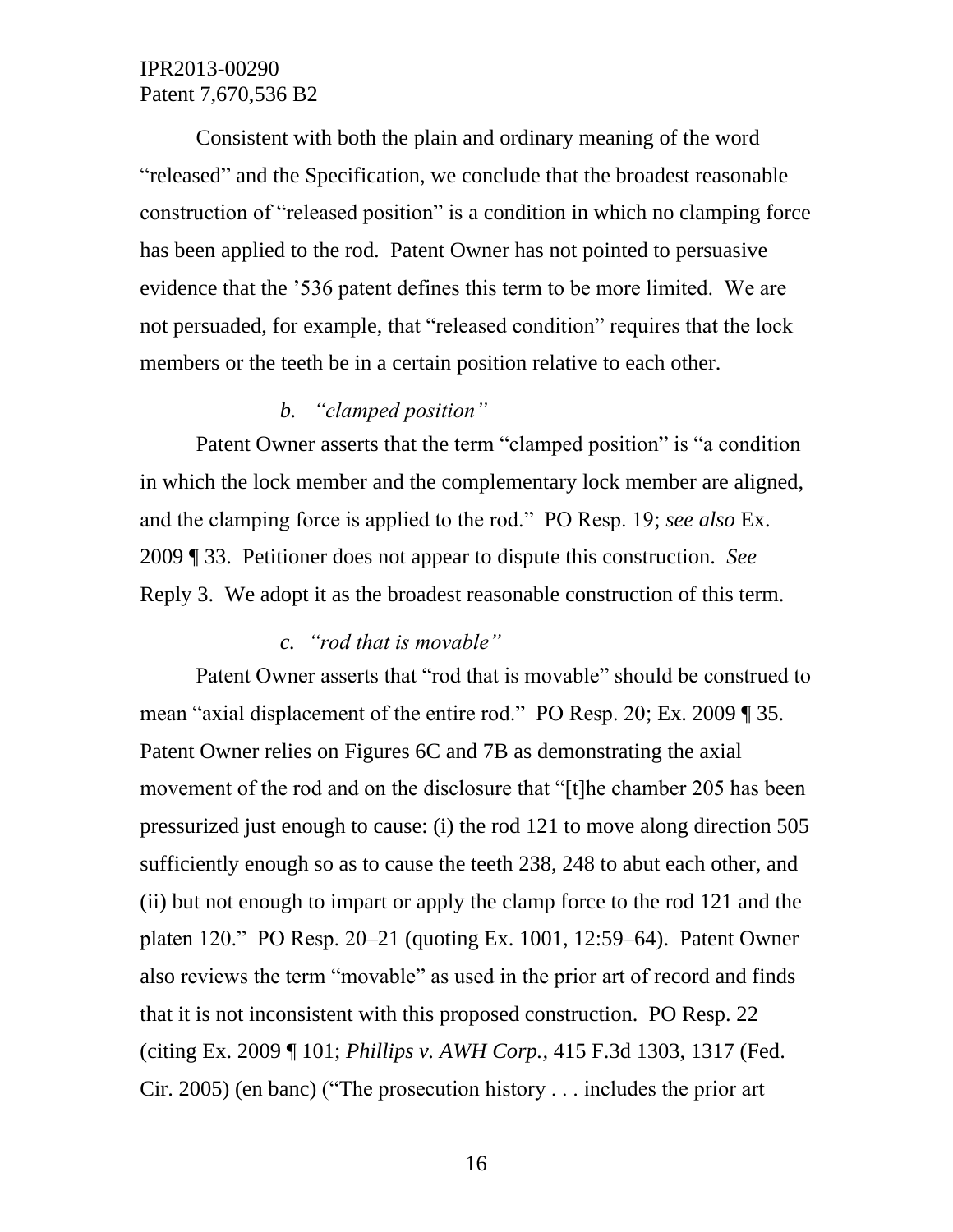cited during the examination of the patent.")). Finally, Patent Owner asserts that the proposed construction is not inconsistent with dictionary definitions of the term "movable." PO Resp. 21 (quoting Ex. 2008 ("movable . . . 2 a : capable of being moved : not fixed : not stationary  $\langle a \rangle$  device with a  $\sim$ attachment> : not restricted to one position or location.").

Petitioner argues that Patent Owner's proposed construction "seeks to import extraneous limitations inconsistent with the ordinary meaning of 'movable' and the remaining claim language." Reply 1. According to Petitioner, nothing in the Specification limits "rod that is movable" to axial displacement of the entire rod and that instead the term "movable" includes all the different forms of movement. Reply 2–4.

We agree with Petitioner. We are not persuaded that the '536 patent' limits the required movement of the "rod that is movable" to axial movement of the entire rod. For its proposed construction, Patent Owner relies on figures and description from the '536 patent that are explicitly described as exemplary embodiment or embodiments. PO Resp. 21 (citing Ex. 1001, Fig. 6C, 7B, 8B, 12:59–64); PO Resp. 26 (citing Ex. 1001, Fig. 7A, 10:26–30, 13:30–37). The '536 patent, however, clearly identifies Figure 7A (and the rest of the figures), as well as the corresponding description, as exemplary embodiments of the invention, stating explicitly that "[r]eference herein to details of the illustrated embodiments is not intended to limit the scope of the claims." Ex. 1001, 16:4–8; *see also*  7:20–25. The testimony of Patent Owner's declarant, George Markus, is based on these same portions of the '536 patent that describe exemplary embodiments. Ex. 2009 ¶¶ 34–38.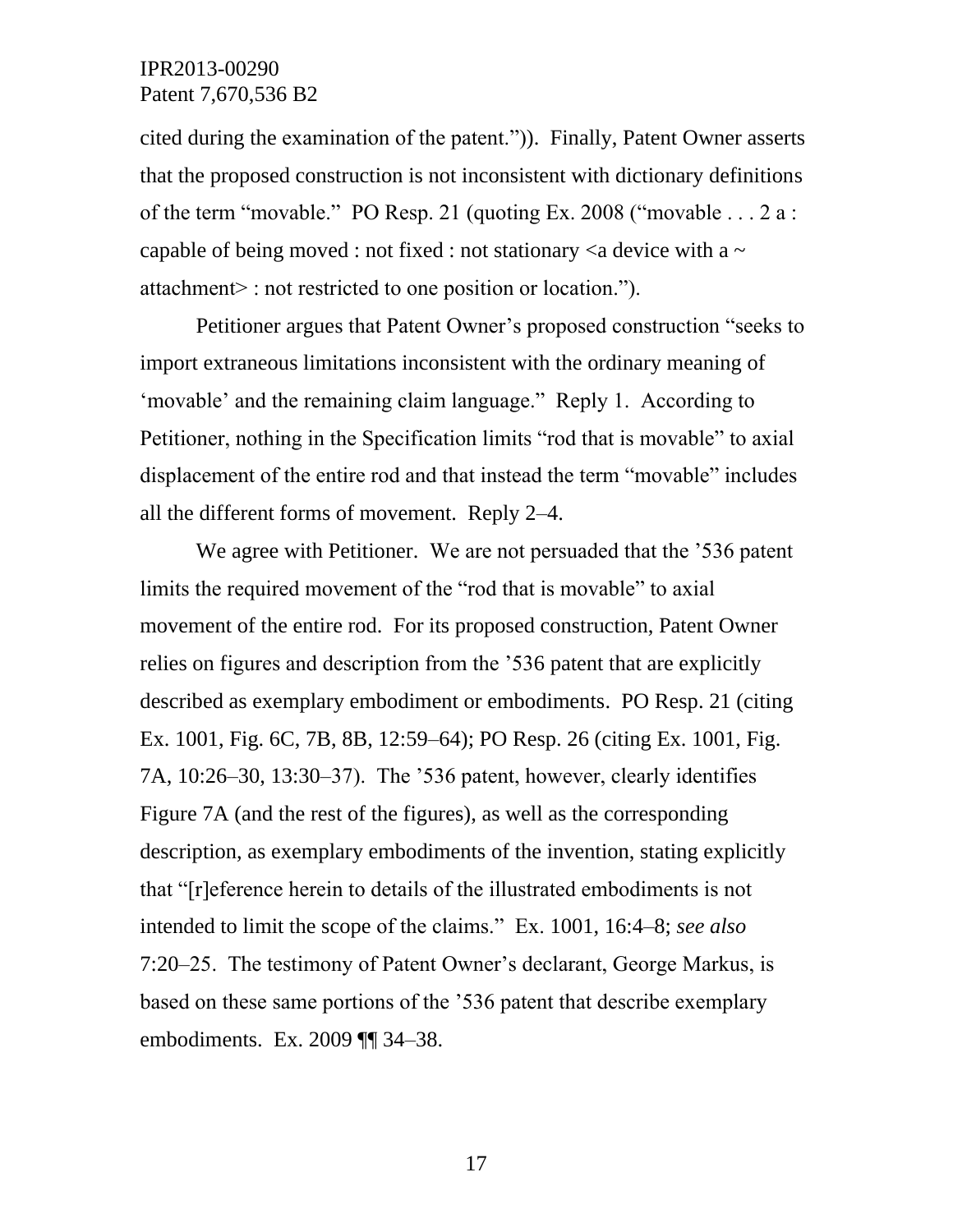Patent Owner does not, however, point us to any language of the '536 patent that evidences a clear intention to limit the claims to an exemplary embodiment. Thus, we are not persuaded that the language in the specification pointed to by Patent Owner limits the scope of the term at issue here. *See, e.g. Phillips*, 415 F.3d at 1323 ("[A]lthough the specification often describes very specific embodiments of the invention, we have repeatedly warned against confining the claims to those embodiments."); *DSW v. Shoe Pavilion*, 537 F.3d 1342, 1348 (Fed. Cir. 2008) ("[W]hen claim language is broader than the preferred embodiment, it is well-settled that claims are not to be confined to that embodiment.").

We are similarly unpersuaded by Patent Owner's argument that Petitioner's broader construction of the term "misapprehends the clamp assembly disclosed in the '536 patent in that it assumes that the stretching of the rod, upon application of clamping force (506), is a separate and distinct operation from the axial displacement of the rod by the spring; instead they happen substantially simultaneously." PO Resp. 24, 27–28. Again, to support this assertion, Patent Owner relies on language of the '536 patent describing an exemplary embodiment, but does not point to any language indicating that the claims should be limited to this or any other aspect of the described embodiments. PO Resp. 27–28 (citing Ex. 1001 10:20–29); Ex. 2009 ¶¶ 39–41.

Another indication that the term "rod that is movable" was not meant to be limited as proposed by Patent Owner can be found in a comparison of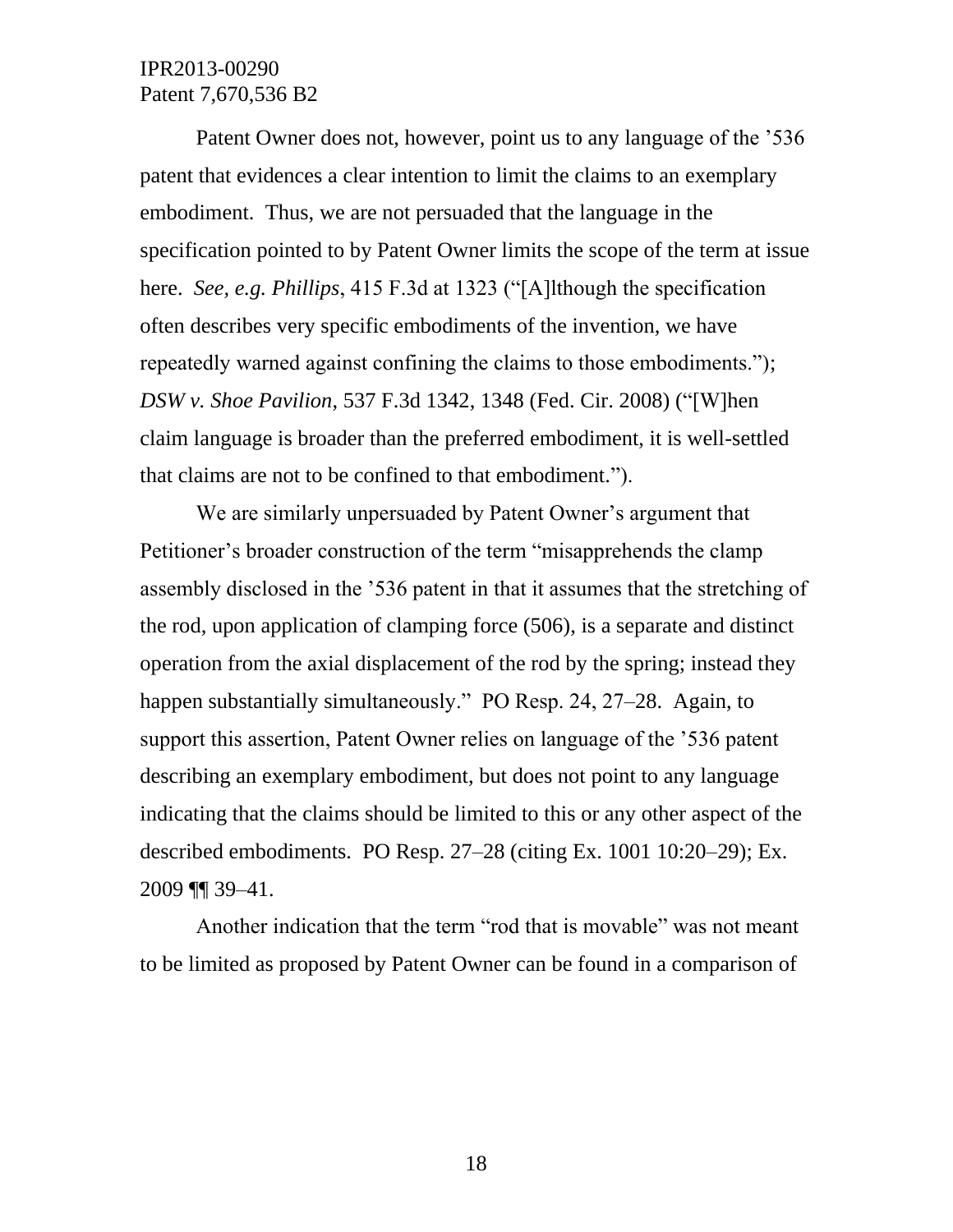l

independent claim 1 and claim  $3$ —a claim that depends from claim  $1<sup>4</sup>$ Claim 1 recites "a lock member associated with the rod that is movable between a clamped position and a released position by a clamp assembly," but does not expressly require a gap between the lock members. Claim 3 recites the lock of claim 1 and adds a limitation "wherein movement of the rod to the released position by the clamp assembly creates a gap between the lock member and the complementary lock member to reduce wear therebetween when they move between the lockable condition and the unlockable."

Petitioner argues that because claim 3 specifies that movement of the rod creates a gap between the lock member and the complementary lock member, claim 1 must be broader and thus include both movement of the rod that both creates a gap and movement that does not create a gap. Pet. 15–16; Reply 4–5. According to Petitioner, the movement described in claim 1 must, therefore, include stretching as well as axial displacement. *See* Reply 3–5. Patent Owner disagrees, arguing that there is more than one limitation added by claim 3 and thus, claim differentiation does not apply. PO Resp. 28–31. Specifically, Patent Owner states that in addition to reciting a gap, claim 3 also requires a reduction of wear. *Id.* at 29–30.

We agree with Petitioner that the doctrine of claim differentiation supports the inference that claim 1 includes movement of the rod that both does create and does not create a gap. Otherwise, claim 3 would add nothing to claim 1 and the two would cover identical subject matter. *See* 

<sup>&</sup>lt;sup>4</sup> The same comparison of claims could be made between independent claims 12 and 18 compared to dependent claims 17 and 19, respectively, as claims 17 and 19 add the same limitation as claim 3.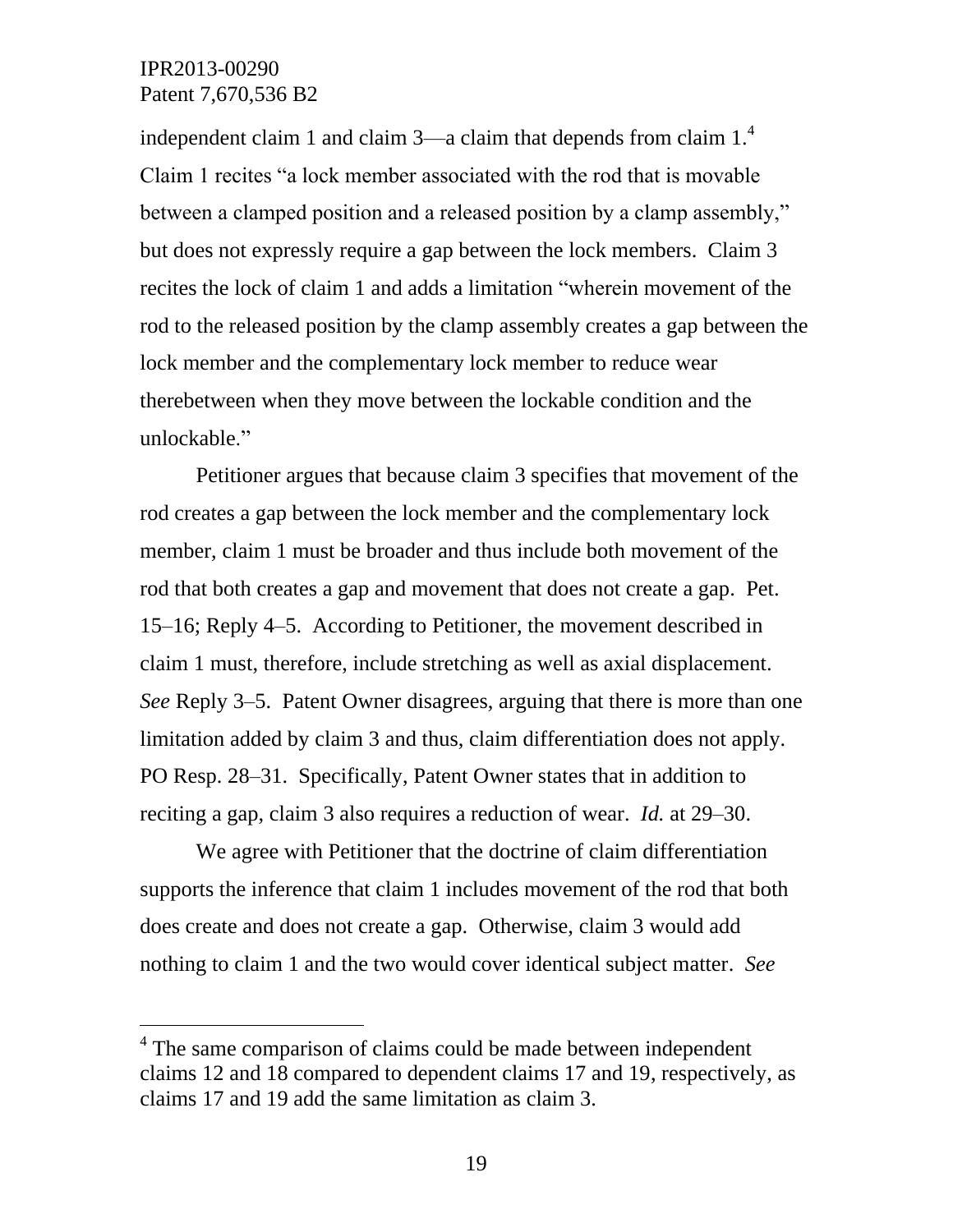*Phillips,* 415 F.3d at 1314–15 ("[T]he presence of a dependent claim that adds a particular limitation gives rise to a presumption that the limitation in question is not present in the independent claim."). The language relied upon by Patent Owner as a separate additional limitation of claim 3, "to reduce wear therebetween," merely describes the intended purpose of the claimed gap that adds nothing of substance to the recitation of the gap itself. *See Saunders Group, Inc. v Comfortrac, Inc.*, 492 F.3d 1326, 1331 (Fed. Cir. 2007) (holding that language in a dependent claim describing the operation of a seal is not itself a limitation distinguishing it from the independent claim from which it depends).

We conclude that the text of the '536 patent and its prosecution history does not justify restricting the term "rod that is movable" to axial displacement of the entire rod.

### *d. Conclusion and Construction of the movable rod limitation*

In summary, based on our construction of the terms "released position," "clamped position," and "rod that is movable," we conclude that the limitation "rod that is movable between a clamped position and a released position by a clamp assembly" is not limited, as Patent Owner proposes, to a rod that is displaced axially in its entirety when it transitions directly from an initial state ("released position") that contains a gap between lock member teeth to a final state ("clamped position"). Instead, we agree with Petitioner that the broadest reasonable construction of this limitation, in the context of the '536 patent, includes other types of movement by the rod, including stretching. Moreover, the states between which the rod moves may include conditions where the lock member teeth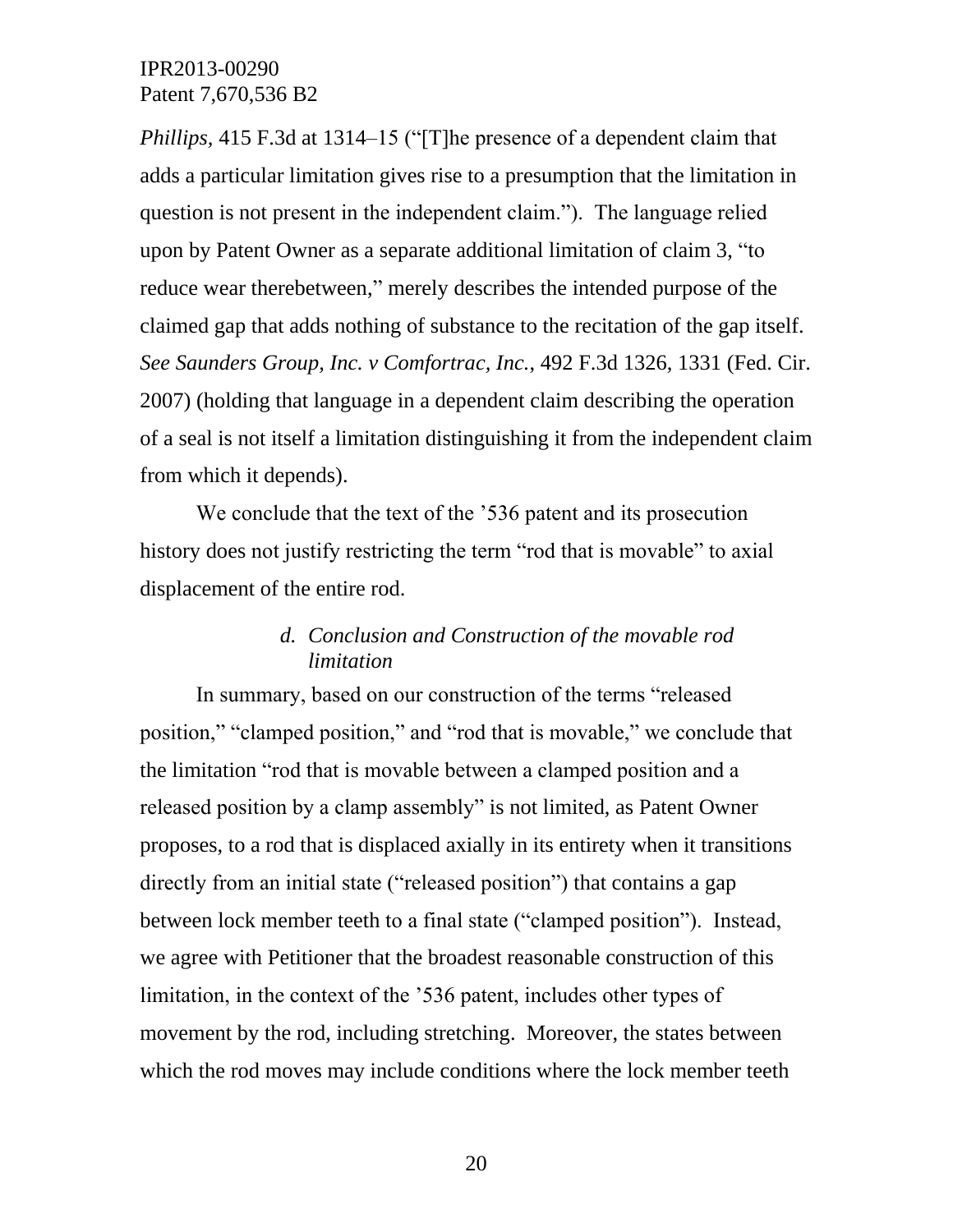may or may not be separated by a gap. Because it is unnecessary for purposes of this decision, we do not address further the scope of these terms.

#### *3. "relatively lower flex zone" and "relatively higher flex zone"*

Each of the challenged claims requires a "relatively lower flex zone of the platen," "the relatively lower flex zone of the platen being a portion of the platen adjacent to the rod and having a flex that is lower relative to a relatively higher flex zone of the platen also adjacent to the rod." In the Decision to Institute, we construed "relatively lower flex zone" as "that portion of the platen that exhibits a lower flex, compared to the flex in any other portion of the platen, in response to the application of a clamping force on the platen." Dec. to Inst. 10. Similarly, we construed "relatively higher flex zone" as "that portion of the platen that exhibits a higher flex, compared to the flex in any other portion of the platen, in response to the application of a clamping force on the platen." *Id.* at 8–10.

In its Response, Patent Owner asserts that the proper construction of these terms is more limited. PO Resp. 34–38. In particular, Patent Owner asserts that "relatively lower flex zone" should include the restriction that the portion of the platen exhibiting lower flex must be "compared to the flex in *an adjacent zone* of the platen" as opposed to comparing it to the flex in *any other portion* of the platen. *Id.* at 38 (emphasis added). Similarly, Patent Owner asserts that "relatively higher flex zone" should include the restriction that the portion of the platen that exhibits a higher flex must be "compared to the flex in *an adjacent zone* of the platen . . . *wherein there is no alignment of the lock member and complementary lock member.*" PO Resp. 34–38 (emphases added).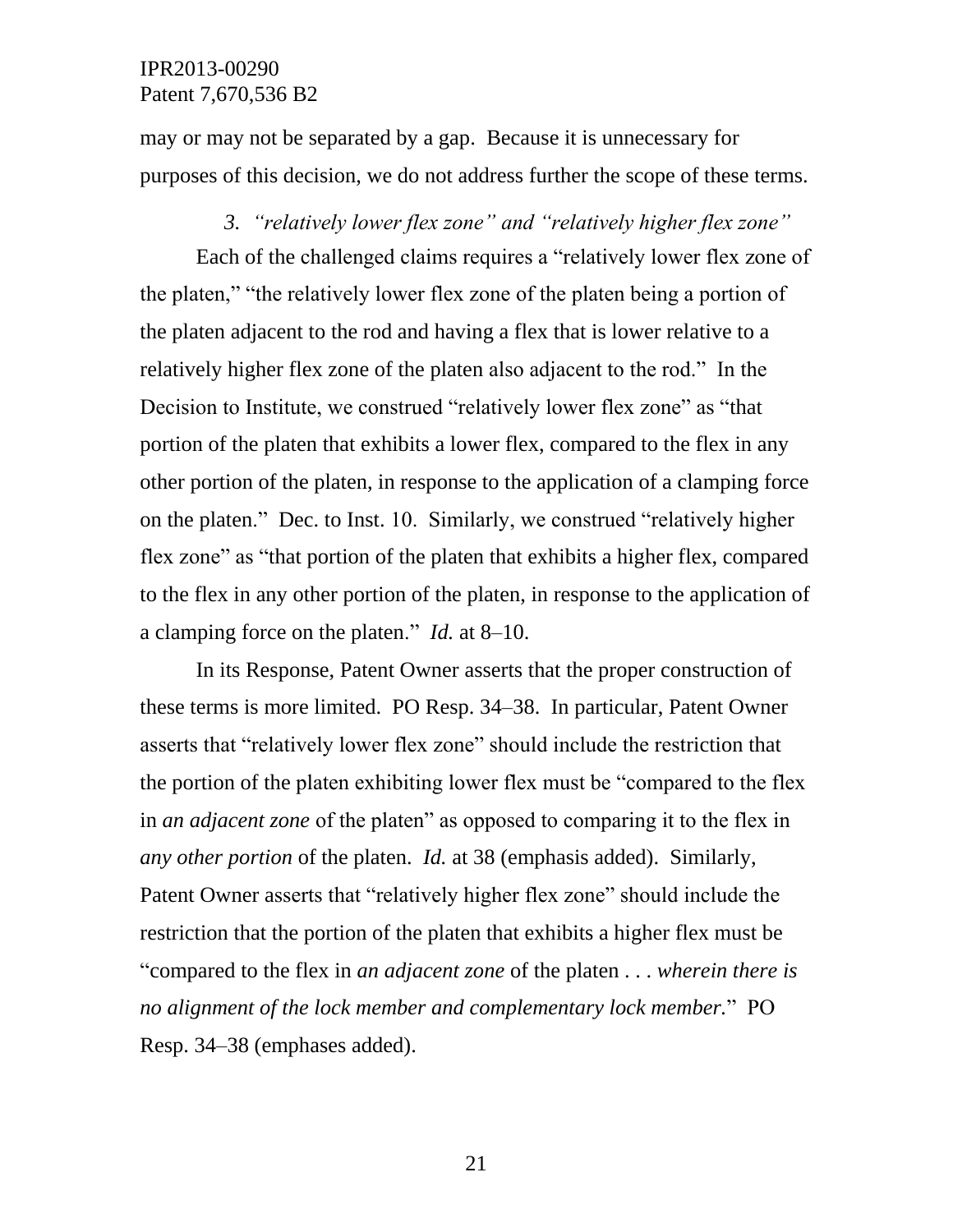Patent Owner asserts that its proposed construction is the broadest reasonable construction because the Specification discloses that: (1) "a relatively higher flex zone is always compared to a relatively lower flex zone that is adjacent to the higher flex zone" (*id.* at 38 (citing Figure 8D)); and (2) "there shall be no engagement of the lock member and complementary lock member in the relatively higher flex zone" (*id.* at 35 (citing Ex. 1001, 14:24–26)). Patent Owner adds that this proposed construction is consistent with one of the key objectives of the invention— "to reduce wear of the lock member and complementary lock member." *Id.* at 36 (citing Ex. 1001, 13:63–14:1, 14:6–9, 14:47–53); *see also* Ex. 2009 ¶¶ 45–47 (Patent Owner's declarant, Mr. Markus, testifying that only by comparing zones that are adjacent can the location of engagement of the teeth that will reduce wear be accurately pinpointed). According to Patent Owner, the '536 patent "specifically disavows alignment of the lock member and the complementary lock member in a relatively higher flex zone." *Id.* at 36–37.

We agree with Petitioner that Patent Owner's proposed modifications improperly limit the claim terms. *See* Reply 6–9. Petitioner asserts, and we agree, that while the patent discloses that it is *preferable* to engage the lock member teeth in a lower flex zone, it does not restrict the invention to that situation. *Id.* at 7. For example, Mr. Markus admits that there is some benefit of reduced wear even if only some, but not all, of the teeth of the lock members engage in the relatively lower flex zone. *Id.* (citing deposition testimony of Patent Owner's expert, Mr. Markus, Ex. 1011, 219:14–22, 222:2–12; 224:7–11, 225:12–25). Thus, a broader interpretation of the term "relatively higher flex zone" is also consistent with the '536 patent's stated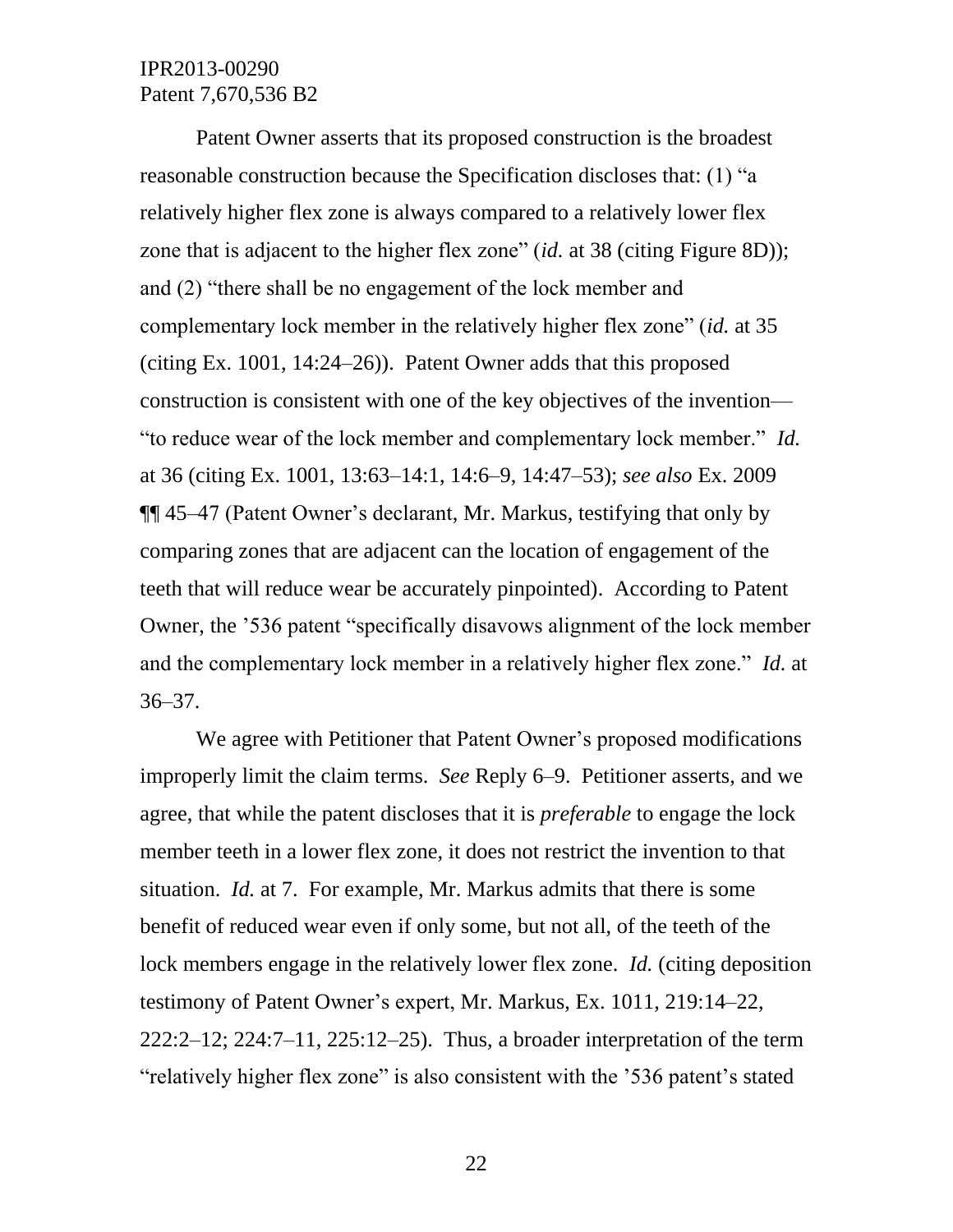l

objection to reduce wear. Even more telling, the '536 patent itself states, in its description of an exemplary embodiment, "the complementary lock member 512 is lockably engaged with the lock member 510 at a position that is proximate, *at least in part*, to the zone 514." Ex. 1001, 14:11–16 (emphasis added). We, therefore, are not persuaded that the '536 patent "specifically disavows" engagement outside the relatively higher flex zone, as asserted by Patent Owner. *See* PO Resp. 36–37. To the contrary, we are persuaded that the '536 patent explicitly contemplates that the teeth may, at least in part, *not* engage within the relatively higher flex zone.

We also agree with Petitioner that the claim language does not require comparison of *adjacent* flex zones. *Id.* (citing Ex. 1011, 227:10–24, 230:10–231:3). While the word adjacent is recited in the claims (e.g., "the relatively lower flex zone of the platen being a portion of the platen adjacent to the rod") it refers to a flex zone being adjacent the rod, not another flex zone. *See* Ex. 1011, 227:10–24. Patent Owner's reliance on Figure 8D as supporting the proposed restriction does not persuade us otherwise. As discussed above, Figure 8D describes an exemplary embodiment, and Patent Owner does not point to any language indicating that the claims should be limited to this embodiment. We also are not persuaded by Patent Owner's unexplained and unsupported statement that "[o]nly by comparing zones that are adjacent, can such location of the engagement [in the lower flex zone] be accurately pinpointed." PO Resp. 38 (citing Ex. 2009  $\P$  45–47).<sup>5</sup>

<sup>5</sup> Although Patent Owner cites to three paragraphs of its proffered declaration as supporting this statement, the only testimony related to the premise is conclusory and does not support the assertion. Ex. 2009 ¶ 45 ("More specifically, because teeth are to engage in a low flex zone, it is necessary to compare adjacent zones (*i.e.*, possible locations of teeth) to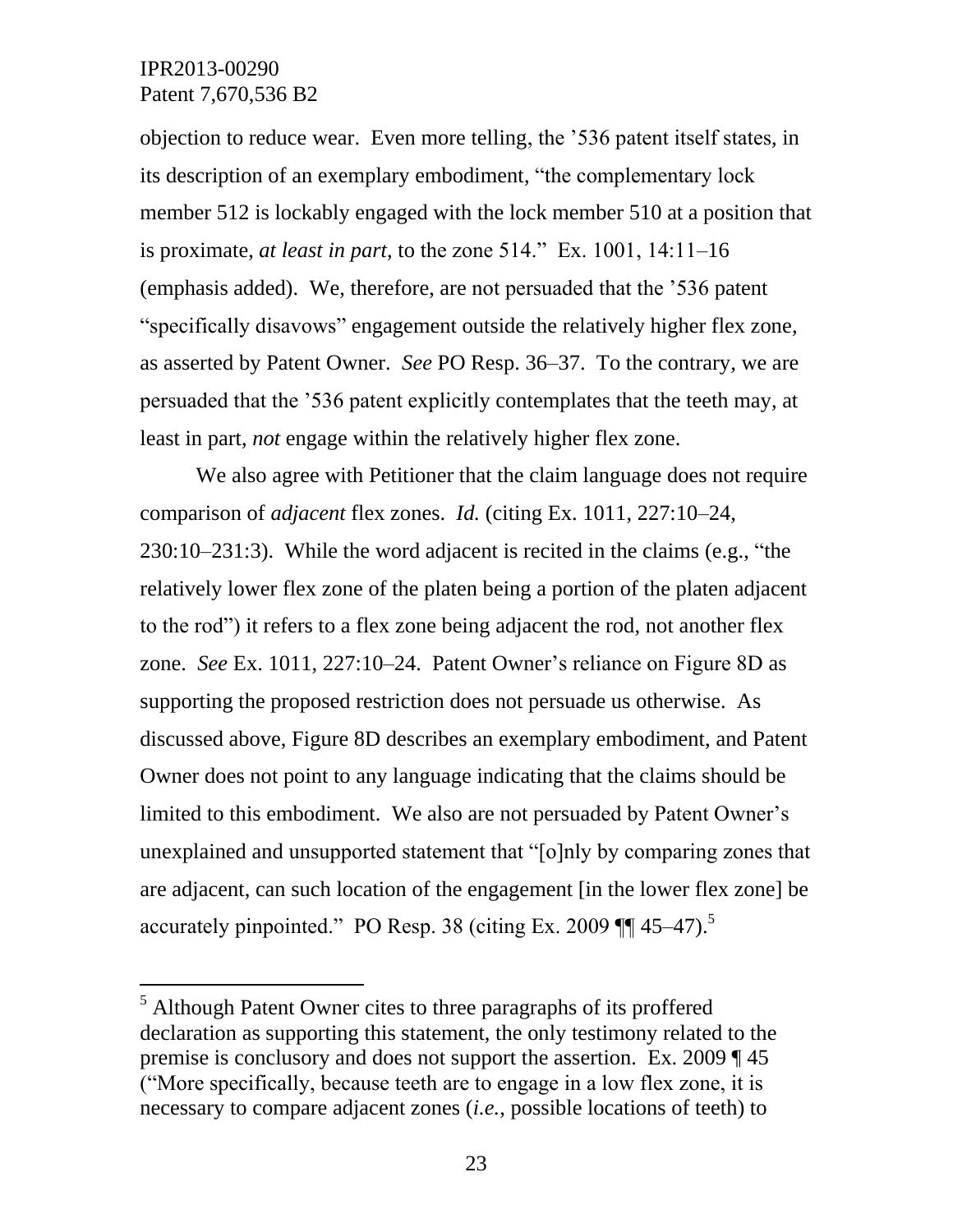$\overline{a}$ 

Thus, we decline to alter our preliminary construction of these terms and conclude that the broadest reasonable construction, in the context of the '536 patent, of "relatively lower flex zone" and "relatively higher flex zone" is as follows:

- 1) "relatively lower flex zone" is "that portion of the platen that exhibits a lower flex, compared to the flex in any other portion of the platen, in response to the application of a clamping force on the platen"; and
- 2) "relatively higher flex zone" is "that portion of the platen that exhibits a higher flex, compared to the flex in any other portion of the platen, in response to the application of a clamping force on the platen."
	- *4. "engage within/proximate to a relatively lower flex zone*

Each of the challenged claims requires that "the complementary lock member is engagable with the lock member within a relatively lower flex zone of the platen" ("the engagement limitation"). $<sup>6</sup>$  In the Decision to</sup> Institute, we adopted a broadest reasonable construction of this term encompassing the situation in which the complementary lock member and the lock member are capable of interlocking or meshing at least in part within or proximate to a relatively lower flex zone of the platen. Dec. to Inst. 10–12. Neither party explicitly addresses the broadest reasonable

determine which is the relatively high flex zone and which is the relatively low flex zone."). The other cited paragraphs are not related to the statement they are cited to support. *See id.* ¶¶ 46–47. Nor could we find, upon review of the complete declaration, any other support for Patent Owner's assertion.

 $6$  Independent claims 1 and 12 recite this limitation as quoted. Independent claim 18 includes a similar limitation, "engaging a lock member associated with the rod with a complementary lock member associated with the platen at a position located proximate to a relatively lower flex zone of the platen."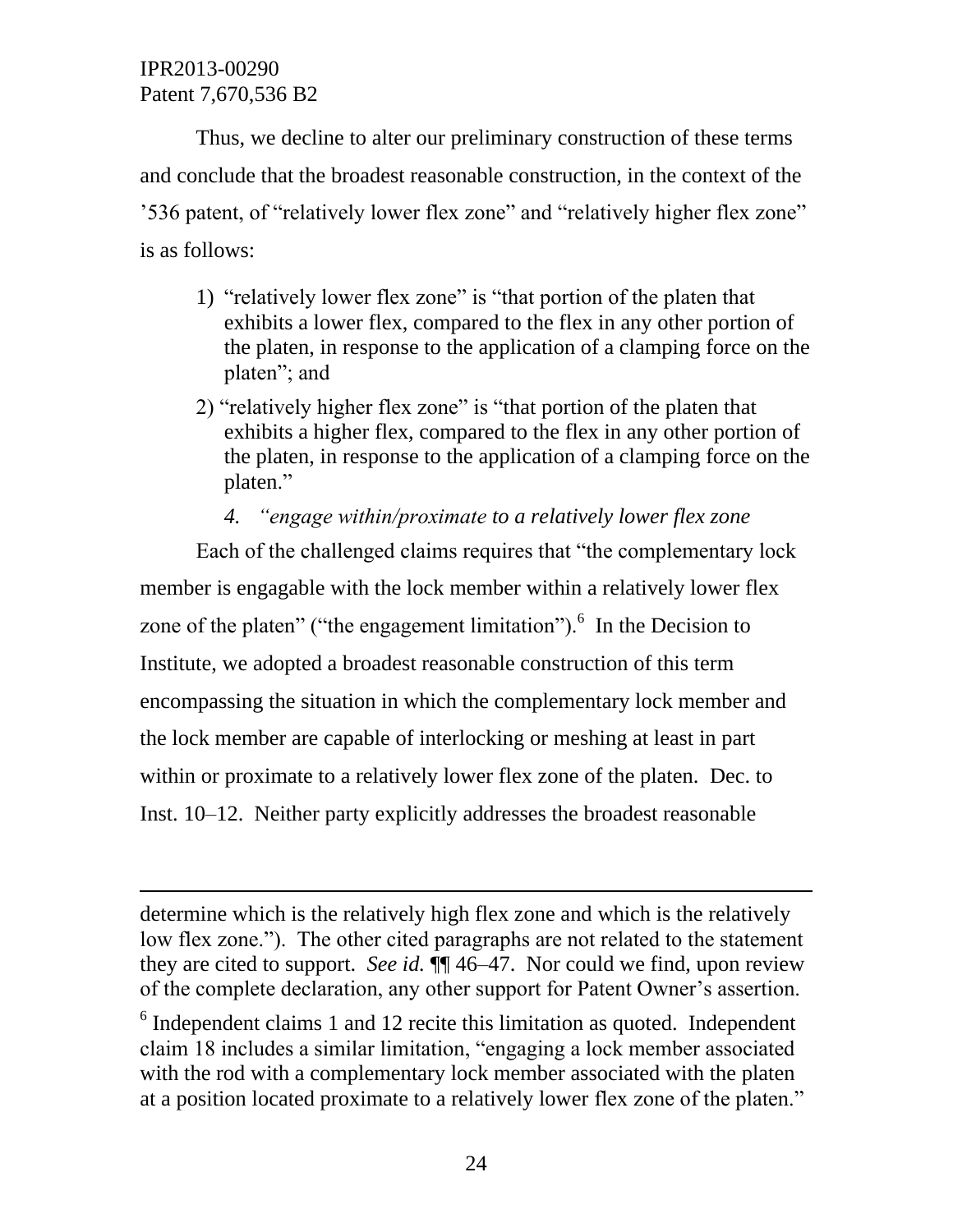construction of this claim term in their post-institution briefing. We conclude that no additional construction of the term is necessary.

#### *5. "biased"*

Neither party discusses the term "bias" in the claim construction section of its brief. *See* PO Resp. 18–39. This term, however, requires construction to resolve an issue in this proceeding. In the analysis of patentability, Patent Owner asserts that the term "biased" as used in claim 2, "is disclosed as being carried out by spring 204." PO Resp. 48 (citing Ex. 1001, 10:20–30, Fig. 3). Petitioner argues that limiting the term to a spring, however, would be improper and "bias" should be given its ordinary and customary meaning, which in the context of the '536 patent is "a tendency or bent to return to a particular position or condition." Reply 11 (citing Ex. 1015, 110).

We agree with Petitioner that the term "biased" is not limited to being carried out by a spring. The '536 patent explains that "the spring 204 biases the first actuator 502 toward the home position," but this disclosure is prefaced by the phrase "[p]referably, the second actuator 504 includes a spring 204." Ex. 1001, 10:20–30. In fact, the '536 patent describes actuator 502 as actuated to move from the home position toward the force application position and "the second actuator 504 is used to move the first actuator 502 from the force application position to the home position once the first actuator 502 has been deactivated." *Id.* at 10:8–19. This description does not require a spring to be used. Thus, we conclude that the term "biased" is not limited to being carried out by a spring.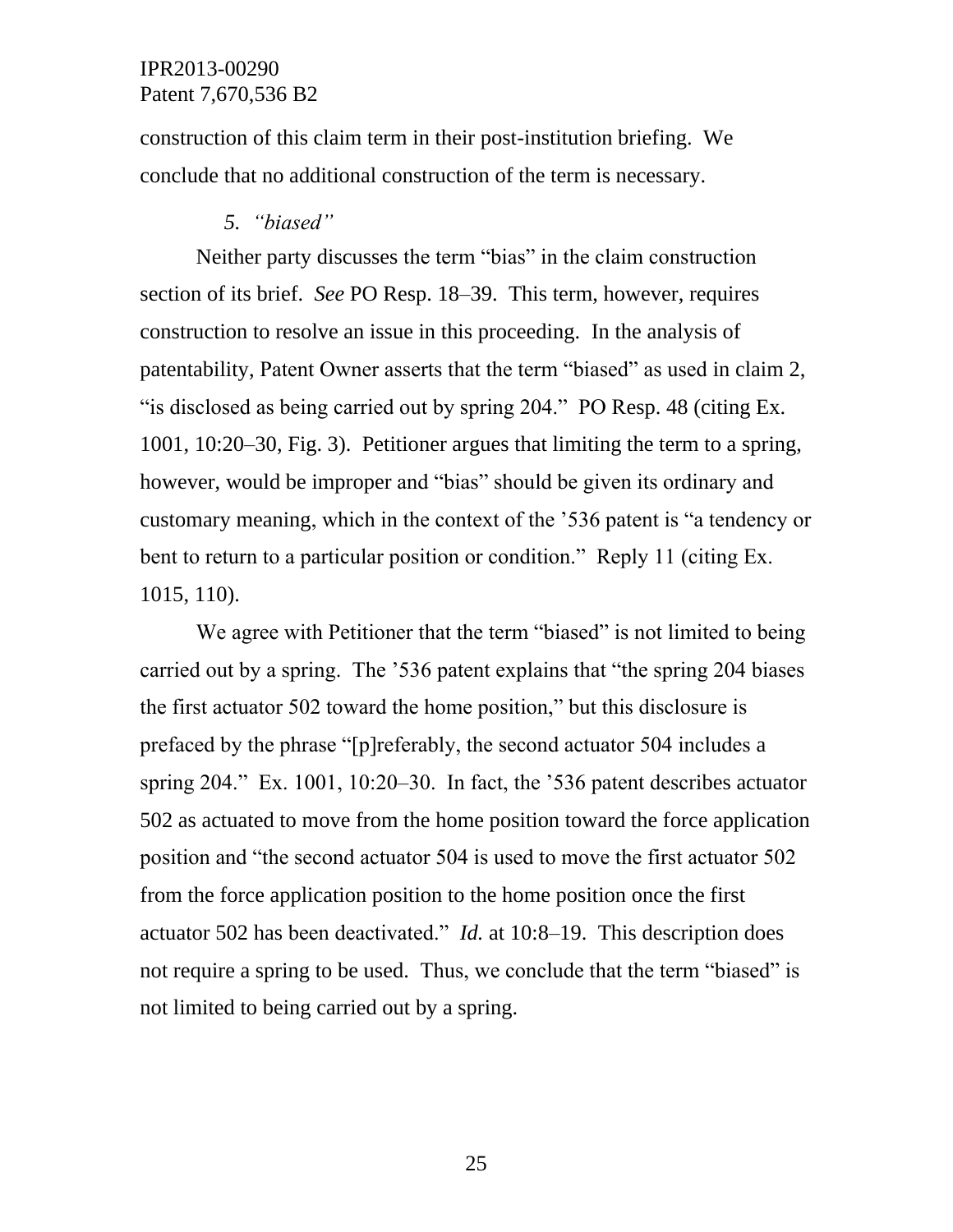*B. Grounds Based on Glaesener/Choi*

*1. Overview of Glaesener (Ex. 1002)*

Glaesener describes an injection molding machine with a platen having reinforcing ribs that cause the edges of the platen to bend less than they otherwise would when subjected to clamping forces. Ex. 1002,

Abstract, ¶ 40.

Figure 5 of Glaesener is reproduced below.



Figure 5, above, "is an enlarged perspective view of a corner of platen" 50. Ex. 1002 ¶ 33. Platen 50 includes "pairs of angled/inclined but straight ribs [40] located on at least two opposed sides of the platen." *Id.* ¶ 38. According to Glaesener, this configuration of ribs 40 is desirable to ensure an even distribution of load to the platen during clamping. *Id.* Each angled rib 40 may be complemented by an angled support gusset 42 that extends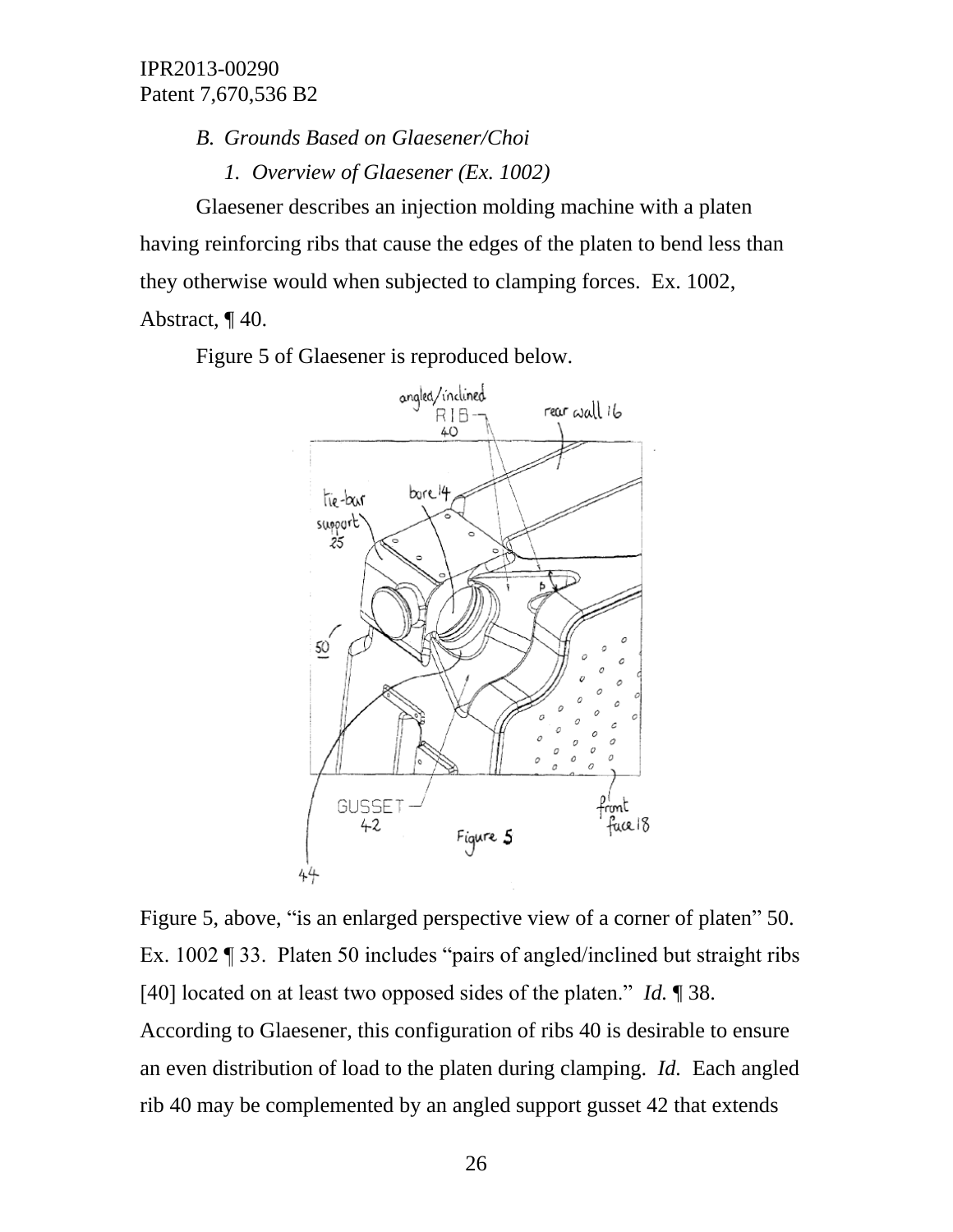laterally outwardly from each angled rib and provides greater support of the platen edge. *Id.* ¶ 42.

Figure 2 of Glaesener is reproduced below.



Figure 2 shows a sectional view of platen 12 in the context of a partial representation of an injection molding machine. Ex. 1002 ¶ 0034. Platen 12 is shown with front wall or front face 18 and a rear wall 16. *Id.* The two walls are coupled through intermediate support structure 20. *Id.* Tie bar pairs 22 and 24 are coupled to the rear wall 16 by tie-bar nuts 26 and 28.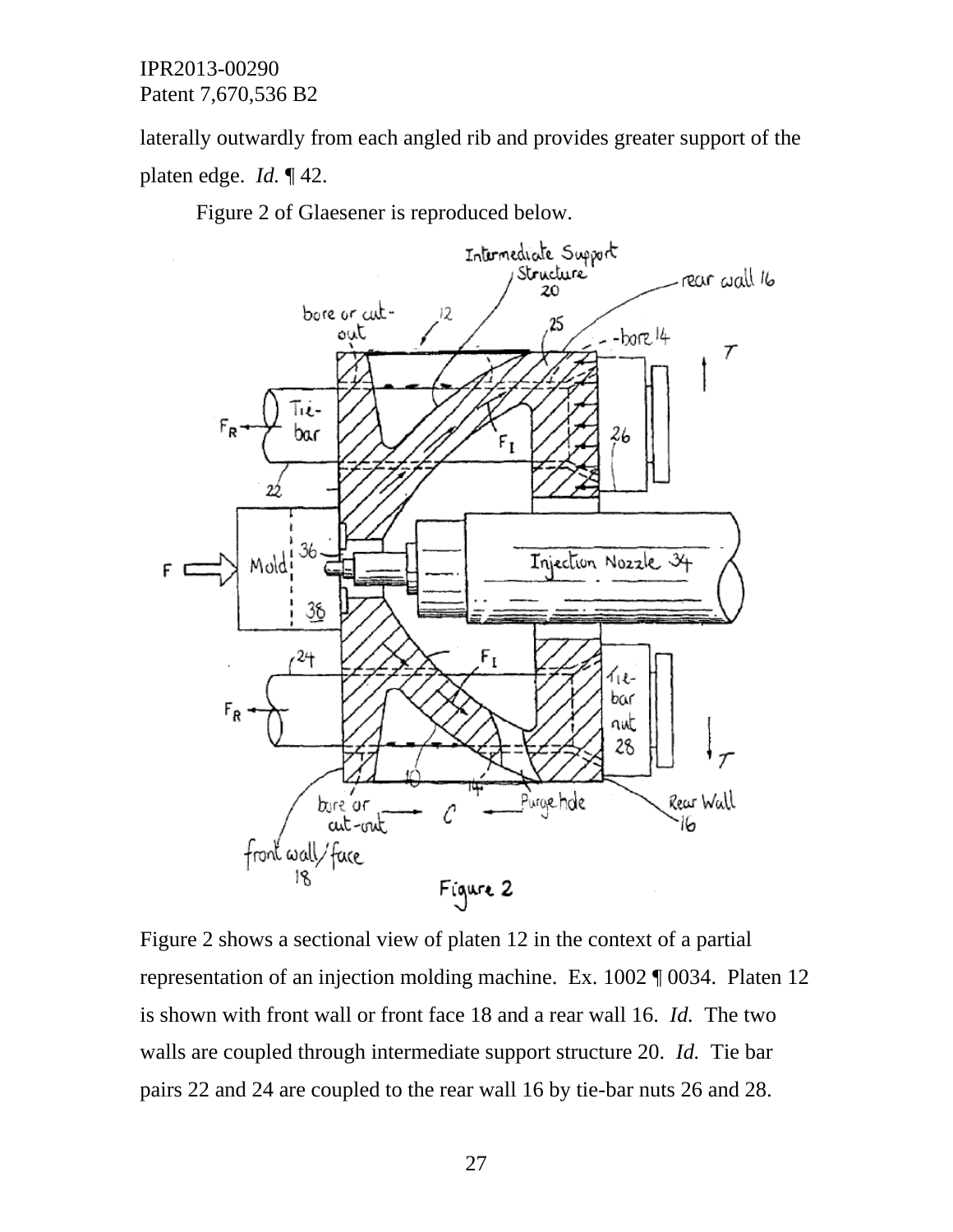*Id.* **[0035.** "The tie-bar nuts can be secured to the rear wall 16 by any appropriate mechanism, such as the pineapple and toothed-ring mechanism described in Choi [Ex. 1003])." *Id.*

## *2. Overview of Choi (Ex. 1003)*

Choi discloses a clamping device for positioning and sustaining engagement of a movable mold platen on a carrier device relative to another platen. Ex. 1003, Abstract. Figure 3A of Choi is reproduced below.



Figure 3A, above, is a cross-sectional view of the clamping assembly disclosed in Choi. Ex. 1003, 4:3–5. Tie bar 20a extends between the corners of movable platen 14 and a fixed platen 12 (not shown above). *Id.*  at 4:63–67. Tie bar 20a includes an elongated end section with four strips 39 of teeth 38 on its outer surface. *Id.* at 5:42–53. Clamping assembly 22 includes piston 44 having an inner surface with four strips 49 of teeth 48, which are adapted to engage teeth 38. *Id.* at 5:59–6:1. A portion of Figure 4 of Choi is reproduced below.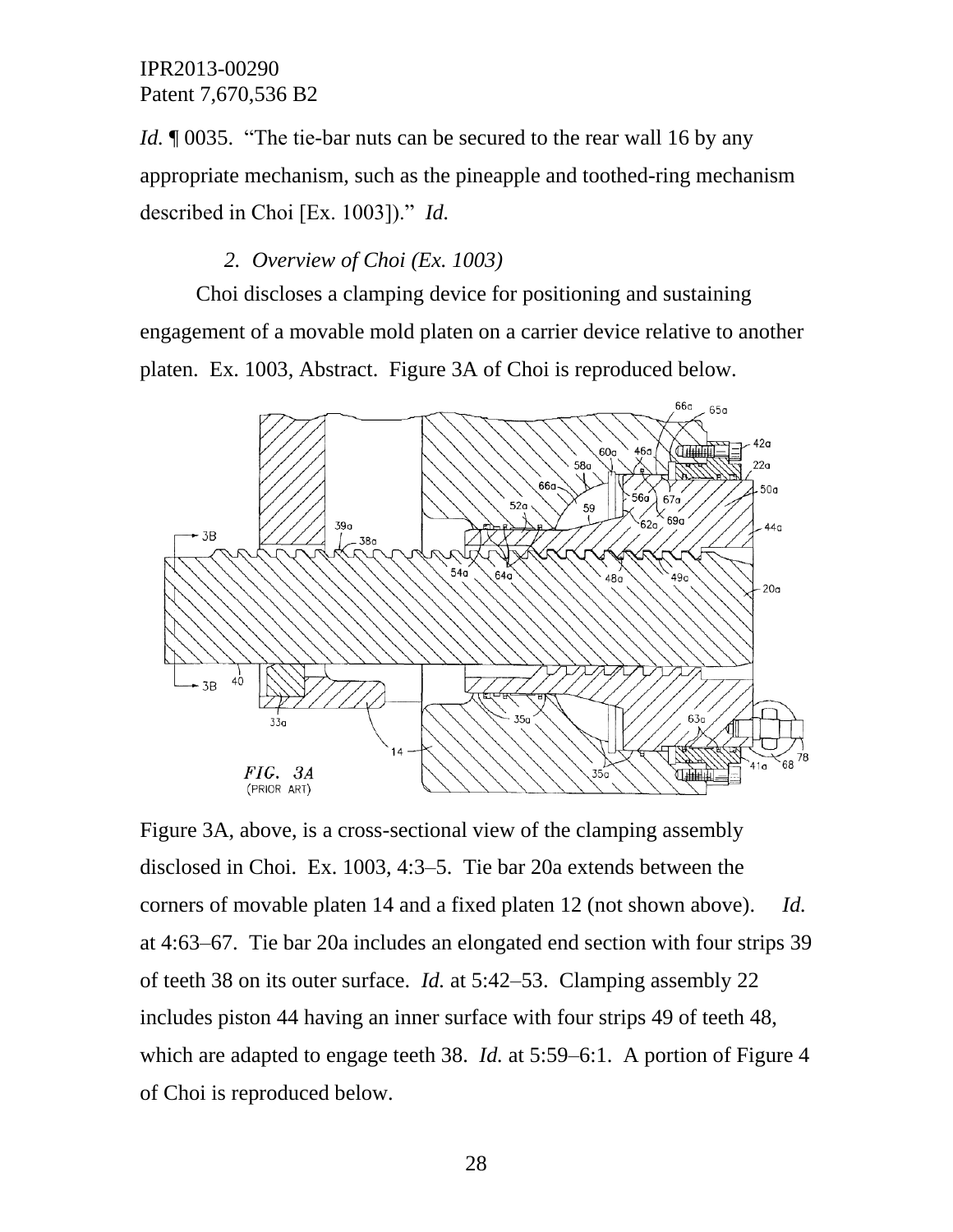

The reproduced portion of Figure 4 of Choi, above, is the lower section of an end view of the injection molding machine showing the clamping assemblies and rotational mechanism. Ex. 1003, 4:6–9. The dotted lines in Figure 4 indicate movement of a rotational mechanism 68 that synchronously rotates the pistons 44 of the clamping assemblies 22 to bring the strips 49 of teeth 48 into alignment with the strips 39 of teeth 38 prior to the application of a clamping force on the platens 12 and 14. *Id.* at 7:53–8:9.

#### *3. Incorporation of Choi*

Petitioner asserts that Glaesener and Choi "can be considered together as a single prior art reference under 35 U.S.C. § 102(b) because Glaesener expressly incorporates Choi by reference." Pet. 32 (citing Ex. 1002 ¶¶ 35, 49). In the Decision to Institute we agreed that the entirety of "Choi constitutes part of Glaesener for purposes of the anticipation analysis." Dec. to Inst. 15 (citing *Harari v. Lee*, 656 F.3d 1331, 1334–35 (Fed. Cir. 2011)). Patent Owner argues that Petitioner has not met its burden to show that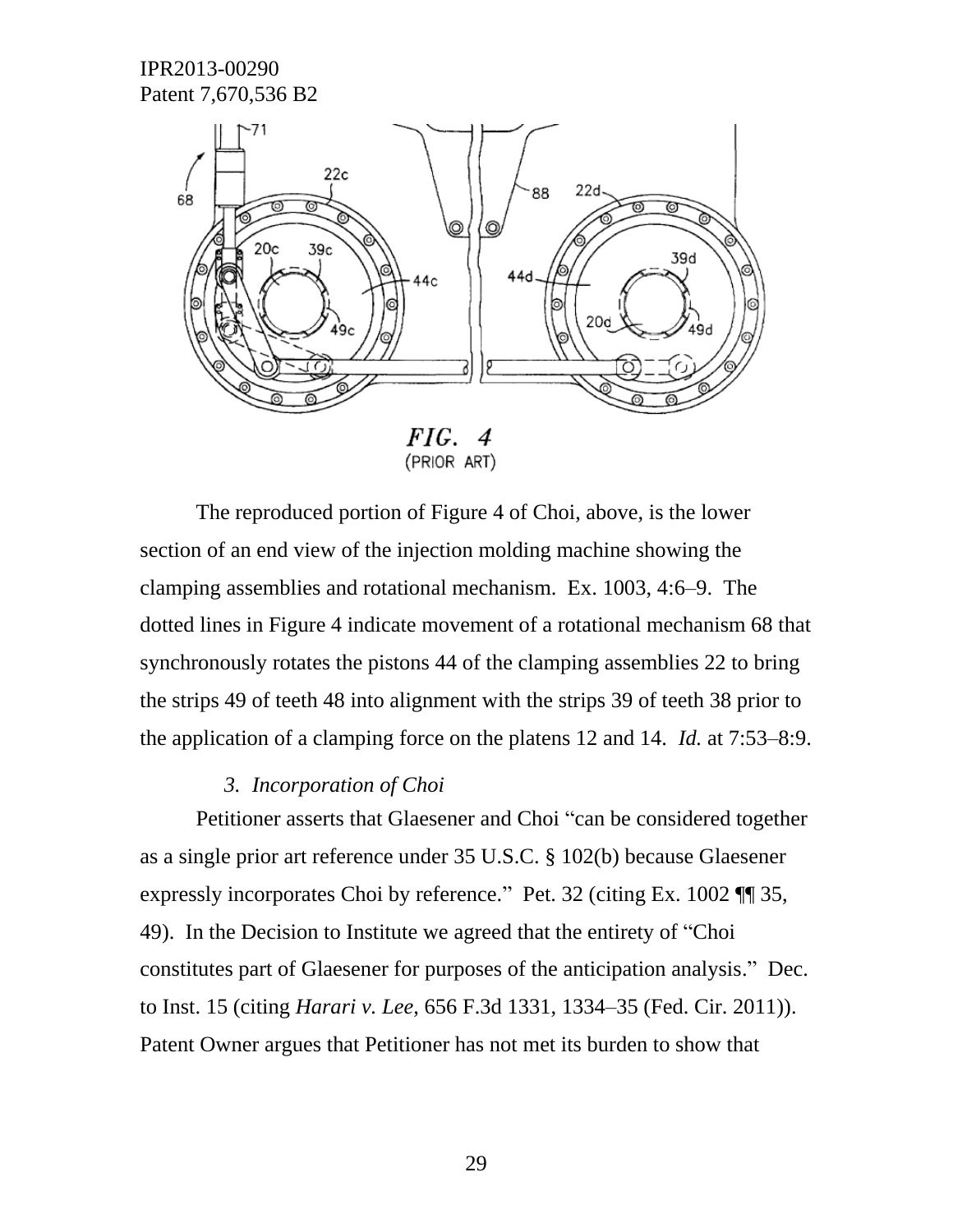Glaesener incorporates the entirety or even the relevant portions of Choi. PO Resp. 40–44.

We do not reach the issue of what portions of Choi, if any, are incorporated by Glaesener, because even when considered as one reference, we determine below that Glaesener and Choi do not teach all the recited claim limitations in the same form and order as listed in the claims.

### *4. Anticipation: Claims 1–7, 12, and 17–20*

"Because the hallmark of anticipation is prior invention, the prior art reference—in order to anticipate under 35 U.S.C. § 102—must not only disclose all elements of the claim within the four corners of the document, but must also disclose those elements arranged as in the claim." *Net MoneyIN, Inc. v. VeriSign, Inc.*, 545 F.3d 1359, 1369 (Fed. Cir. 2008) (internal quotation marks omitted). Accordingly, an anticipatory reference must show all of the limitations of the claims "arranged or combined in the same way as recited in the claims." *Id.* at 1370; *see Finisar Corp. v DirecTV Group, Inc.*, 523 F.3d 1323, 1334–37 (Fed. Cir. 2008); *Ecolochem, Inc. v. Southern California Edison Co*., 227 F.3d 1361 (Fed. Cir. 2000).

Petitioner asserts that Choi's teeth 38 correspond to the claimed lock member, teeth 48 correspond to the claimed complementary lock member, and tie bar 20 corresponds to the claimed rod. Pet. 36. In addition, according to Petitioner, Choi's securing/clamping assembly 22 corresponds to the claimed clamp assembly. *Id.* Petitioner reasons that these elements of Choi are part of the machine disclosed in Glaesener because of the following sentence: "The tie-bar nuts can be secured to the rear wall 16 by any appropriate mechanism, such as the pineapple and toothed-ring mechanism described in [Choi]." Pet. 25, 36. Petitioner, however, does not explain how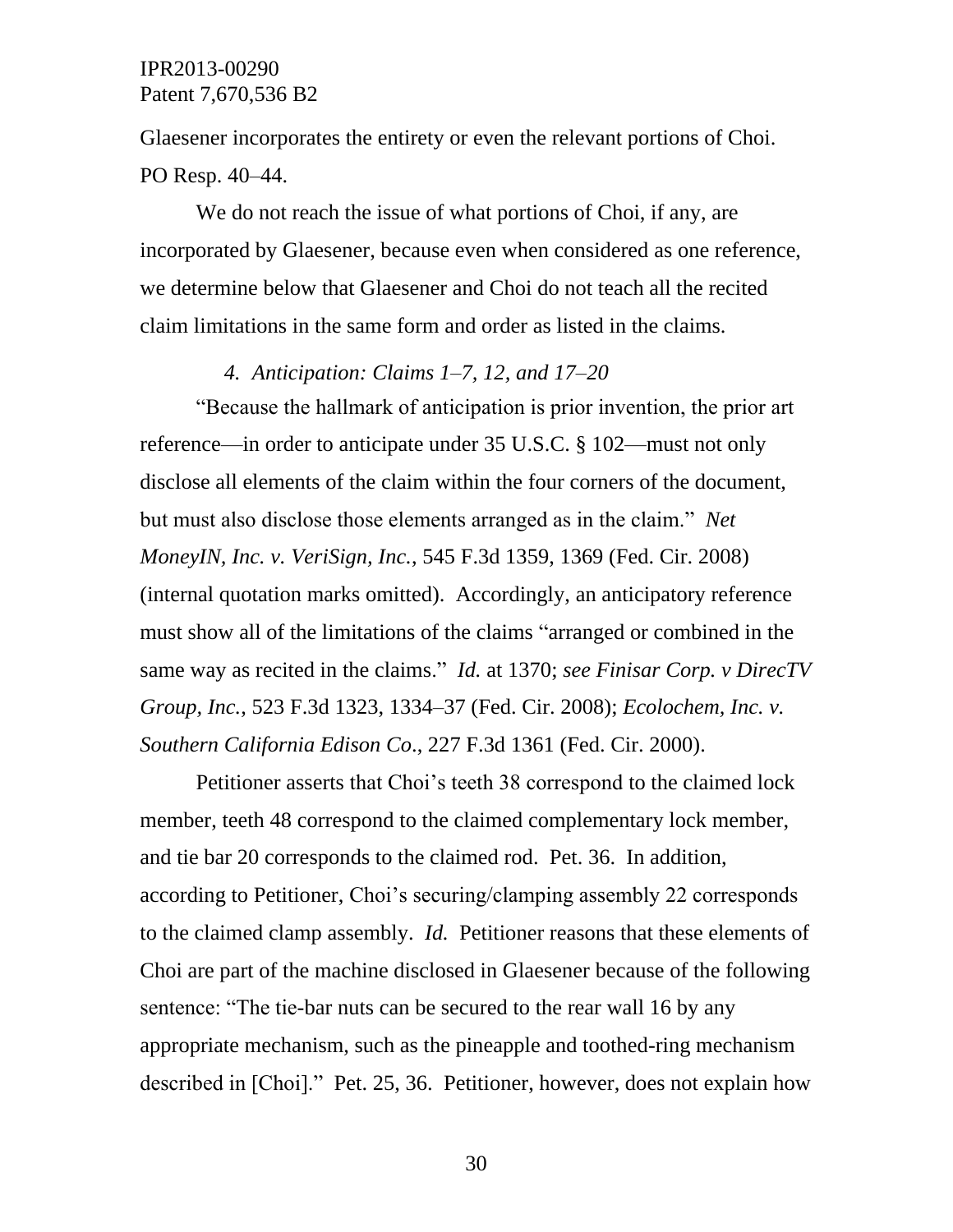the relied upon elements of Choi's device secure the tie-bar nuts of Glaesener to rear wall 16 of Glaesener's platen. In fact, Petitioner does not direct us to any disclosure in Choi of tie-bar nuts or their equivalent. *See*  Pet. 32–41.

Moreover, there is no dispute that Choi does not use the term "pineapple and toothed-ring mechanism." Tr. 16:7–10. And Petitioner does not provide persuasive evidence as to what part of Choi is included in the term "pineapple and toothed-ring mechanism." *See* Tr. 16:7–12 (arguing for the first time that what "pineapple and tooth mechanism" in Glaesener refers to is Figure 3A in Choi with no reference to the record); Tr. 60:14–22 (explaining that Petitioner does not provide evidence of what the pineapple and toothed-ring mechanism is).

Without such explanation and supporting evidence, we are not persuaded that Petitioner has met its burden to show that the various portions of Choi and Glaesener, on which it relies, are combined in the same way as recited in the challenged claims. *See Lindemann Maschinenfabrik GMBH v. American Hoist & Derrick Co.*, 730 F.2d 1452, 1458 (Fed. Cir. 1984) (holding that although the prior art reference could be said to contain all of the elements of the claimed invention, it did not anticipate under 35 U.S.C. § 102 because it "disclose[d] an entirely different device, composed of parts distinct from those of the claimed invention, and operating in a different way to process different material differently."). The Federal Circuit has expressly warned against treating patent "claims as mere catalogs of separate parts" without regard for the "part-to-part relationships set forth" therein. *NetMoneyIN*, 545 F.3d at 1370 (quoting *Lindemann*, 730 F.2d at 1459).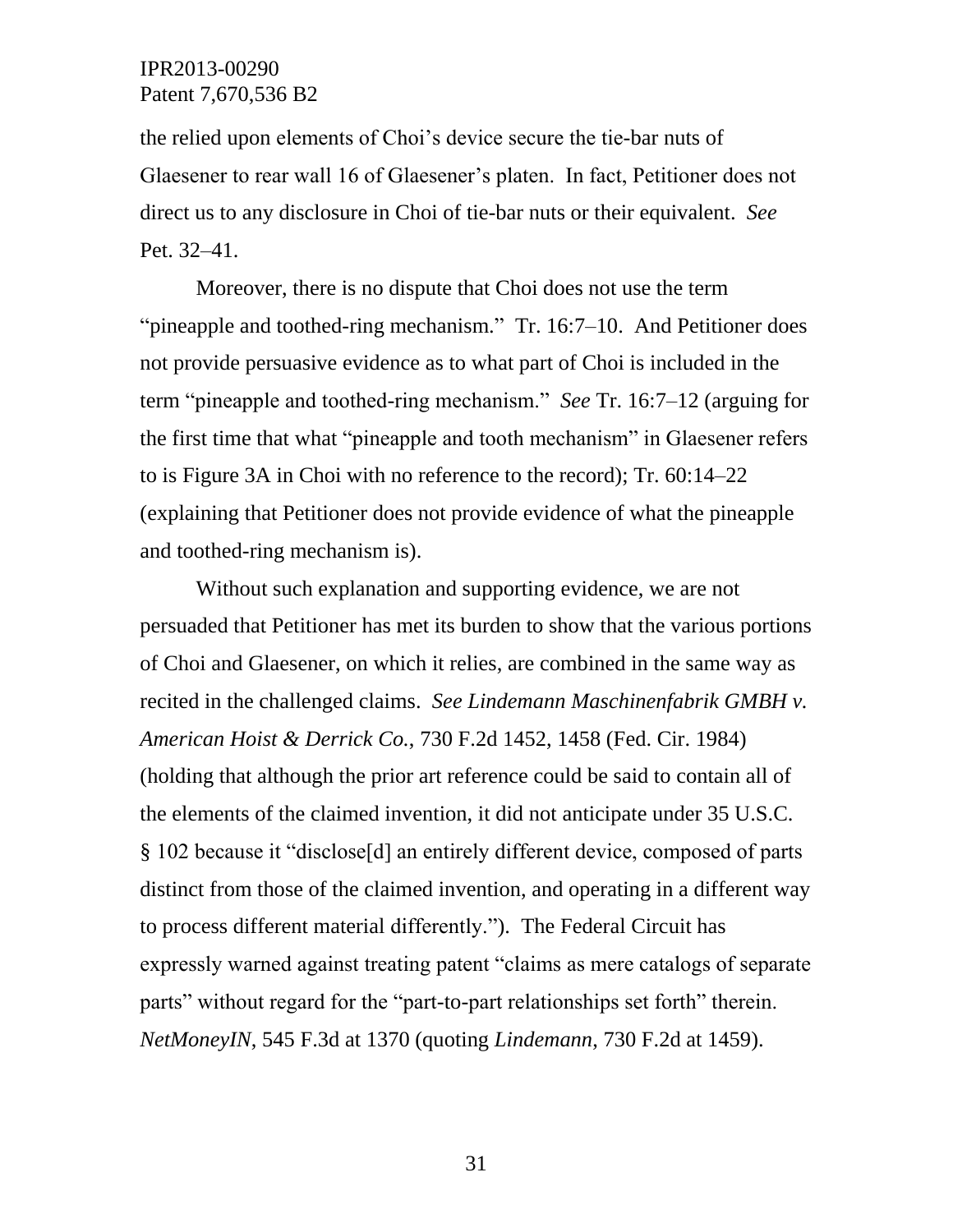We conclude that Petitioner has not shown by a preponderance of the evidence that claims 1–7, 12, and 17–20 are anticipated by Glaesener, whether or not it incorporates Choi.

### *C. Obviousness: Claims 8–11, 13–16, 21, and 22*

Petitioner asserts that dependent claims 8–11, 13–16, 21, and 22 would have been obvious over Glaesener and Choi. Pet. 42–44. These claims depend from independent claims 1, 12, or 18, and specify that the location of the relatively lower flex zone of the platen "is nominally located approximately" based on various clock positions in relation to the rod ("the clock claims").

Petitioner does not assert that either Glaesener or Choi explicitly discloses where the relatively lower flex zone is located in terms of the positions of the clock recited by the challenged claims. Pet. 42–44. Instead, Petitioner asserts that skilled artisans knew that "platen distortion or flexure caused by clamping forces could cause undesirable wear between contacting parts." Pet. 43 (citing Ex. 1002 ¶¶ 6, 8). Petitioner further asserts that this known problem, and Glaesener's provided solution of stiffening ribs and gussets adjacent the tie bar "to reduce loading in the region of the tie-bar support" (Ex. 1002  $\P$  45), would have suggested the further improvement of rotating Choi's tie bars and piston to place them in the claimed clock positions. Pet. 43. According to Petitioner, this orientation would engage lock members only within relatively lower flex zones and, therefore, would reduce stress and wear on all the lock members. Pet. 43–44. Thus, Petitioner concludes that a person of ordinary skill would have had a reason to make such modification. *Id.*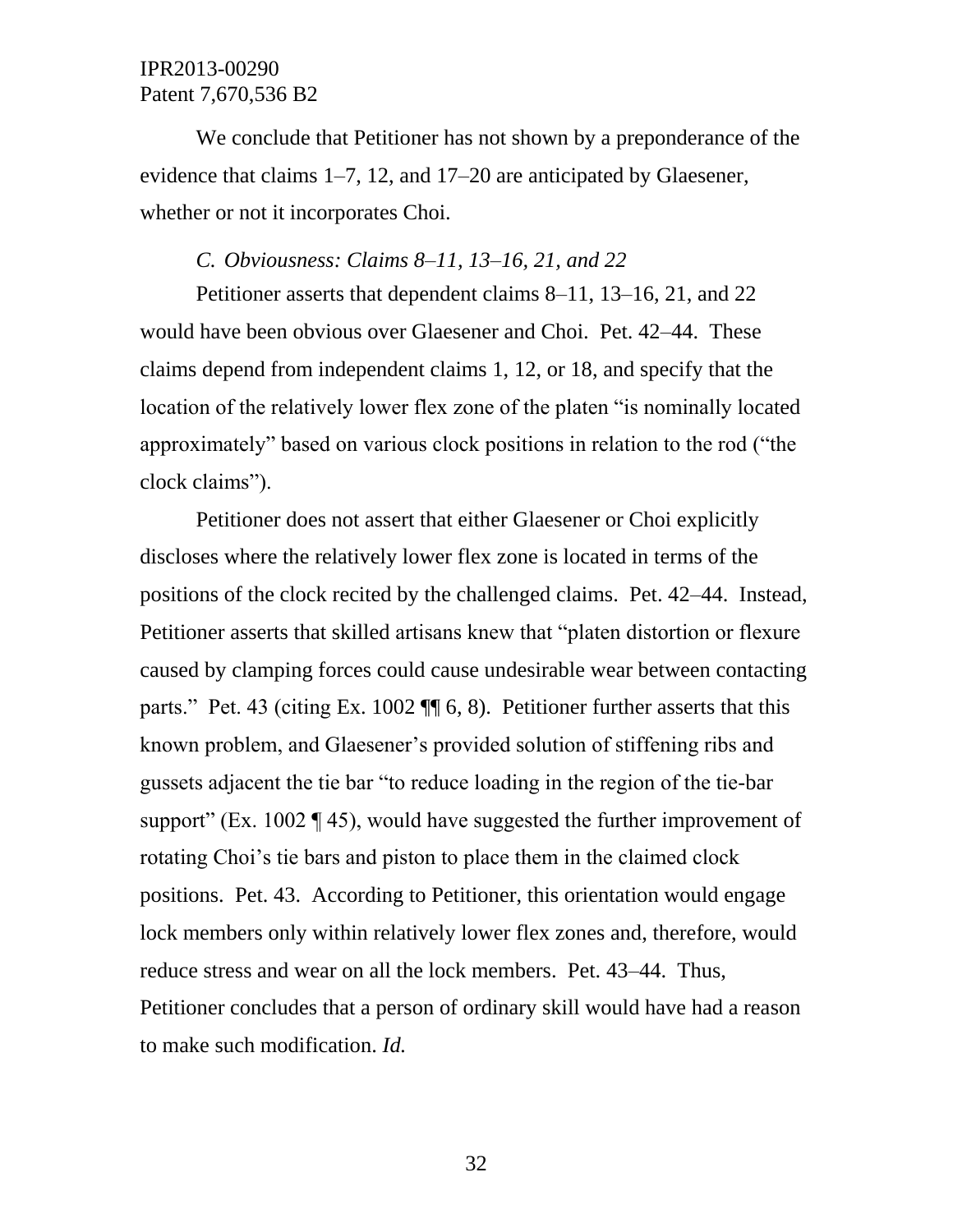Patent Owner argues that there are two errors in Petitioner's reasoning. PO Resp. 50–53. First, according to Patent Owner, because Glaesener is directed to a platen, Glaesener's discussion of reducing the wear of certain parts cannot be extended to parts not disclosed by Glaesener, i.e., teeth of the locking mechanism. *Id.* at 51. Second, Patent Owner asserts that it does not automatically follow from Glaesener's teaching of ribs and a gusset that one of ordinary skill in the art would know the further improvement of rotating Choi's tie bars and pistons to ensure engagement of the teeth was within the relatively lower flex zone. *Id.* at 51–52. Patent Owner adds that Petitioner did not provide any evidence, in the form of testimony, to support its assertions. *Id.* at 52. In contrast, Patent Owner points to testimony of Mr. Markus stating that the combination of Glaesener and Choi would *not* have suggested the required modification to one of ordinary skill in the art. *Id.* at 52–53 (citing Ex. 2009 ¶ 56).

We agree with Patent Owner that Petitioner has not met its burden to show that a person of ordinary skill in the art would have modified Choi based on the disclosure of Glaesener resulting in the subject matter of the challenged claims. Petitioner asserts that "Glaesener teaches reinforcing the platen to reduce platen flex thereby reducing wear . . . [t]hus, Glaesener provides the motivation to rotate the tie rod and lock teeth by 45 degrees so there is no engagement of the lock members in the relatively higher flex zone." Reply 12–13. To support this statement, Petitioner cites to Glaesener (Ex. 1002 ¶¶ 6, 8, 40, 45 ) describing a platen with reinforcing ribs and gussets for the purpose of reducing potential wear between contacting elements. Reply 12–13*.* Petitioner also cites to testimony by Carsten Link (Ex. 1006 ¶¶ 25–27) stating that these ribs and gussets would result in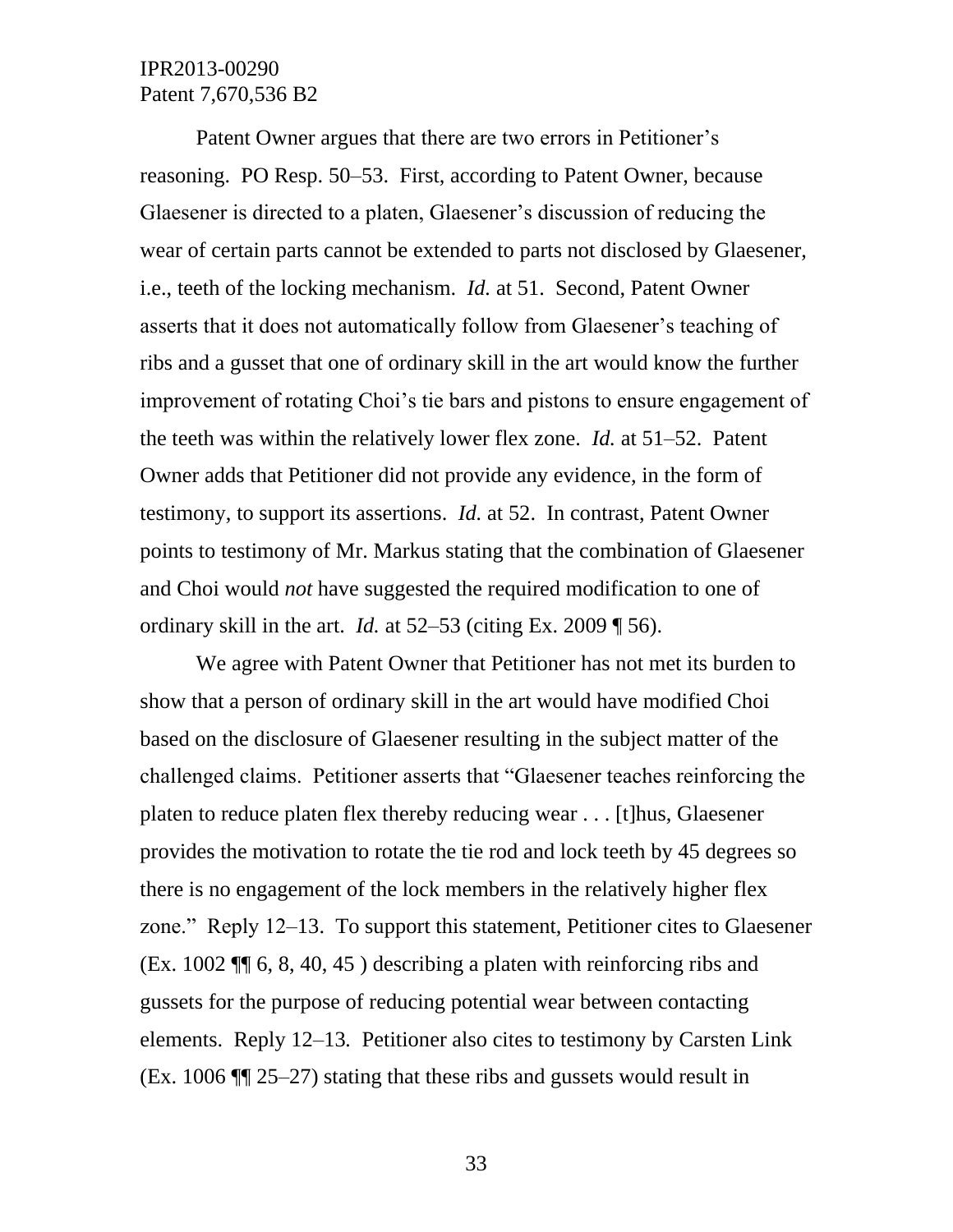relatively higher and lower flex zones similar to those described in the '536 patent. Reply 12–13.

None of the evidence that Petitioner relies on supports the logical leap contained in Petitioner's premise. Specifically, based on a teaching that wear should be reduced between contacting elements using ribs and gussets to reduce platen distortion (Ex. 1002 ¶¶ 6, 8), Petitioner asserts that a person of ordinary skill in the art would be motivated to rotate Choi's tie rod and lock teeth to ensure no engagement of the lock members in the relatively higher flex zones. Pet. 42–44; Reply 12–13. As support for this assertion, Petitioner points to U.S. Patent No. 2,916,768 (Ex. 1005, "Quéré"), issued on December 15, 1959. Petitioner asserts that the claimed "orientation for engagement of a complementary lock member and lock member was known as shown by Quéré." Pet. 43. Mr. Link, Petitioner's declarant, testifies that finite element analysis shows that in Quéré the corresponding coupling sleeve is engagable with corresponding claw within a relatively lower flex zone at the claimed clock positions. Ex. 1006 ¶ 70. We do not find this argument persuasive because unknown properties of the prior art may not be relied upon to provide the rationale for modifying or combining the prior art to reach the claimed subject matter. *See In re Newell*, 891 F.2d 899, 901 (Fed. Cir. 1989) ("a retrospective view of inherency is not a substitute for some teaching or suggestion which supports the … combination"). Thus, even if Quéré does inherently include the claimed orientation of locking members, Petitioner does not point to persuasive evidence that a person of ordinary skill would have recognized this inherent feature of Quéré, and further, would have found it obvious to combine this feature with Choi.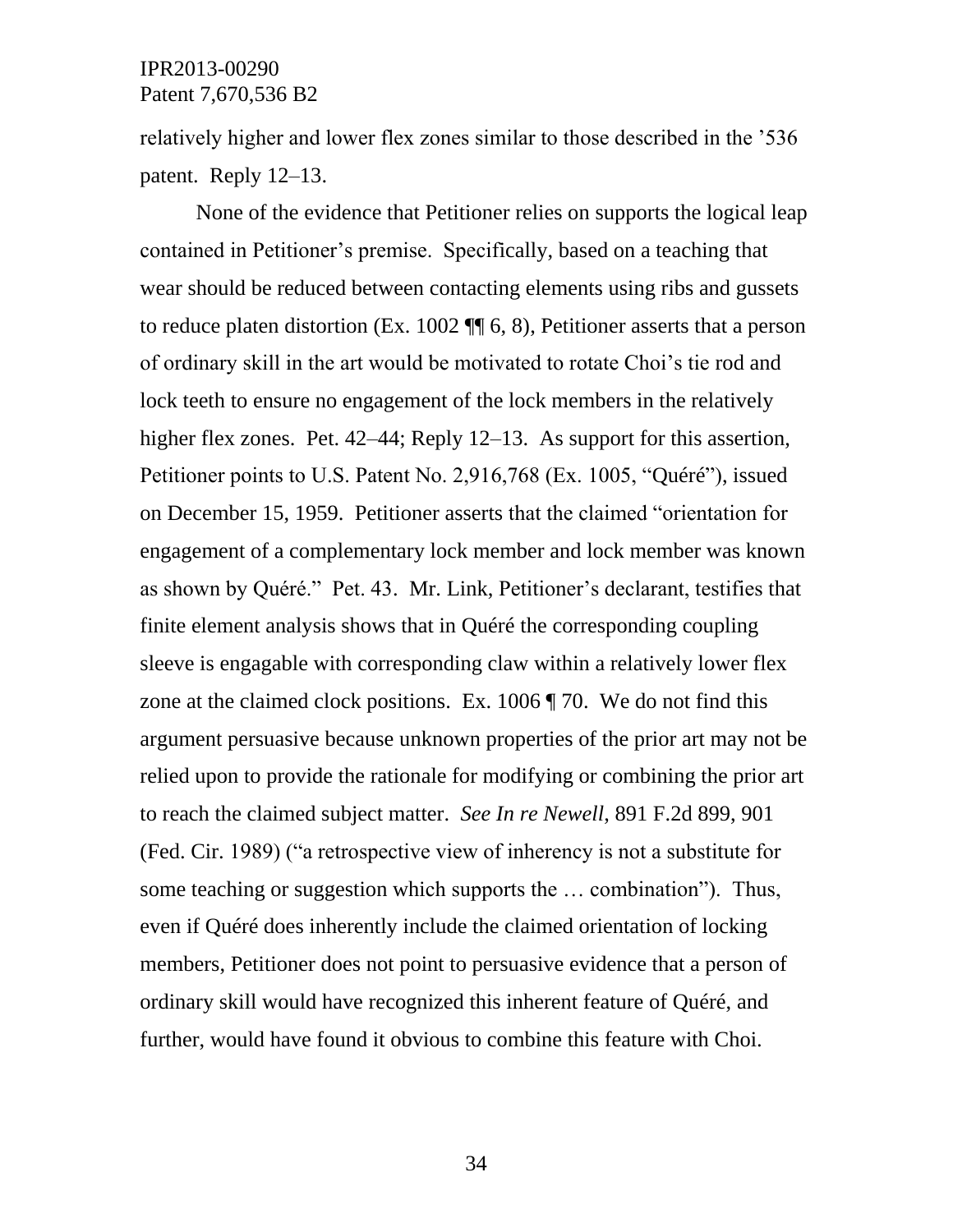On the other hand, Patent Owner provides testimony that a person of ordinary skill in the art would not find the proposed modification of Choi obvious based on the teachings of Glaesener and Choi. Ex. 2009 ¶ 56. Although this statement is conclusory and does not address whether a person of ordinary skill would have considered the modification at issue to be a minor design modification, it is Petitioner's burden to show obviousness. Petitioner has not met this burden.

We conclude that Petitioner has not shown by a preponderance of the evidence that claims 8–11, 13–16, 21, and 22 would have been obvious over Glaesener and Choi.

#### *D. Anticipation by Arend*

#### *1. Overview of Arend (Ex. 1004)*

Arend describes an injection molding machine with multiple platens containing mold parts that are united during the molding process and separated to release the molded product. Ex. 1004, 1:7–12. Arend's mold halves are connected by tie rods, which prevent the mold halves from separating during the molding process by locking the rods to the platen during molding. *Id.* at 1:6–12, 3:13–22. Figure 13, reproduced below, is an enlarged detail view of the platen lock cam nut structure illustrating a tie rod entering the associated platen. *Id.* at 4:58–60.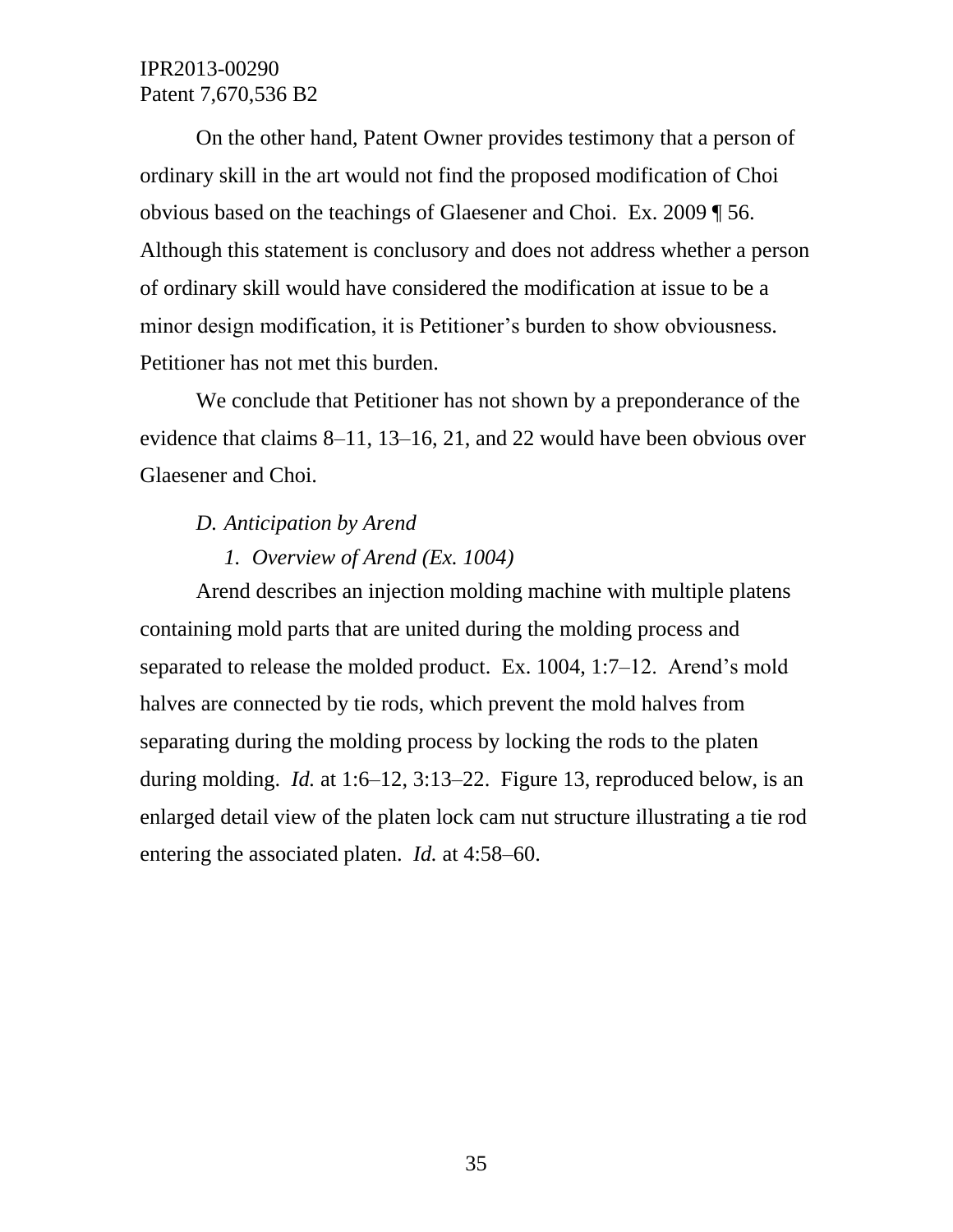



Figure 14, reproduced below, is a sectional view of the tie rod end. *Id.* at 4:61–62. Figure 15, also reproduced below, is a sectional view of the lock cam nut. *Id.* at 4:63–64.



Figure 14, above, illustrates a section of tie rod 22 threaded at 122. *Id*. at 7:44–49. Figure 15, above, illustrates a section of the lock cam nut 134 with circular bore 136, thread segments 138, and notches 140 between the cam thread portions. *Id*. at 7:50–62. During the molding cycle, tie rod 22 is received within lock cam nut 134 at a time such that (i) the cam nut threads 138 align with the tie rod notches 124, (ii) the tie rod thread segments 122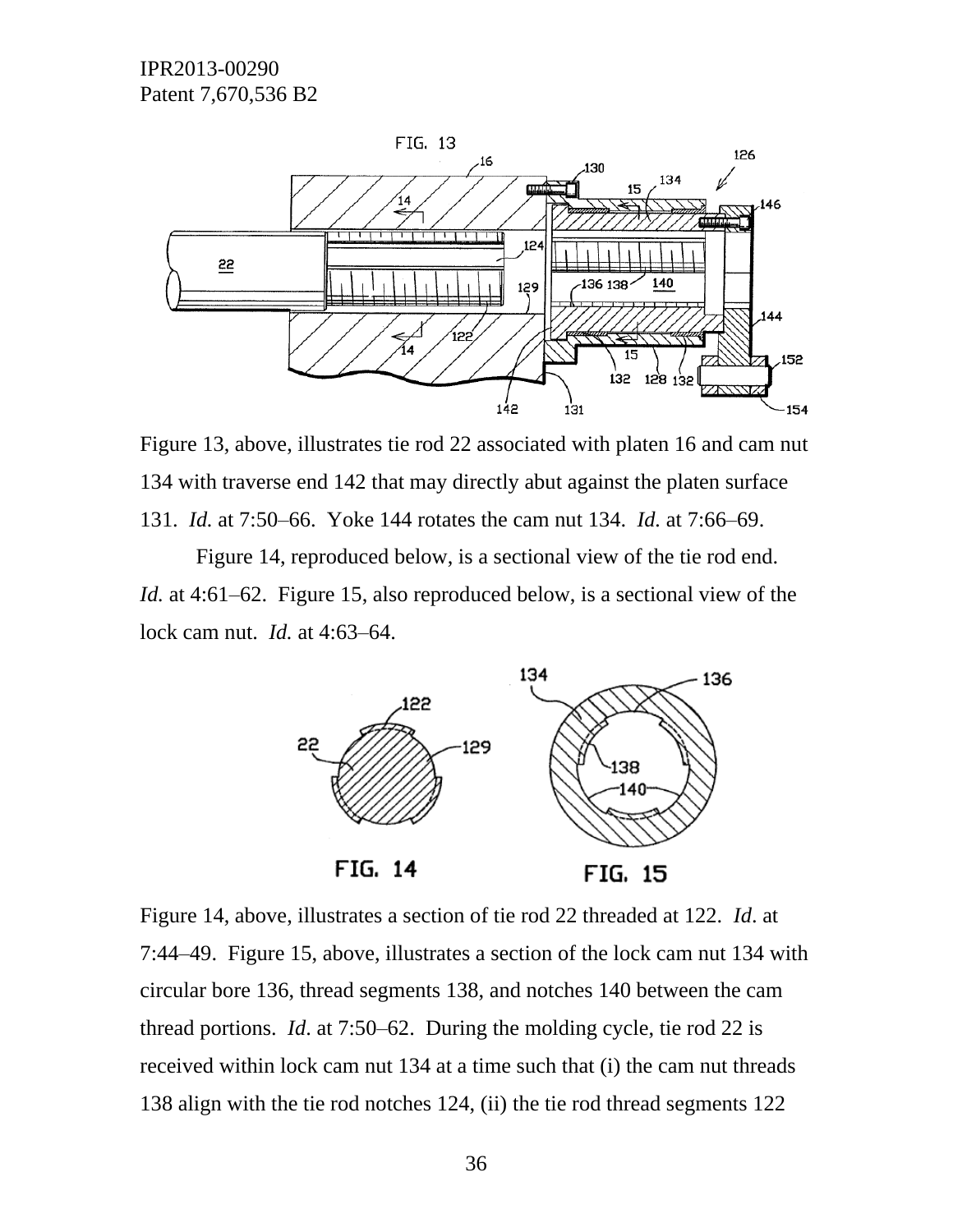align with the cam nut notches 140, and (iii) the two sets of thread segments engage. *Id*. at 8:67–9:21. The tie rod locks release upon completion of the molding cycle. *Id*. at 9:47–55.

#### *2. Anticipation*

Petitioner asserts that Arend anticipates claims 1, 4–16, 18, and 20–22. Pet. 44–50. Claim 1 is exemplary of the independent claims (claims 1, 12, and 18). In the Decision to Institute, we found that rod 22 of Arend equates to the claimed rod, platen 16 equates to the claimed platen, thread segments 122 equates to the claimed lock member, and thread segments 138 equate to the claimed complementary lock member. Dec. to Inst. 22. We also concluded that Petitioner had shown sufficiently that at least one of the embodiments described by Arend inherently discloses the engagement limitations. *Id.* at 22–23 (citing Ex. 1006 ¶¶ 56–64).

## *a. "a rod movable between a clamped position and a released position"*

Patent Owner argues that Arend does not disclose the movable rod limitation as recited by claim 1. PO Resp. 53–55. Patent Owner bases this assertion on its proposed constructions of "released position" and the movable limitation, both of which, as discussed above, we decline to adopt. Specifically, Patent Owner states that although the rod in Arend "may tension, or stretch, it does not move." PO Resp. 55. In addition, Patent Owner argues that "Arend is missing the key reason why the '536 patent claims require a movable rod—to reduce wear between the lock member and complementary lock member when they engage." *Id.* Mr. Markus echoes these statements in his testimony. Ex. 2009 ¶¶ 66–67.

We are persuaded that Arend discloses movement by the rod, including stretching, as we have construed the movable rod limitation. *See*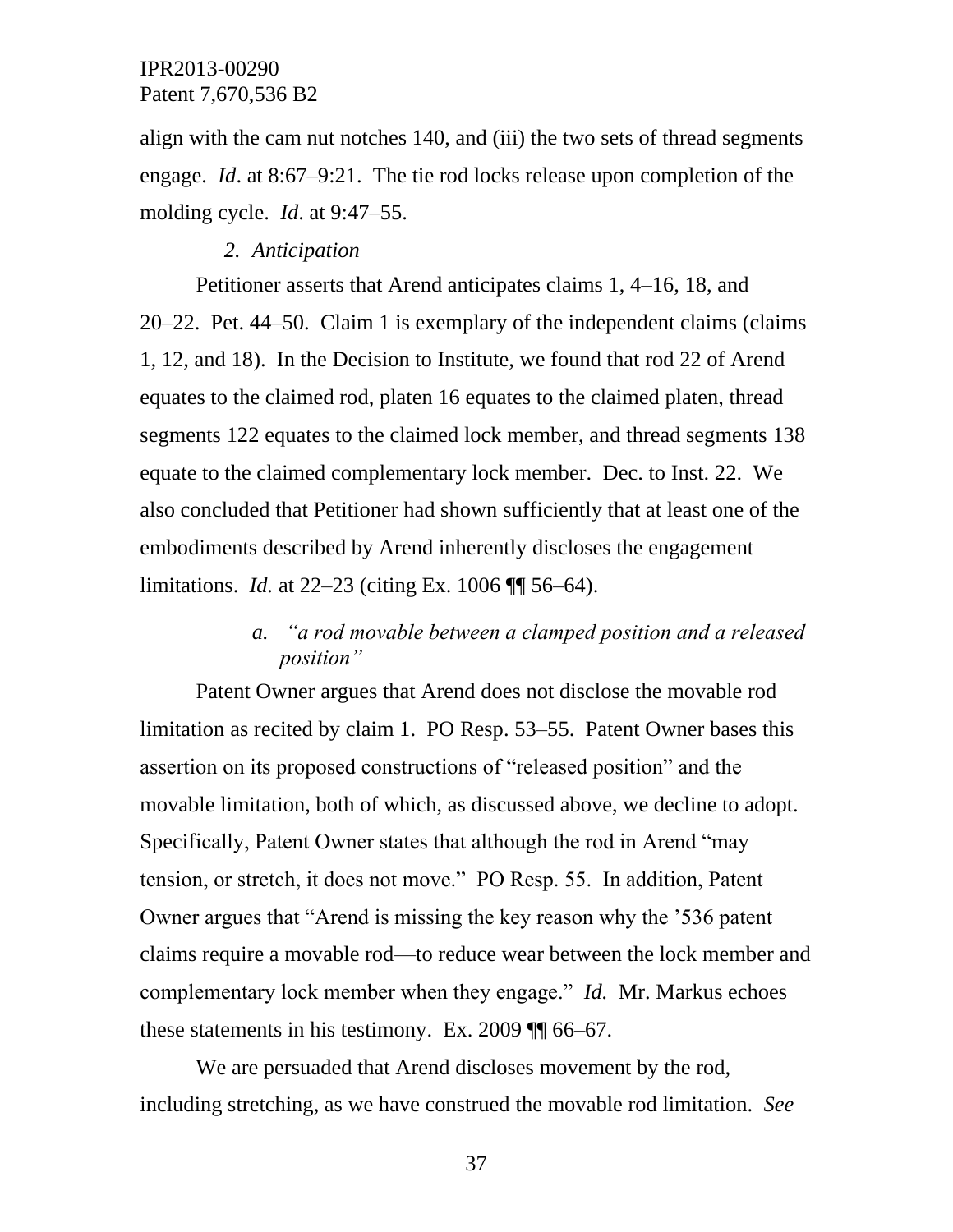Claim Construction, Section II.A.2. First, Patent Owner appears to concede that Arend's rod "may stretch." PO Resp. 55. Second, substantial evidence supports this conclusion. Petitioner's declarant, Mr. Link, testifies that "clamping force stretches the tie rods 22, thereby clamping the platens 14, 16 and the mold parts 18, 20 in preparation for injection molding." Ex. 1006 ¶ 36 (citing Ex. 1004, 9:32–42 ("It will therefore be appreciated that hydraulic pressure within the chambers 86 will tension the tie rods 22 . . . .")). Moreover, Mr. Markus appears to agree that the tie-rods in Arend "move" even using Patent Owner's more narrow proposed construction. Ex. 1011, 262:17–24 ("Q: . . . I'm just asking you does [Arend] teach moving the entire tie-rod. A: It moves the entire tie-rod. Q: And it moves it axially, does it not? A: Yes.").

#### *b. "relatively higher flex zone"*

Patent Owner argues that Arend does not disclose a zone in which there is no alignment of the lock member and complementary lock member—the "relatively higher flex zone" recited by claim 1. PO Resp. 55–56. We are not persuaded by this argument because, as explained above, we do not agree with this proposed construction of "relatively higher flex zone." Instead, we construe this term as "that portion of the platen that exhibits a higher flex, compared to the flex in any other portion of the platen, in response to the application of a clamping force on the platen." *See* Claim Construction, Section II.A.3.

Patent Owner also argues that Petitioner has not established that "relatively higher flex zones" are inherently disclosed by Arend. First, Patent Owner argues that Mr. Link does not establish that "relatively higher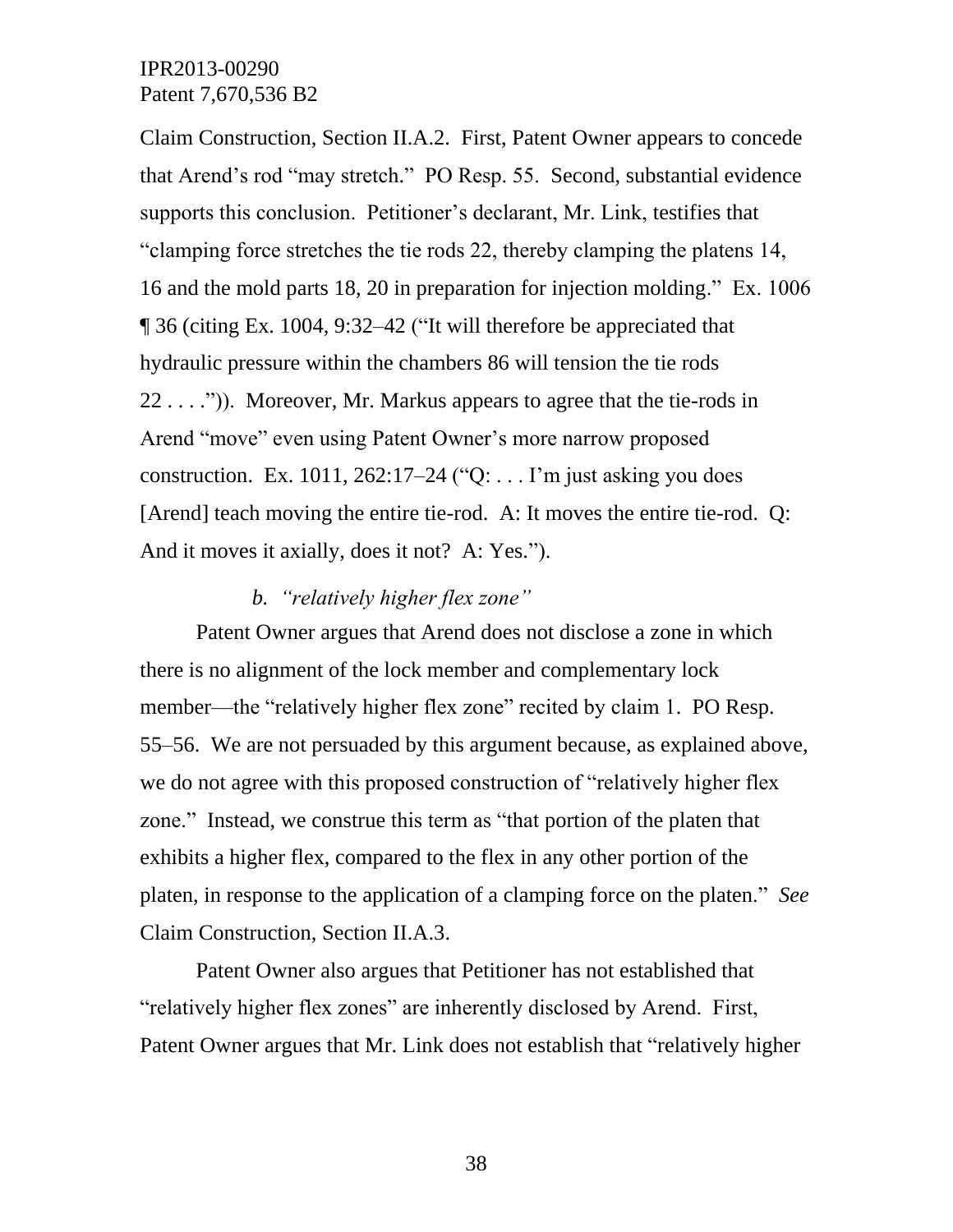flex zones" are *necessarily* present in Arend. PO Resp. 56. Second, Patent Owner argues that Mr. Link's finite element analysis is flawed. *Id.* at 47.

We are persuaded that Arend inherently discloses relatively higher flex zones. Substantial evidence supports a finding that Arend's platen 16 inherently includes a "relatively higher flex zone." Ex. 1006 ¶¶ 56–61. For example, Mr. Link testifies that: (1) "a generally flat platen such as the platen 16 disclosed in Arend . . . inherently experiences a non-uniform distribution of flex in zones adjacent to an affixed tie rod in response to a clamping force applied to the platen, with the highest flex zone being in the region of the platen's corners" (Ex. 1006 ¶ 56); and (2) "the portion of the platen 16 adjacent the tie rod 22 and farthest from the center of the platen 16 . . . exhibits the highest flex and therefore can be considered a 'relatively higher flex zone'" (*id.* ¶ 60). Pet. 44–46.

Patent Owner challenges both the admissibility and the proper weight that should be given to Mr. Link's testimony relating to finite element analysis. We address the admissibility of Mr. Link's testimony below in our decision on Patent Owner's motion to exclude evidence. We are not persuaded by Patent Owner's argument that Mr. Link's testimony should be given little or no weight simply because he is an employee of Petitioner and therefore may be biased. PO Resp. 56–57. The Federal Rules expressly permit expert testimony by a party's employee (Fed. R. Civ. P.  $26(a)(2)(B)$ ), and we are not persuaded that, his status as an employee, alone, renders unreliable Mr. Link's testimony.

Similarly, we are not persuaded by Patent Owner's argument that Petitioner's finite element analysis is not credible. *See* PO Resp. 47, 57–60. First, Patent Owner argues that Mr. Link's analysis is flawed because he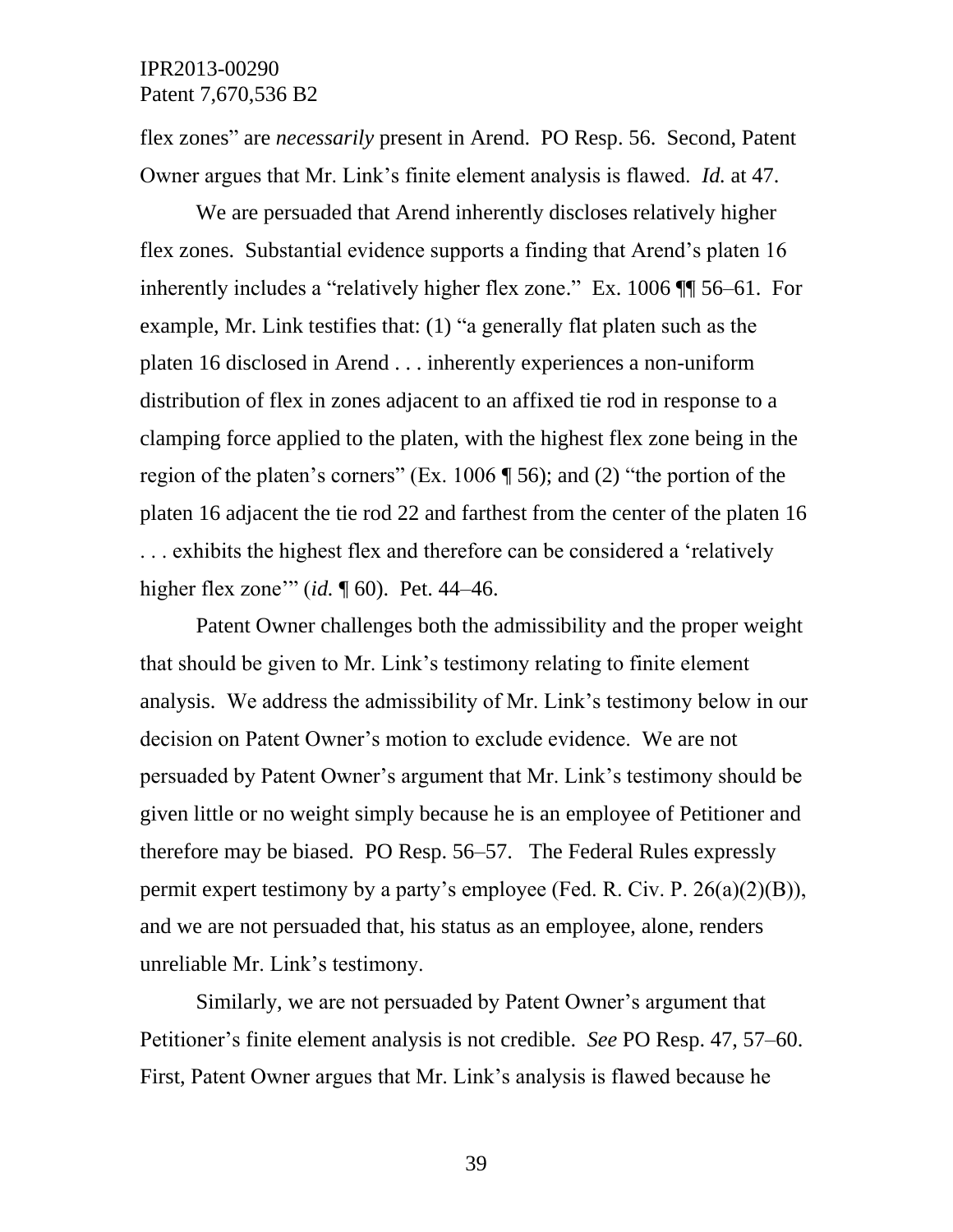outsourced the work to a member of his team. PO Resp. 58. We are not persuaded that Mr. Link's analysis is not credible because another employee did the work. *See Monsanto Co. v. David,* 516 F.3d 1009, 1015–16 (Fed. Cir. 2008) (stating that "an expert need not have obtained the basis for his opinion from personal perception" and "reliance on the scientific reports prepared by his team is therefore the type of reliance that is reasonable for expert witnesses."). Our rules do not require that the declarant attesting to testing evidence be the person who actually conducted the test. *See* 37 C.F.R. § 42.65(b). We, therefore, do not discount the testimony for this reason.

Second, Patent Owner argues, based on testimony by Mr. Markus, that Mr. Link incorrectly assumes an even load distribution on the platen, and shows an exaggerated and misleading deformation profile. PO Resp. 57–60 (citing Ex. 2009 ¶¶ 103–108). We are not persuaded by Mr. Markus's testimony that the finite element analysis is technically flawed. Ex. 2009 ¶¶ 102–109. Mr. Markus concludes, without explanation or citation to underlying objective evidence, that "correctly identifying the location of force loading on the platen will impact the location of zones of relative flex" and that the finite element analysis does not show "an accurate depiction of the flex characteristics of the platens described." *Id.* ¶¶ 106, 109. Even if we were persuaded by this testimony, the construction of "relatively higher flex zone" does not require a particular location. Thus, whether the flex characteristics are shown in exactly the same locations does not affect whether Arend discloses a "portion of the platen that exhibits a higher flex, compared to the flex in any other portion of the platen, in response to the application of a clamping force on the platen." Patent Owner does not direct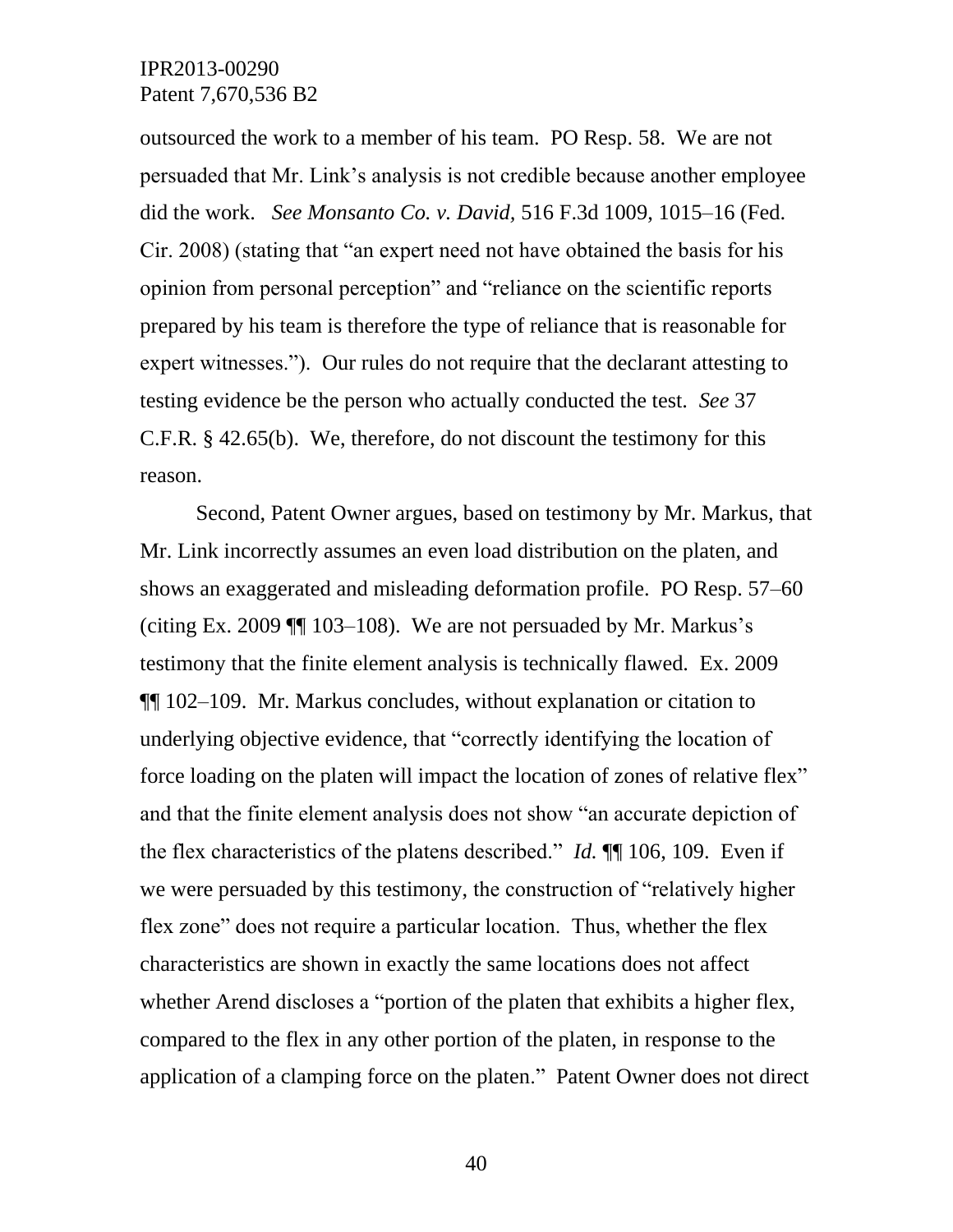us to persuasive evidence by Mr. Markus or otherwise, disputing that Arend inherently discloses a relatively higher flex zone as we have construed this term.

Moreover, the portions of Mr. Link's testimony involving finite element analysis serve as supporting evidence for Mr. Link's opinions. In other words, Mr. Link testifies, independent of his finite element analysis, that based on his experience, platen 16 inherently experiences non-uniform distribution of flex and a relatively higher flex zone. *See, e.g.* Ex. 1006 ¶ 56. Patent Owner does not dispute this testimony.

### *c. "relatively lower flex zone"*

For the same reasons we are persuaded that Arend inherently discloses "relatively higher flex zone," we are persuaded that Arend also inherently discloses "relatively lower flex zones." As discussed above, we do not agree with Patent Owner's construction of this term. Nor do we agree that Mr. Link's testimony is not credible. Moreover, substantial evidence supports a finding that Arend's platen 16 inherently includes "relatively lower flex zones." Ex. 1006  $\P$  56–61. For example, Mr. Link testifies that: (1) "a generally flat platen such as the platen 16 disclosed in Arend . . . inherently experiences a non-uniform distribution of flex in zones adjacent to an affixed tie rod in response to a clamping force applied to the platen" (Ex. 1006 ¶ 56); and (2) "portions of the platen 16 adjacent the tie rod 22 and nearer the center of the platen 16 can be considered a 'relatively lower flex zone'" (*id.* ¶ 60). Pet. 44–46.

#### *d. Other limitations*

We are persuaded that the other limitations recited by independent claim 1 are disclosed by Arend. *See* Pet. 47. Other than the limitations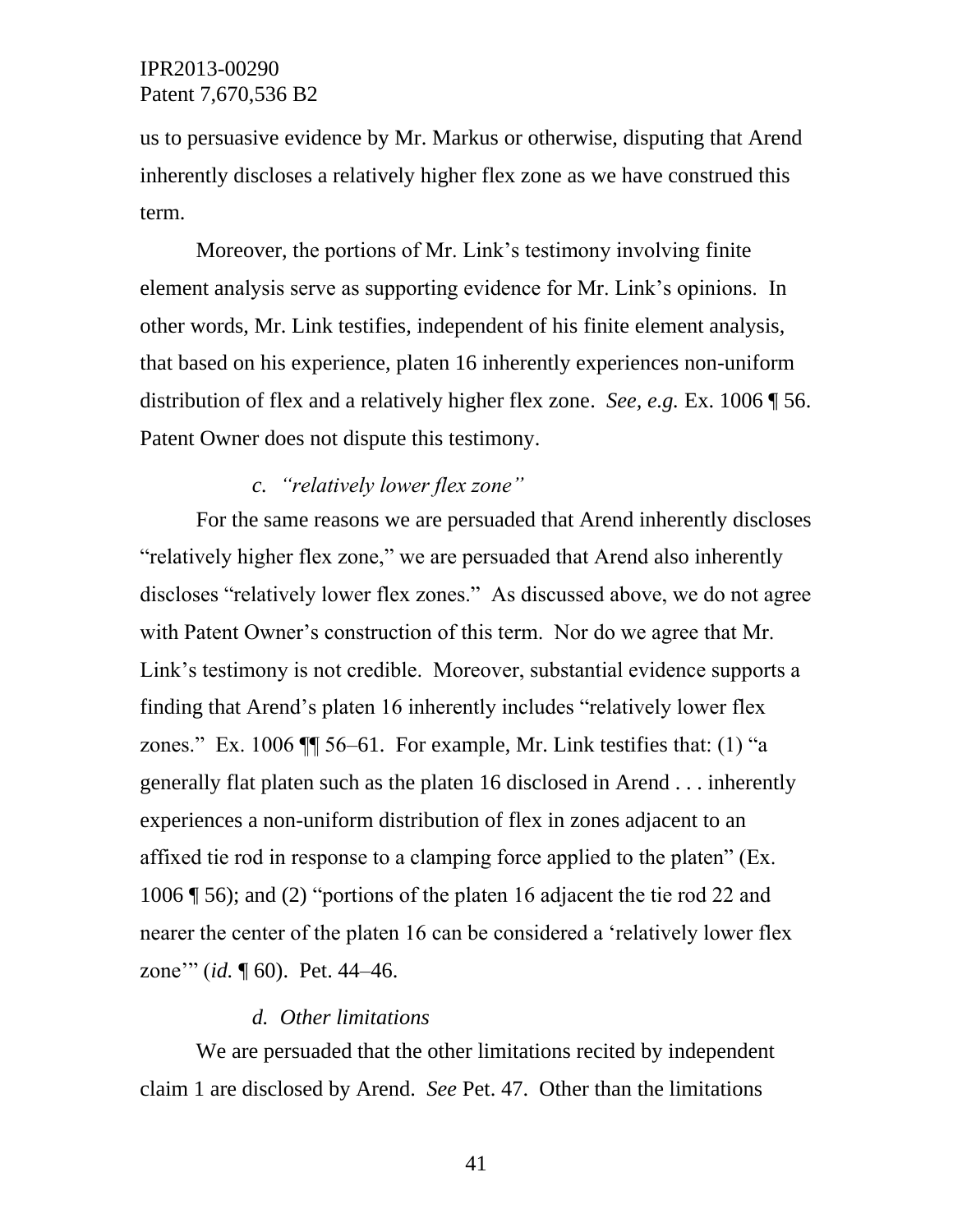l

discussed above, Patent Owner does not address explicitly any limitations of this claim.

#### *e. Conclusion*

Petitioner has shown by a preponderance of the evidence that Arend anticipates independent claim 1. Independent claims 12 and 18 are not materially different than claim 1 for purposes of comparison with Arend, so Petitioner has also shown by a preponderance of the evidence that Arend anticipates claims 12 and 18. Petitioner has also demonstrated by a preponderance of the evidence that Arend discloses all the additional features required by dependent claims 4–11, 13–16, and 20–22. *See* Pet. 44– 50. We conclude that Petitioner has shown by a preponderance of the evidence that claims 1, 4–16, 18, and 20–22 are anticipated by Arend.

### *E. Patent Owner's Motion to Amend Claims*

Because we determine that independent claims 1, 12, and 18 are unpatentable, we turn to Patent Owner's contingent request to enter proposed, amended claims 23, 34, and  $40.^7$ 

#### *1. Proposed Amended Claim 23*

Proposed claim 23 is reproduced below with underlining to indicate additions to claim 1 of the issued '536 patent.

23. (Proposed Conditional Substitute for Challenged Claim 1) A lock of a molding system having a rod and a platen, the lock comprising:

<sup>&</sup>lt;sup>7</sup> Patent Owner adds that if any of proposed claims 23, 34, and 40 is added to the '536 patent, Patent Owner requests that the corresponding dependent claims be amended to correspond to the new claim. Mot. to Amend 1. Because we do not add claims 23, 34, or 40 to the patent, we do not address the corresponding dependent claims.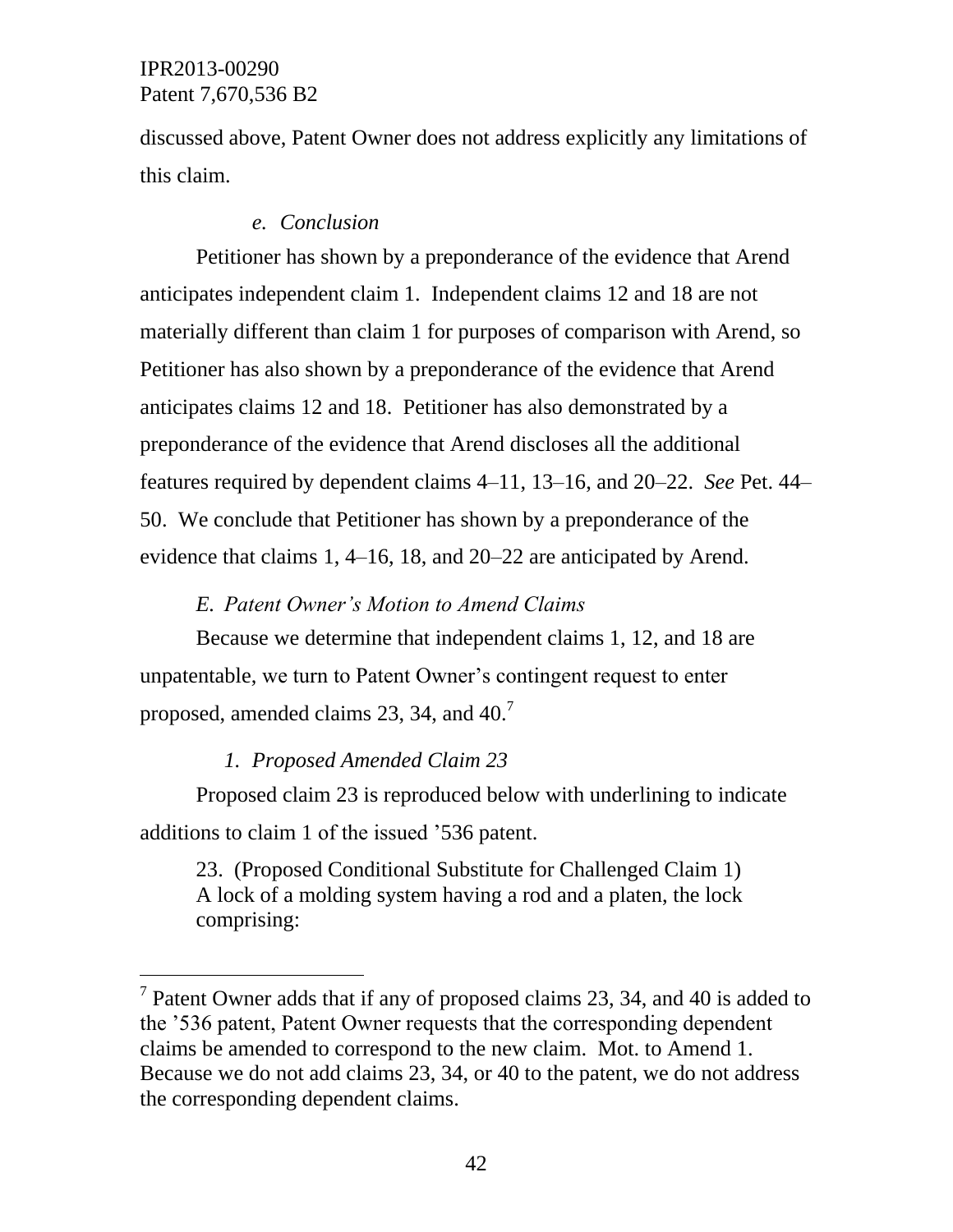- a lock member associated with the rod that is movable between a clamped position and a released position by a clamp assembly; and
- a complementary lock member associated with the platen; the lock member and the complementary lock member cooperatively operable to move between a lockable condition and an unlockable condition; wherein
- the complementary lock member is engagable with the lock member within a relatively lower flex zone of the platen;
- the relatively lower flex zone of the platen being a portion of the platen adjacent to the rod and having a flex that is lower relative to a relatively higher flex zone of the platen also adjacent to the rod; wherein
- in the clamped position, the lock member and the complementary lock member are aligned, and a clamping force is applied to the rod;
- in the released position, the lock member and the complementary lock member are aligned, and the clamping force is not applied to the rod; and
- the entire rod moves axially between the clamped position and the released position.

Patent Owner argues that proposed claim 23 is patentable because none of the prior art of record, nor any other prior art of which it is aware, "discloses a system in which the entire rod moves axially, let alone a rod that moves axially between a released position and a clamped position, as set forth in claim 23." Mot. to Amend 3 (citing Declaration of George Markus, Ex. 2043 ¶¶ 35–39). Further, Mr. Markus testifies that "I believe that the proposed amendments to claim 1 describe a machine that is different from prior injection molding machines, and that a person of ordinary skill in the field of injection molding would not have arrived at these different machine characteristics after reading the 'prior art.'" Ex. 2043 ¶ 39.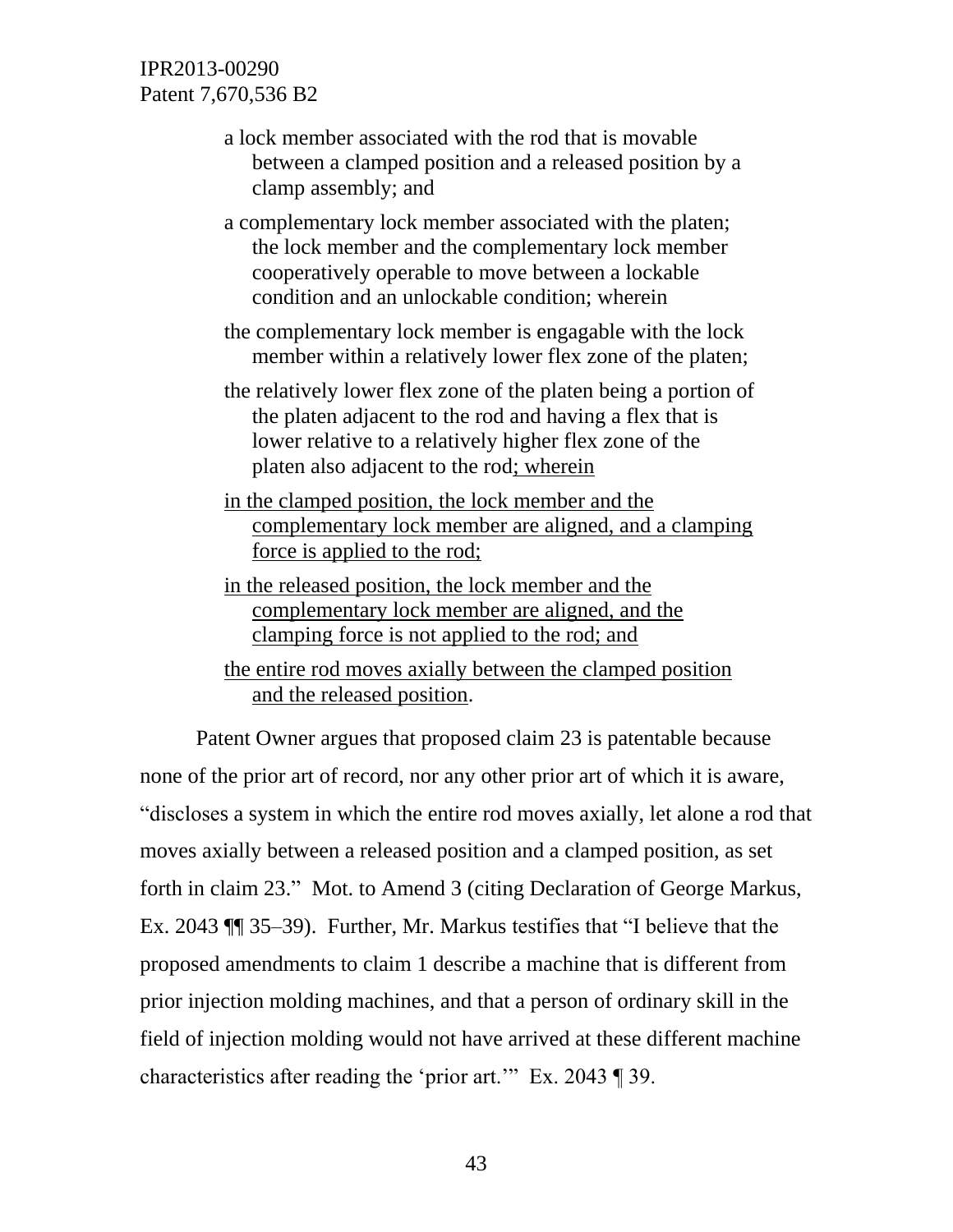Petitioner argues that proposed claim 23 is anticipated by Arend. Opp. Mot. to Amend 3–5. Specifically, Petitioner asserts that Arend discloses that "the entire tie rod 22 moves axially between . . . a released condition in which the threads 138, 122 are aligned and the gap between cam nuts 134 and platen surface 131 has been closed before applying a clamping force to tie rods 22" and "a condition in which the clamp mechanism applies a tensile clamping force to stretch tie rods 22 and clamp platens 14, 16, thereby disclosing the third new limitation of claim 23." *Id.*  at 4.

Patent Owner argues in reply that Petitioner is incorrect in its description of how the device in Arend works, because: (1) Arend does not disclose a gap between the threads of the Arend lock and tie rod; and (2) Arend explicitly teaches that its threaded structure ensures that there is no axial movement of the rod upon application of clamping force. Reply Mot. to Amend 2 (citing Ex. 1004, 3:29–34 ("At their free ends, the tie rods are received within platen mounted nut devices utilizing thread type cam surfaces cooperating with thread surfaces mounted upon the tie rod ends *to prevent relative axial movement between the tie rod free end and the associated platen*" (emphasis added)). Finally Patent Owner argues that even if deflection of the corners of a platen results in axial movement of the rods in Arend, such axial movement is not explicitly or inherently disclosed by Arend. Reply Mot. to Amend 2.

We are not persuaded, by any of Patent Owner's arguments, that the injection molding machine of the proposed claim is patentable over Arend. First, it is irrelevant whether or not Arend shows a gap. Proposed claim 23 does not recite a gap. The same is true for the broadest reasonable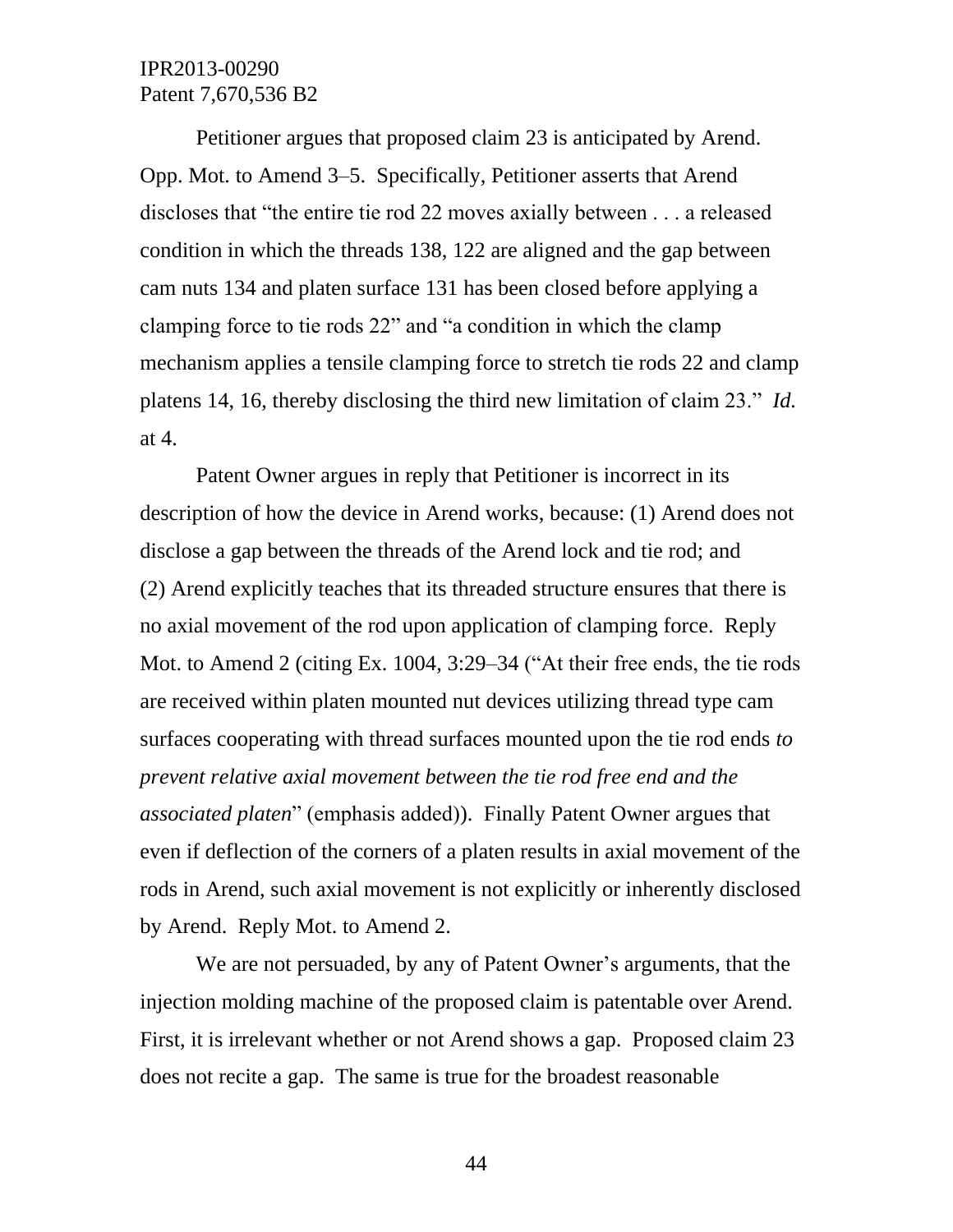interpretation of the terms "released position" ("a condition in which no clamping force has been applied to the rod") and "clamped position" ("a condition in which the lock member and the complementary lock member are aligned, and the clamping force is applied to the rod"). The additional limitations of proposed claim 23 referring to "clamped position" and "released position" are consistent with this interpretation.

Second, we are not persuaded by Patent Owner's assertion that Arend explicitly teaches that its threaded structure *ensures* that there is no axial movement of the rod upon application of clamping force. The language in Arend that Patent Owner relies upon for this assertion states that the ends of the tie rods are locked in such a way "to prevent relative axial movement." Ex. 1004, 3:28–34. This language reveals that a goal of Arend's invention is to minimize axial movement of the rod. It is not clear, however, that the goal is to prevent *all* axial movement or that Arend's invention *achieves* absolutely no axial movement of the rod. Moreover, Mr. Markus conceded that there *is* axial movement of the rod in Arend.

Q (By Mr. Schmitt) So my question is if in fact -- is it in fact the case that Arend teaches moving a rod between a clamped position and a released position?

MR. ROBINSON: Objection; form.

A Probably he does move -- if I recall correctly, he does move it.

Q (By Mr. Schmitt) So in Arend the entire tie-rod does move, moving from and going from the clamped position to the released position; is that correct?

A That's a giant movement retraction of the tie-bar.

Q It's a --

A Nothing to do with wear.

Q I'm not talking about wear. I'm just asking you does it teach moving the entire tie-rod?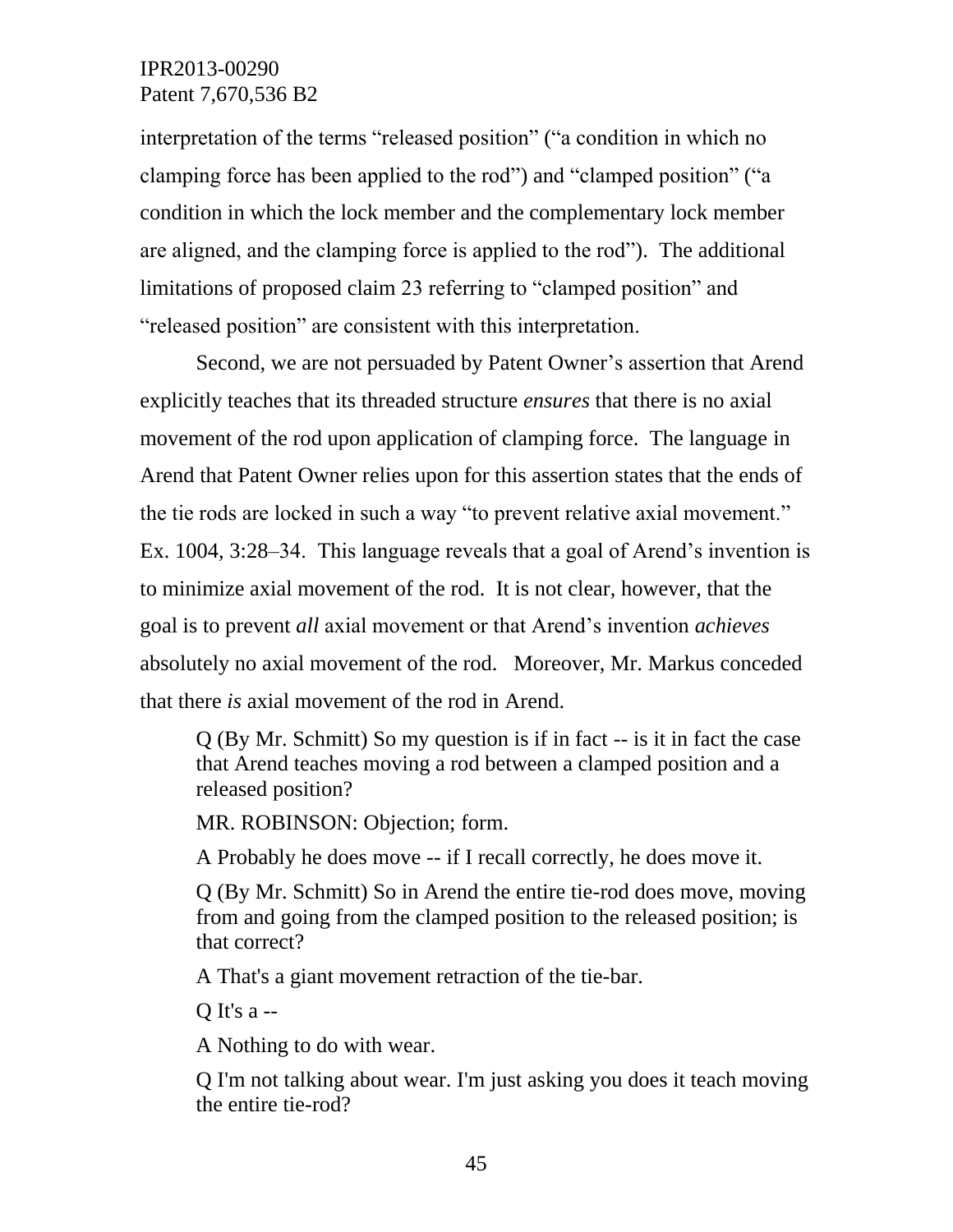A It moves the entire tie-rod. Q And it moves it axially, does it not? A Yes. Q In the operation of it it moves axially; correct? A Yes.

Opp. Mot. to Amend 3 (citing Ex. 1011, 262:2–24); *see also* Ex. 1011, 154:24–155:24 (Mr. Markus agreeing that the flexing of a platen when clamping force is applied or released results in axial movement of the entire tie rod).

Although, as Patent Owner correctly points out, the evidence of record on Arend's axial movement may not rise to the level of showing required to prove inherent disclosure for anticipation, Petitioner does not have the burden to make such a showing. Instead, it is Patent Owner that has the burden to show they are entitled to the relief requested in their motion—the entry of proposed claim 23. Patent Owner, however, has not pointed to persuasive evidence that a person of ordinary skill in the art would *not* realize that the rod in Arend has some axial movement. This deficiency renders unpersuasive Mr. Markus's testimony that a person of ordinary skill in the field of injection molding would not have arrived at proposed claim 23. *See* Ex. 2043 ¶ 39. Thus, we are not persuaded that Patent Owner has met the burden it undertook in presenting proposed claim 23.

#### *2. Proposed Claim 34*

Proposed claim 34 is reproduced below with underlining to indicate additions to claim 12 of the issued '536 patent.

34. (Proposed Conditional Substitute for Challenged Claim 12) A molding system comprising: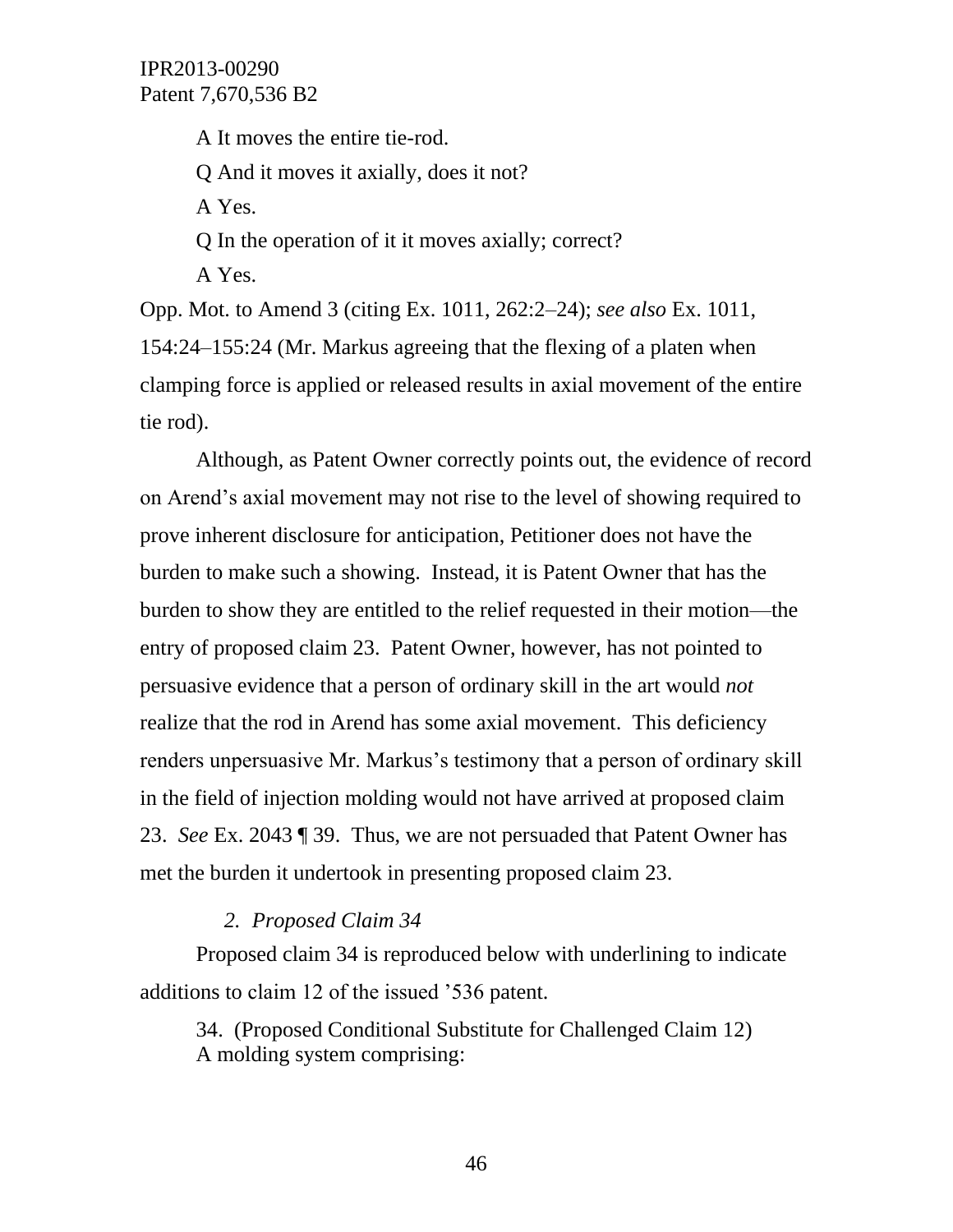> a rod that is movable between a clamped position and a released position by a clamp assembly; wherein a first end of the rod is coupled to a clamp and the clamp is configured to move the rod axially between the clamped position and the released position;

a platen;

a lock including:

- a lock member associated with a second end of the rod; and
- a complementary lock member associated with the platen of the molding system, the complementary lock member being cooperatively operable to move between a lockable condition and an unlockable condition with the lock member, the complementary lock member being engagable with the lock member within a relatively lower flex zone of the platen;
- the relatively lower flex zone of the platen being a portion of the platen adjacent to the rod and having a flex that is lower relative to a relatively higher flex zone of the platen also adjacent to the rod.

Patent Owner argues that proposed claim 34 is patentable because none of the prior art "disclose[s] a clamp that is configured to move the rod axially between the clamped position and the released position." Mot. to Amend 5 (citing Declaration of George Markus, Ex. 2043 ¶¶ 47–48). Patent Owner further argues that "none of the references disclose such a clamp on a first end of the rod while a lock member is associated with a second end of the rod." *Id.* at 6 (citing Ex. 2043 ¶ 48).

Petitioner argues that Arend's housing 78, piston 94, piston rod sleeve 88, and nut 112 combined disclose a clamp coupled to one end of tie rod 22. Opp. Mot. to Amend 9 (citing Ex. 1004, 7:5–25, 7:50–62, Fig. 6; Declaration of Carsten Link, Ex. 1012 ¶¶ 6–7). Further, Petitioner argues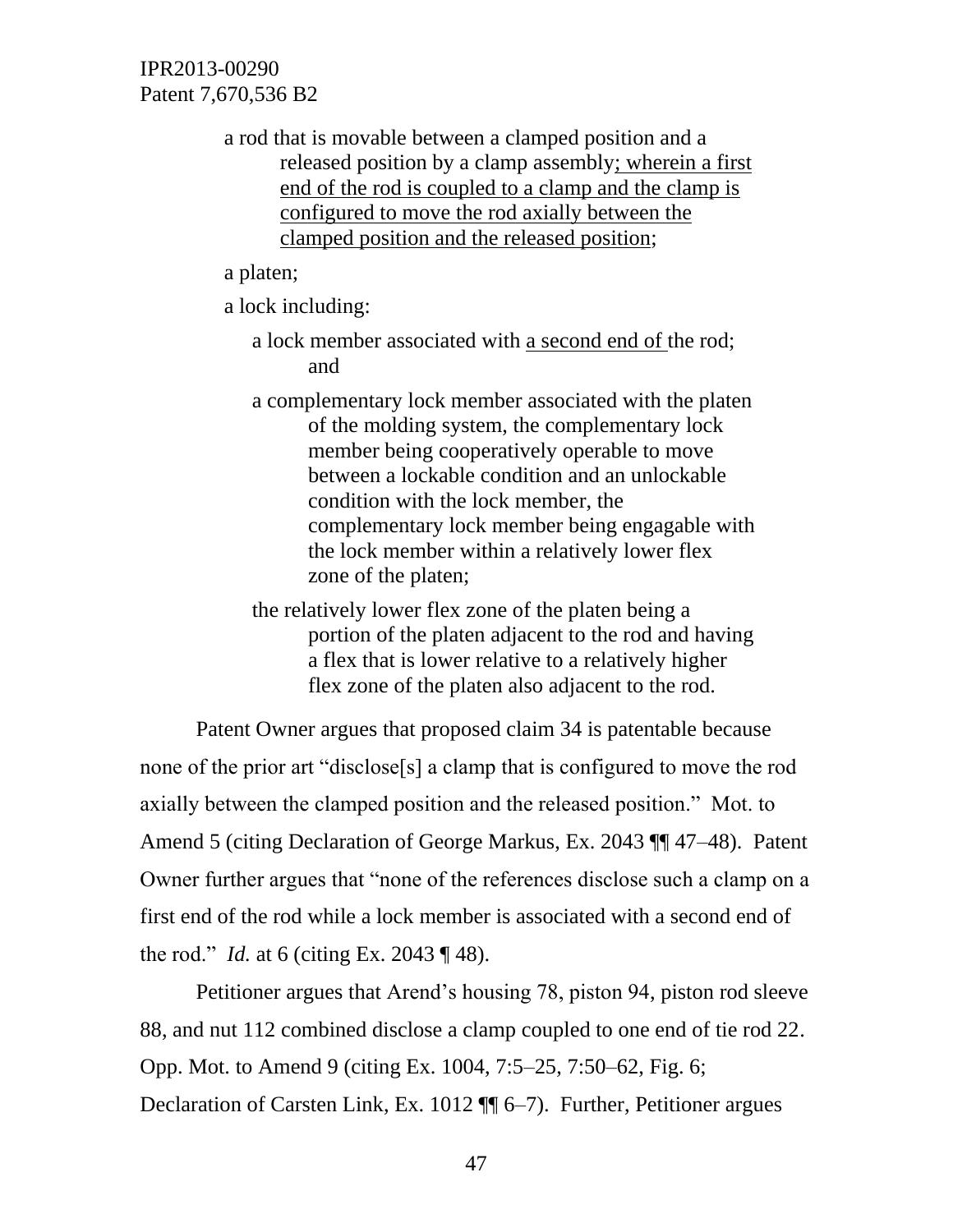that Arend's tie rod threads 122 disclose a lock member associated with a second end of the rod. *Id.* (citing Ex. 1004, 7:44–45, Figs. 6, 13, 16; Ex.  $1012$  ¶ [6, 8).

Patent Owner argues in reply that Arend does not disclose axial movement of the rod or "a clamp at a first *end* and a lock at a second *end.*" Reply Mot. to Amend 4. According to Patent Owner, the clamp is located in the middle of the tie rod. *Id.* (citing Ex. 1004, Figs. 6, 24).

We are not persuaded by Patent Owner's arguments. For the reasons discussed with respect to proposed claim 23, we are persuaded that a person of ordinary skill in the art would realize that the rod in Arend moves axially. Moreover, Patent Owner does not point to persuasive evidence that, even if Arend's clamp is shown in the middle of a tie bar, a person of ordinary skill in the art would not have found it obvious to move the clamp to the end. In fact, Mr. Markus testifies that no prior art he is aware of discloses the clamp on one end *and* the lock on the other. Ex. 2043 ¶ 47. However, he does not testify that no prior art ever shows a clamp on one end of the tie rod. Mr. Markus also does not opine on whether a person of ordinary skill in the art would have found it obvious to place a clamp on the end, as opposed to the middle, of a tie rod. *See id.* ¶ 49 (opining that "the proposed amendments to claim 1," which do not refer to the end of the tie bar, "describe a machine that . . . a person of ordinary skill in the field of injection molding would not have arrived at . . . after reading the 'prior art.'"). Thus, we are not persuaded that Patent Owner has met the burden it undertook by putting forth proposed claim 34.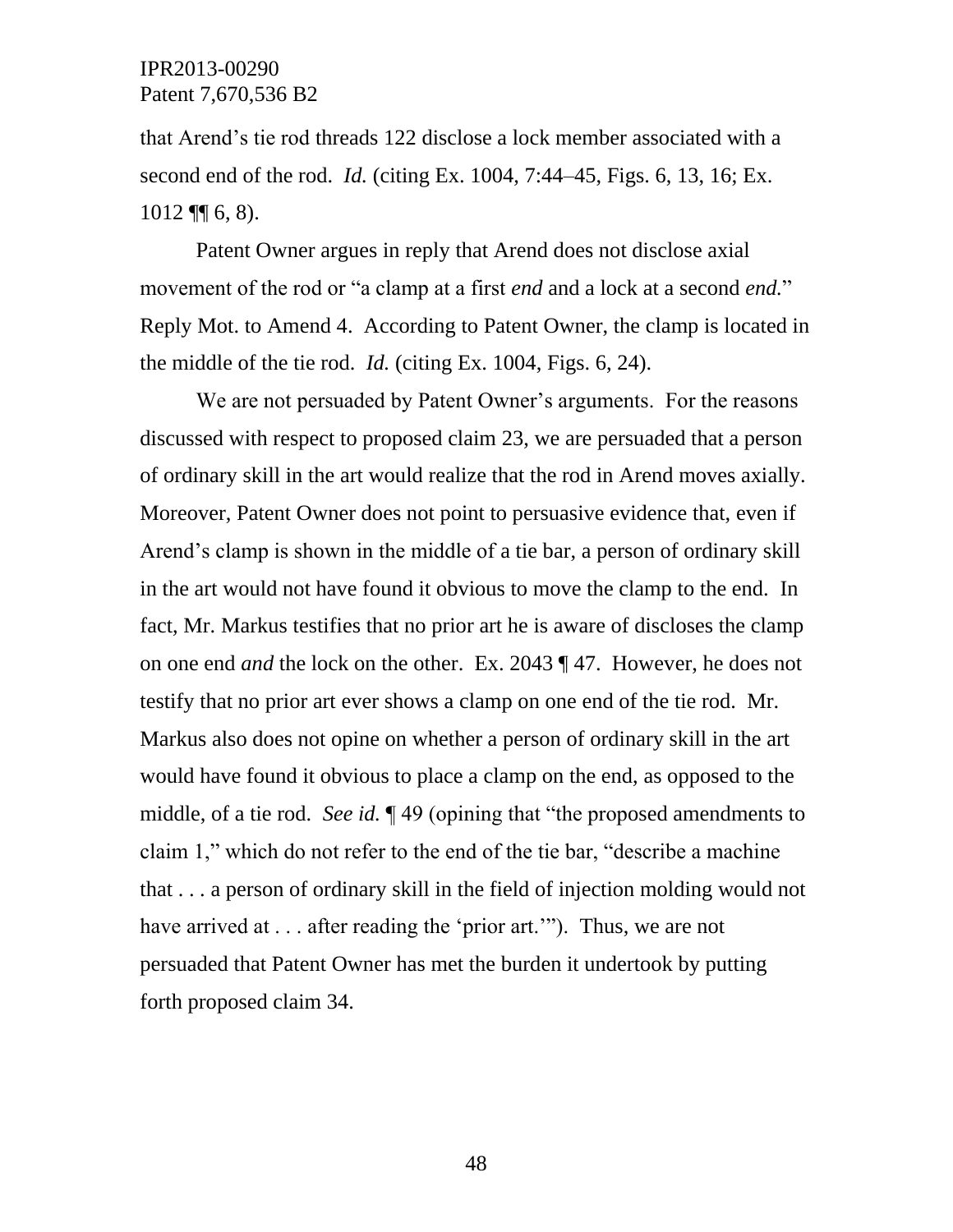## *3. Proposed Claim 40*

Proposed claim 40 is reproduced below with underlining to indicate additions and strikethrough to indicate deletions from claim 1 of the issued '536 patent.

40. (Proposed Conditional Substitute for Challenged Claim 18) A method of actuating a lock of a molding system having a rod that is movable between a clamped position and a released position by a clamp assembly and a platen, the method comprising:

- engaging a lock member associated with the rod with a complementary lock member associated with the platen at a position located proximate to a relatively lower flex zone of the platen;
- the relatively lower flex zone of the platen being a portion of the platen adjacent to the rod and having a flex that is lower relative to a relatively higher flex zone of the platen also adjacent to the rod; wherein the portion of the platen adjacent to the rod comprises a highest flex zone within which there is no engagement of any lock member associated with the rod with any complementary lock member associated with the platen.

Patent Owner argues that proposed claim 40 is patentable because none of the prior art discloses a system with the additional limitation. Mot. to Amend 9 (citing Declaration of George Markus, Ex. 2043 ¶ 54). Further, Mr. Markus testifies that "I am not aware of any other 'prior art' documents that describe high and low flex zones of a platen in a manner that is similar to the disclosure of the '536 patent." Ex. 2043 ¶ 56.

Petitioner argues that proposed substitute claim 40 is indefinite because it identifies the *same* portion of the claimed platen is both "the relatively lower flex zone" and the "highest flex zone," which is physically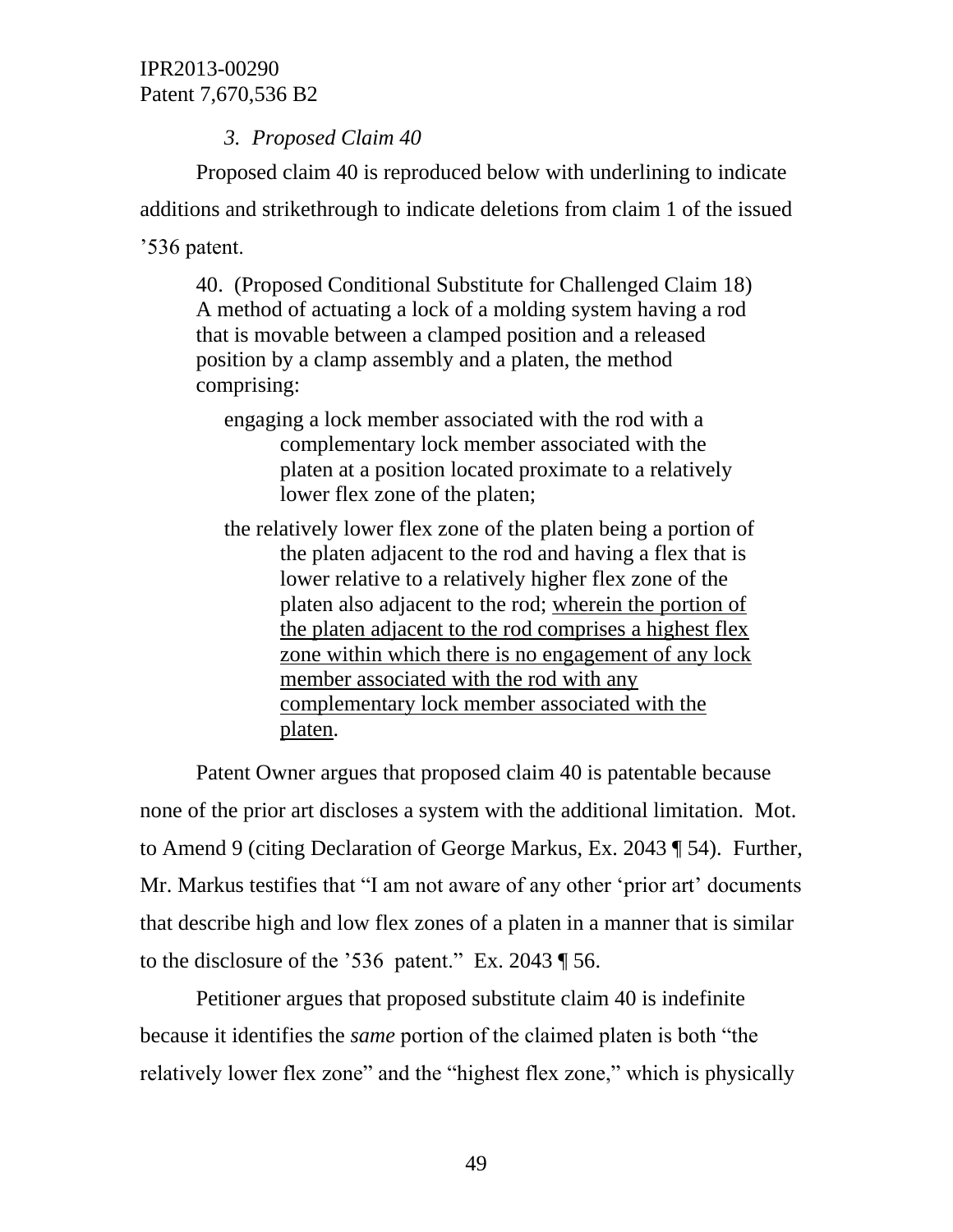impossible. Opp. Mot. to Amend 11 (citing George Markus Deposition, Ex. 1011, 290:22–291:2). This indefiniteness arises because the antecedent to "the portion of the platen" in the limitation "wherein the portion of the platen adjacent to the rod comprises a highest flex zone . . ." can only be the relatively lower flex zone—"the relatively lower flex zone of the platen being a portion of the platen adjacent to the rod and having a flex that is lower relative to a relatively higher flex zone of the platen also adjacent to the rod." *Id.*

Patent Owner does not address indefiniteness in its Reply and made no attempt to remedy the alleged error. *See* Reply Mot. to Amend 4–5. During oral argument, Patent Owner stated that "[o]ne of skill in the art would understand that those are  $-$  we're talking about two different portions adjacent." Tr. 86:1-2. But Patent Owner does not point to persuasive evidence that this is the case. We agree with Petitioner that the plain language of the claim requires a physical impossibility, that the same portion of the claimed platen is both "the relatively lower flex zone" and the "highest flex zone." It is Patent Owner's burden to show patentability of the proposed claim, and we are not persuaded that Patent Owner has met that burden here.

Even if we agreed with Patent Owner, however, that a person of ordinary skill in the art would have understood the relatively lower flex zone and the highest flex zone to be two different areas of the platen, and therefore not indefinite, we would still not be persuaded that Patent Owner has met its burden to show patentability over the prior art. Petitioner further argues that it would have been obvious to rotate the lock members disclosed by Choi so that they do not engage in the highest flex zone. Above, with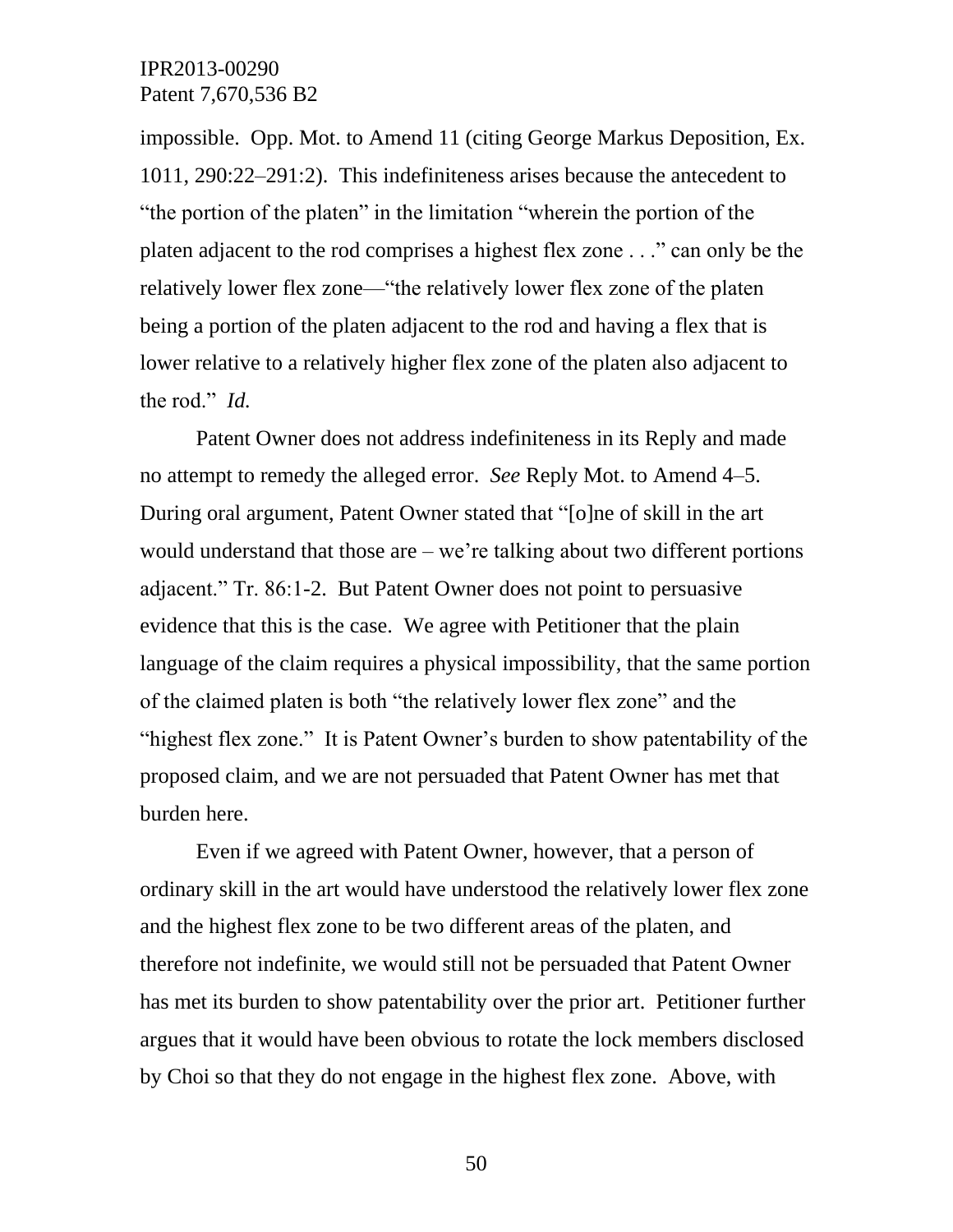respect to the original claims, we explain that we are not persuaded that Petitioner met its burden to show that this sort of rotation would have been obvious to a person of ordinary skill based on the disclosure of Glaesener. Instead, we note that, on this record, Patent Owner provides the only testimony on this issue, stating that a person of ordinary skill in the art would not find the proposed modification of Choi obvious based on the teachings of Glaesener and Choi. Ex. 2009 ¶ 56.

We also are not persuaded that Patent Owner has met its burden to show the reverse—that a person of ordinary skill would not find this obvious. As we note above, Patent Owner's testimony on this issue is conclusory and does not address whether a person of ordinary skill would have considered the modification at issue to be a minor design modification. *Id.* Thus, we are not persuaded that Patent Owner has met the burden it undertook by presenting proposed claim 40.

#### *F. Patent Owner's Motion to Exclude*

Patent Owner seeks to exclude testimony by Mr. Link, identified as paragraphs 42–72 of Exhibit 1006 (Mr. Link's Declaration) and Exhibits 1016 and 1017 (Mr. Link's Deposition), relating to his opinions concerning finite element analysis. Mot. to Exclude 1. According to Patent Owner, this evidence should be excluded as unreliable under *Daubert* and Fed. R. Evid. 702. *Id.* at 2–3 (citing *Daubert v. Merrell Dow Pharm., Inc.*, 509 U.S. 579 (1993)). Patent owner asserts that "Mr. Link did not have sufficient knowledge of the methodology used to conduct his finite element analysis." Mot. to Exclude 5. Patent Owner goes on to argue "to the extent that Mr. Link did disclose a methodology underlying his finite element analysis,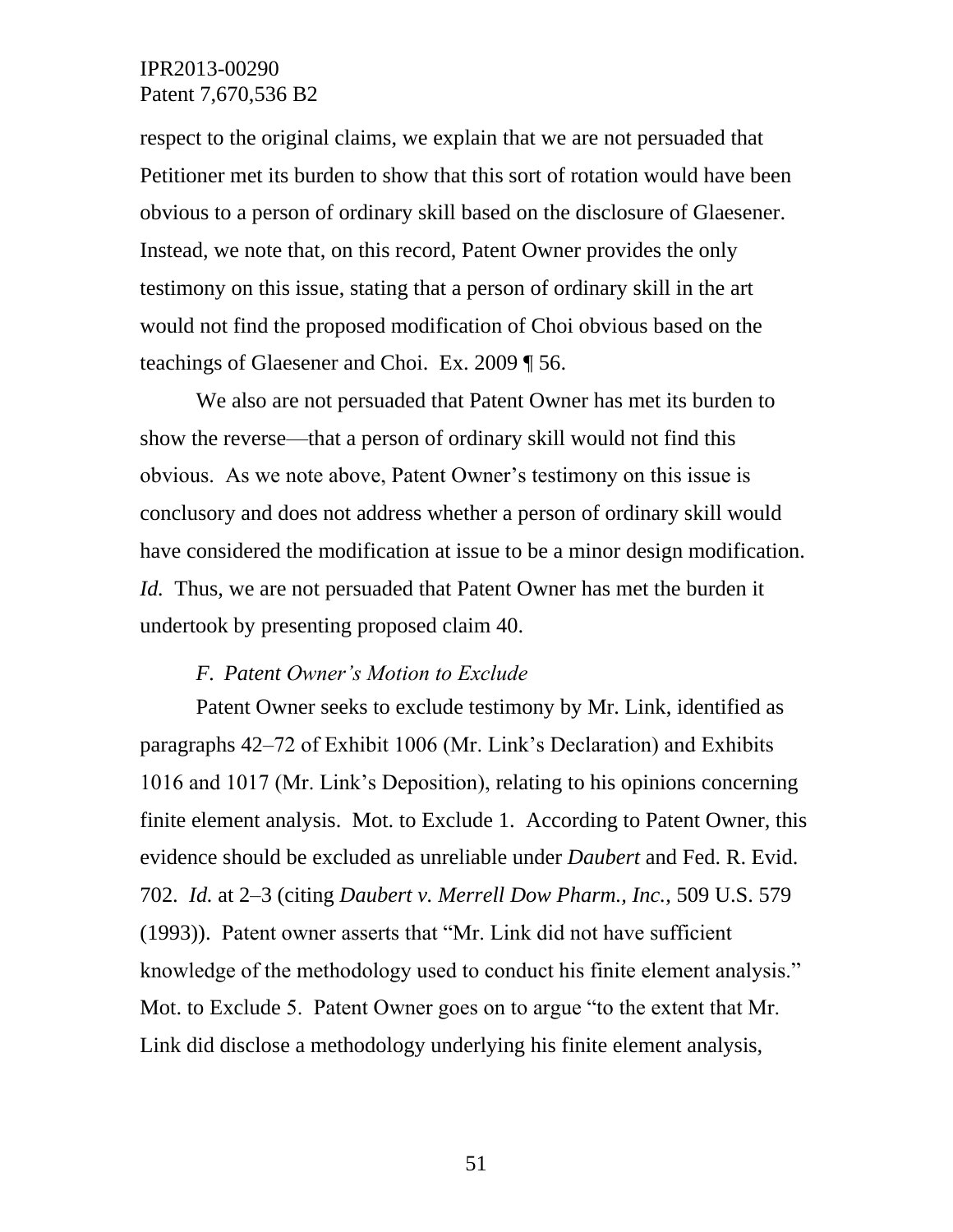Athena has not shown the reliability or industry's acceptance of that methodology." *Id.*

The party moving to exclude evidence bears the burden of proof to establish that it is entitled to the relief requested—namely, that the material sought to be excluded is inadmissible under the Federal Rules of Evidence. *See* 37 C.F.R. §§ 42.20(c), 42.62(a). The subject of an inquiry under Fed. R. Evid. 702 "is scientific validity—and thus the evidentiary relevance and reliability—of the principles that underlie a proposed submission." *Daubert*, 509 U.S. at 594–95. 37 C.F.R. § 42.65, as with Fed. R. Evid. 702, is intended to ensure that a party proponent meets a threshold level of reliability when offering technical tests and data as evidence.

We are persuaded that Petitioner has met that threshold level of reliability. It is undisputed that finite element analysis, in general, is a reliable tool used to analyze the types of devices at issue in this case. *See, e.g.*, Ex. 1023 (U.S. Patent No. 7,080,978 assigned to Patent Owner), 8:1–5 ("finite element analysis (FEA) can be employed to determine optimum structural configurations"). Moreover, Mr. Link testifies that he has a degree in mechanical engineering and has spent eight years designing hydraulic and electric clamping systems, for which he regularly used and relied upon finite element analyses. Ex. 1006 ¶ 2; Ex. 1007 ¶ S3.

Patent Owner, on the other hand, offers no credible evidence to support its assertion that Mr. Link did not have sufficient knowledge of the methodology used to conduct his finite element analysis. Rather, Patent Owner merely cites to the testimony of Mr. Link. *Id.* at 5–7 (citing Ex. 1016, 21–25, 28–29, 35–36, 75, 107–108). We have reviewed this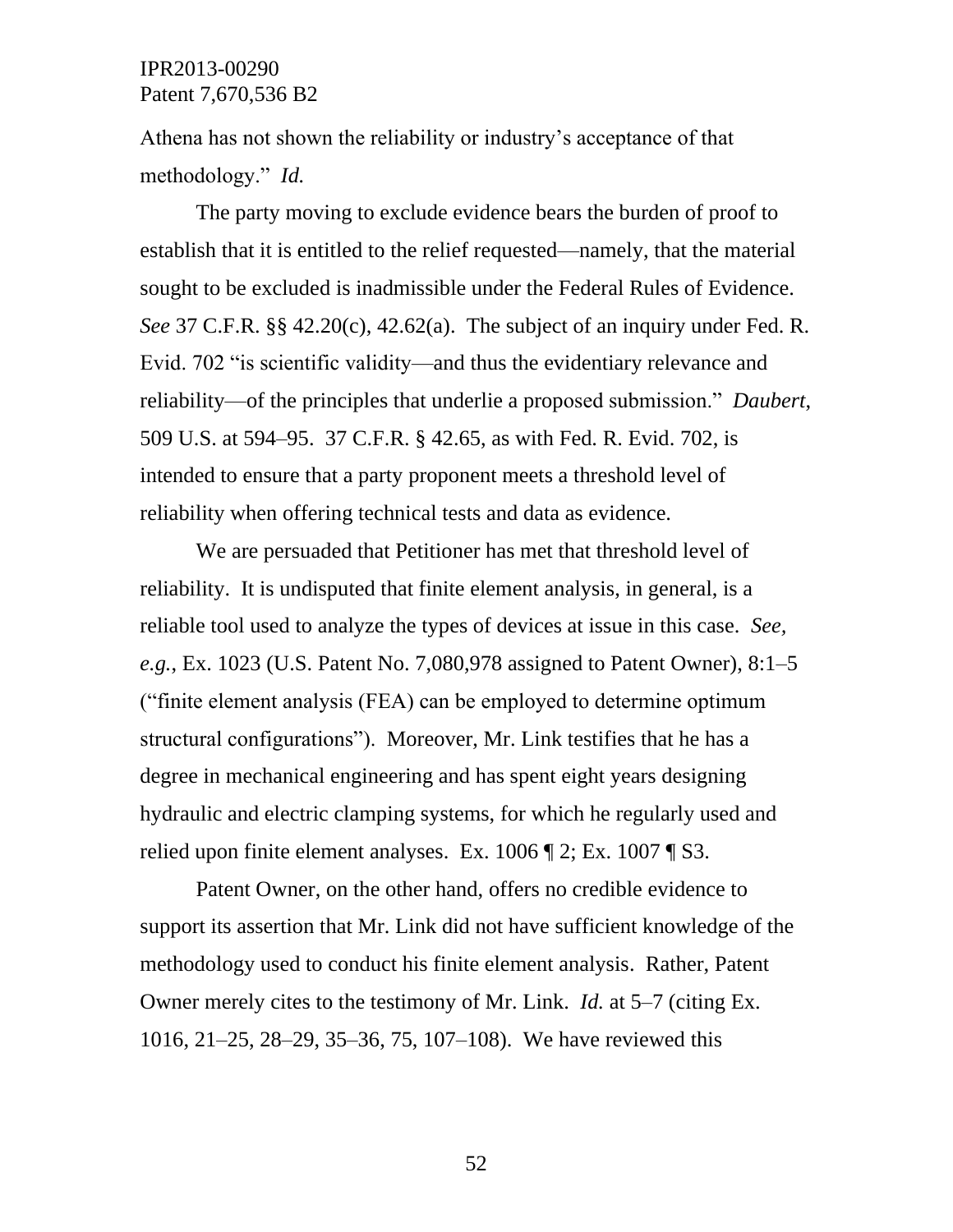testimony, and we are not persuaded that Mr. Link does not have sufficient knowledge of the methodology discussed.

Patent Owner also asserts that Mr. Link "left out important experimental details, such as the actual steps conducted, the source of the underlying 'variations' and 'material properties' that were tested." *Id.* at 4 (citing Ex. 1006, App'x A–D). We are not persuaded that Mr. Link's summary of how the finite element analysis was conducted is a sound basis on which to exclude his testimony. The degree to which an expert discloses the facts or data on which an opinion is based affects the weight accorded the expert's testimony, not to its admissibility. 37 C.F.R. § 42.65(a). And as explained above, Patent Owner does not persuade us that Mr. Link's testimony on finite element analysis should be discounted based on Mr. Markus's conclusory testimony. Accordingly, we overrule Patent Owner's objection to Mr. Link's testimony regarding finite element analysis.

Patent Owner also seeks to exclude Exhibit 1020 (allegedly the original German PCT application of US Patent No. 6,210,144 B1) and Mr. Link's testimony related to that exhibit. Mot. to Exclude 14–15. Because, as acknowledged by Patent Owner (Reply Mot. to Exclude 4), Petitioner does not rely on that evidence, this request is moot.

For the foregoing reasons, Patent Owner's Motion to Exclude is *denied.*

#### **CONCLUSION**

Petitioner has shown, by a preponderance of the evidence, that claims 1, 4–16, and 20–22 are anticipated by Arend. Petitioner has not shown that claims 2, 3, 17, or 19 are unpatentable.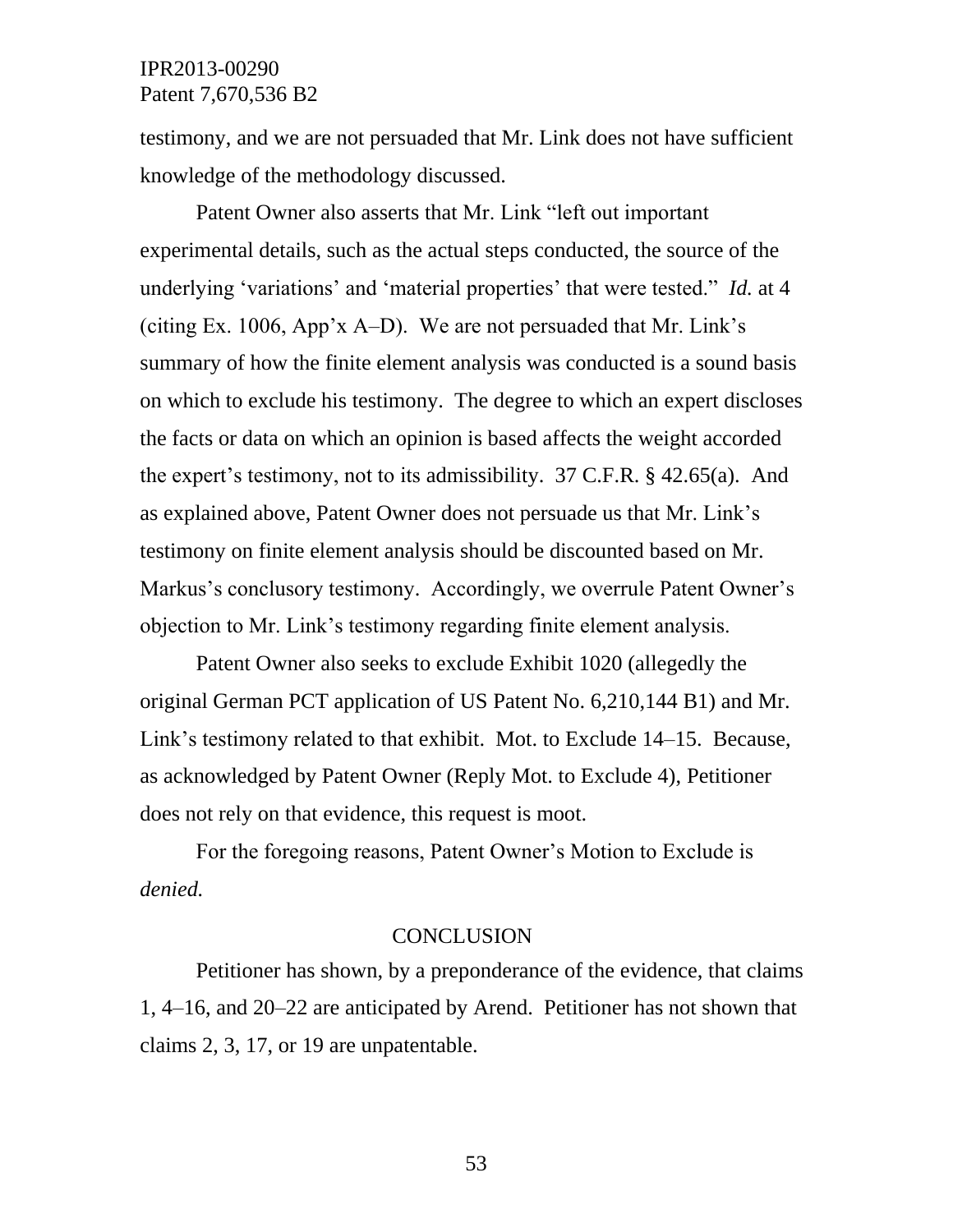Patent Owner has not shown that its proposed substitute claims 23, 34, and 40 are patentable over the prior art.

Accordingly, it is

ORDERED that claims 1, 4–16, and 20–22 of the '536 patent are determined to be *unpatentable*;

FURTHER ORDERED that Patent Owner's Motion to Amend Claims is *denied*;

FURTHER ORDERED that Patent Owner's Motion to Exclude is *denied*;

FURTHER ORDERED that, because this is a final written decision, parties to the proceeding seeking judicial review of the decision must comply with the notice and service requirements of 37 C.F.R. § 90.2.